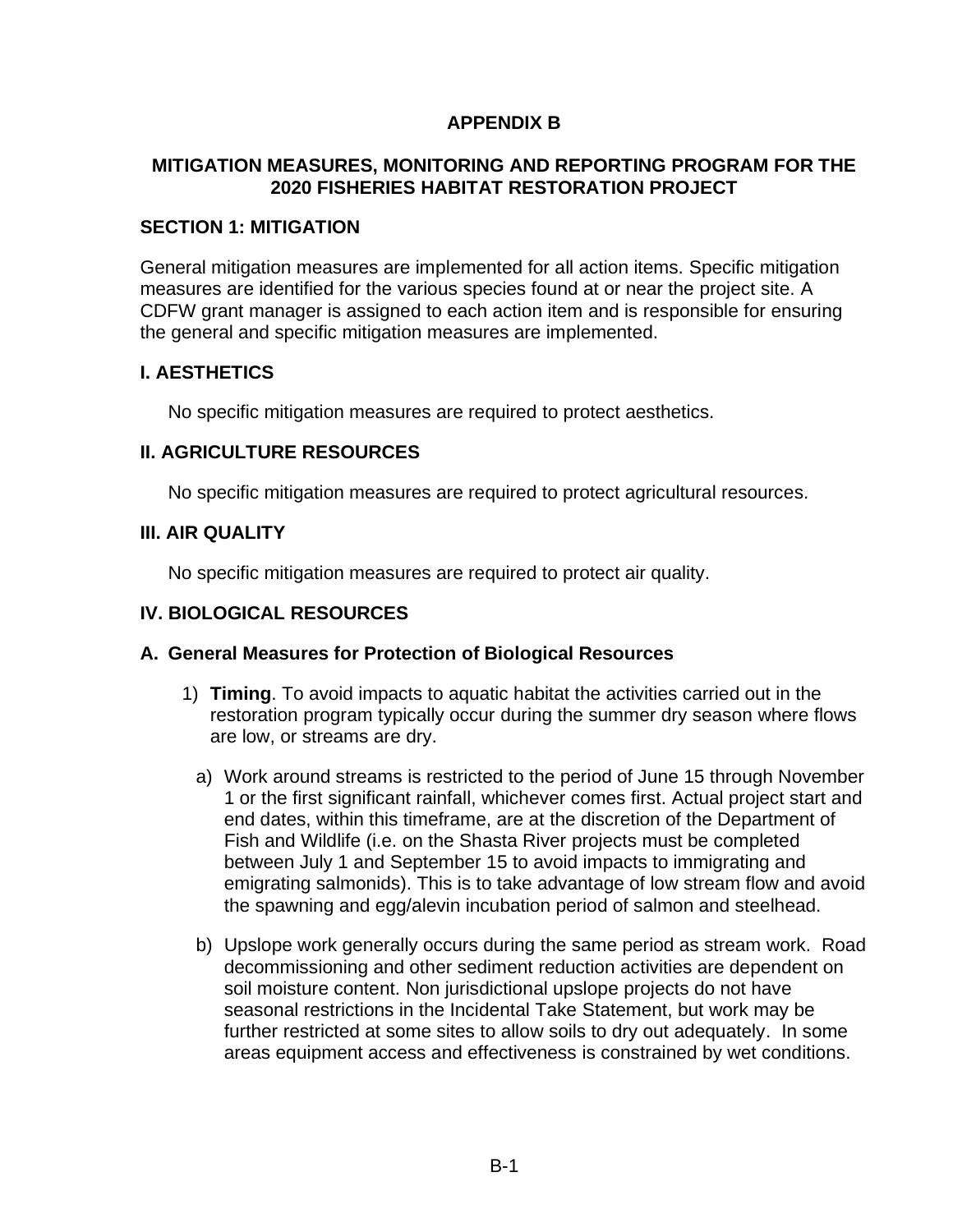- c) The approved work window for individual work sites will be further constrained as necessary to avoid the nesting or breeding seasons of birds and terrestrial animals. At most sites with potential for raptor (including Northern Spotted Owls) and migratory bird nesting, if work is conditioned to start after July 9, potential impacts will be avoided, and no surveys will be required. For work sites that might contain nesting Marbled Murrelets, the starting date will be September 16 in the absence of surveys. The work window at individual work sites could be advanced if surveys determine that nesting birds will not be impacted.
- d) For restoration work that may affect swallow nesting habitat (such as removal or modification of bridges, culverts or other structures that show evidence of past swallow nesting activities), construction shall occur after August 31 to avoid the swallow nesting period. Suitable nesting habitat shall be netted prior to the breeding season to prevent nesting. Netting shall be installed before any nesting activity begins, generally prior to March 1. Swallows shall be excluded from areas where construction activities cause nest damage or abandonment.
- e) All project activities shall be confined to daylight hours.
- 2) Projects shall not disturb or dewater more than 500 feet of contiguous stream reach.
- 3) During all activities at project work sites, all trash that may attract predators shall be properly contained, removed from the work site, and disposed of regularly. Following construction, all trash and construction debris shall be removed from work areas.
- 4) Staging/storage areas for equipment, materials, fuels, lubricants, and solvents, will be located outside of the stream's high-water channel and associated riparian area where it cannot enter the stream channel. Stationary equipment such as motors, pumps, generators, compressors, and welders located within the dry portion of the stream channel or adjacent to the stream, will be positioned over drip-pans. Vehicles will be moved out of the normal high-water area of the stream prior to refueling and lubricating. The grantee shall ensure that contamination of habitat does not occur during such operations. Prior to the onset of work, CDFW shall ensure that the grantee has prepared a plan to allow a prompt and effective response to any accidental spills. All workers shall be informed of the importance of preventing spills and of the appropriate measures to take should a spill occur.
- 5) The number of access routes, number and size of staging areas, and the total area of the work site activity shall be limited to the minimum necessary to complete the restoration action while minimizing riparian disturbance without affecting less stable areas, which may increase the risk of channel instability. Existing roads shall be used to access work sites as much as practicable.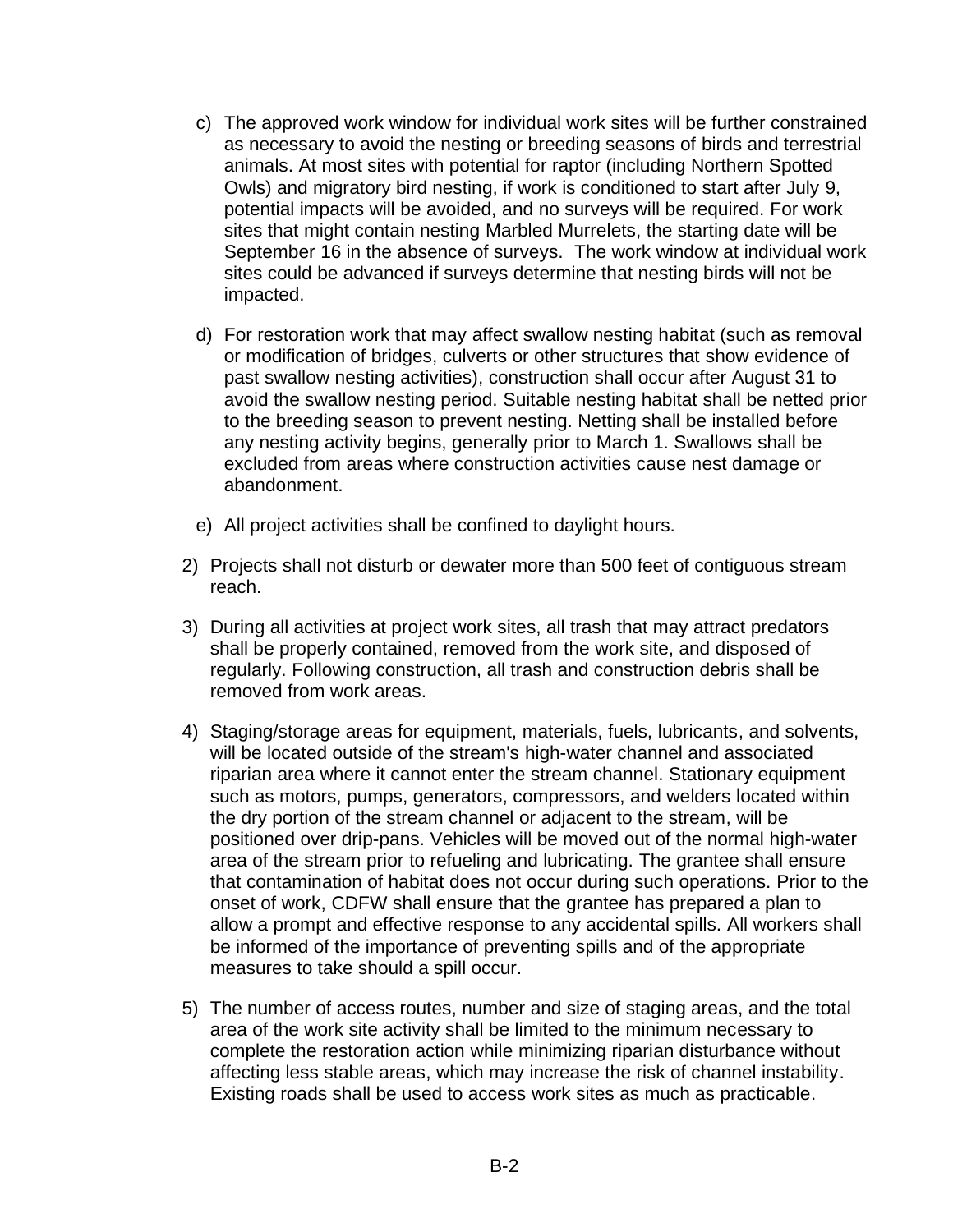- 6) The access and work area limits shall be identified with brightly colored flagging or fencing. Flagging and fencing shall be maintained in good repair for the duration of project activities. All areas beyond the identified work area limits shall not be disturbed.
- 7) Any construction debris shall be prevented from falling into the stream channel. Any material that does fall into a stream during construction shall be immediately removed in a manner that has minimal impact to the streambed and water quality.
- 8) Where feasible, the construction shall occur from the bank, or on a temporary pad underlain with filter fabric.
- 9) Any work within the stream channel shall be performed in isolation from the flowing stream and erosion protection measures shall be in place before work begins.
	- a) Prior to dewatering, the best means to bypass flow through the work area to minimize disturbance to the channel and avoid direct mortality of fish and other aquatic invertebrates shall be determined.
	- b) If there is any flow when work will be done, the grantee shall construct coffer dams upstream and downstream of the excavation site and divert all flow from upstream of the upstream dam to downstream of the downstream dam.
	- c) No heavy equipment shall operate in the live stream, except as may be necessary to construct coffer dams to divert stream flow and isolate the work site.
	- d) Coffer dams may be constructed with clean river run gravel or sandbags and may be sealed with sheet plastic. Upon project completion, sandbags and any sheet plastic shall be removed from the stream. Clean river run gravel may be left in the stream channel, provided it does not impede stream flow or fish passage, and conforms to natural channel morphology without significant disturbance to natural substrate.
	- e) Dewatering shall be coordinated with a qualified fisheries biologist to perform fish and wildlife relocation activities.
	- f) The length of the dewatered stream channel and the duration of the dewatering shall be kept to a minimum and shall be expected to be less than 500 contiguous feet.
	- g) When bypassing stream flow around work area, stream flow below the construction site shall be maintained similar to the unimpeded flow at all times.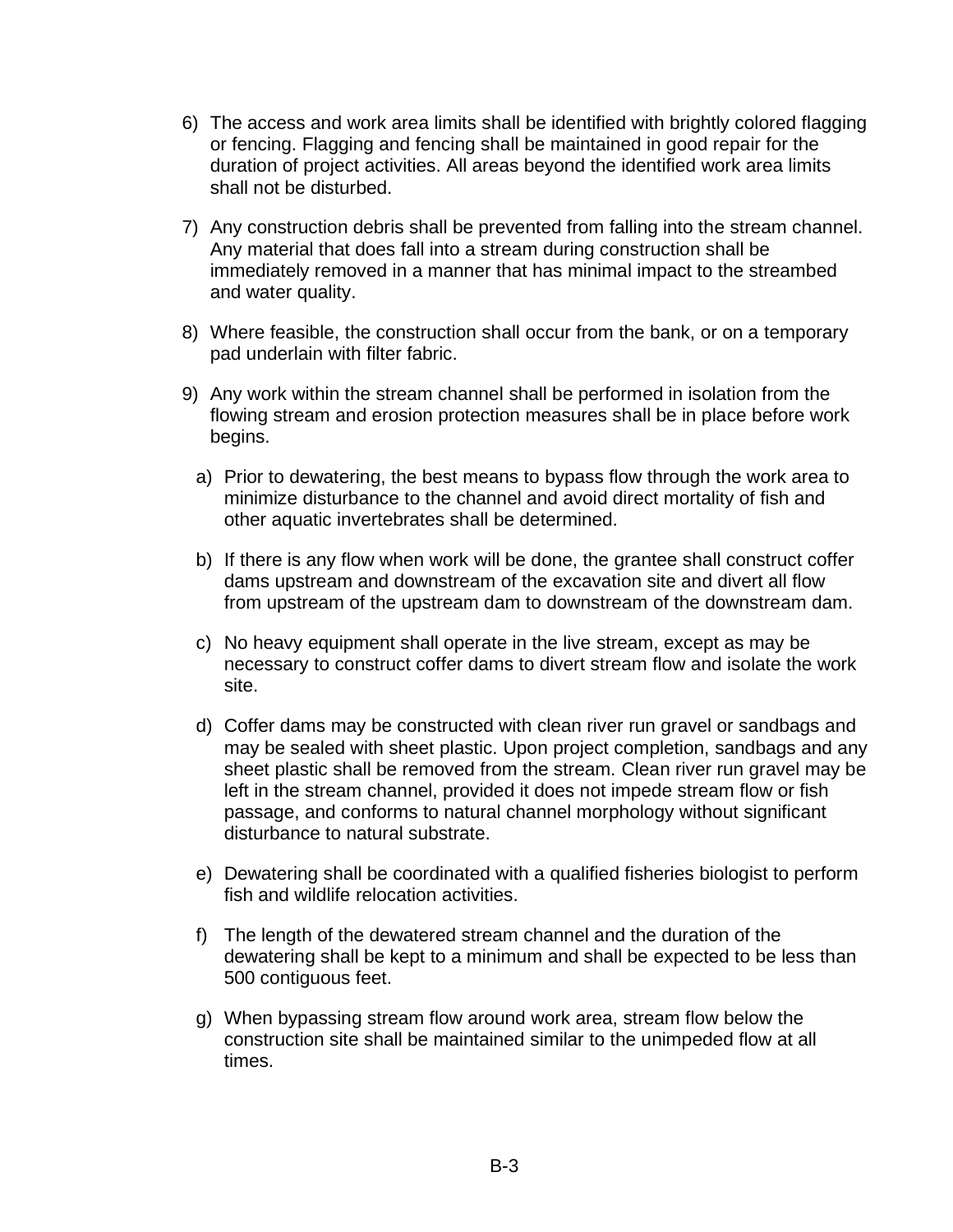- h) The work area shall be periodically pumped dry of seepage. Pumps shall be placed in flat areas, away from the stream channel. Pumps shall be secured by tying off to a tree or staked in place to prevent movement by vibration. Pump intakes shall be covered with 0.125-inch mesh to prevent entrainment of fish or amphibians that failed to be removed. Pump intakes shall be periodically checked for impingement of fish or amphibians and shall be relocated according to the approved measured outlined for each species bellow.
- i) If necessary, flow shall be diverted around the work site, either by pump or by gravity flow, the suction end of the intake pipe shall be fitted with fish screens meeting CDFW and NOAA criteria to prevent entrainment or impingement of small fish. Any turbid water pumped from the work site itself to maintain it in a dewatered state shall be disposed of in an upland location where it will not drain directly into any stream channel.
- j) Fish shall be excluded from the work area by blocking the stream channel above and below the work area with fine-meshed net or screen. Mesh shall be no greater than 1/8-inch diameter. The bottom edge of the net or screen shall be completely secured to the channel bed to prevent fish from reentering the work area. Exclusion screening shall be placed in areas of low water velocity to minimize fish impingement. Screens shall be regularly checked and cleaned of debris to permit free flow of water.
- 10)Where the disturbance to construct coffer dams to isolate the work site would be greater than to complete the action (for example, placement of a single boulder cluster), the action shall be carried out without dewatering and fish relocation. Furthermore, measures shall be put in place immediately downstream of the work site to capture suspended sediment. This may include installation of silt catchment fences across the stream, or placement of a filter berm of clean river gravel. Silt fences and other non-native materials will be removed from the stream following completion of the activity. Gravel berms may be left in the stream channel provided it does not impede stream flow or fish passage and conforms to natural channel morphology without significant disturbance to natural substrate.
- 11)Best management practices associated with fish screens and measures to minimize effects to salmonids associated with fish screen construction, maintenance, and repair are presented below:
	- a) Screening projects shall only take place on diversions with a capacity of 60 cfs or less. Screening larger diversions shall require separate consultation. Fish screens shall be operated and maintained in compliance with current law, including Fish and Game Code, and CDFW fish screening criteria.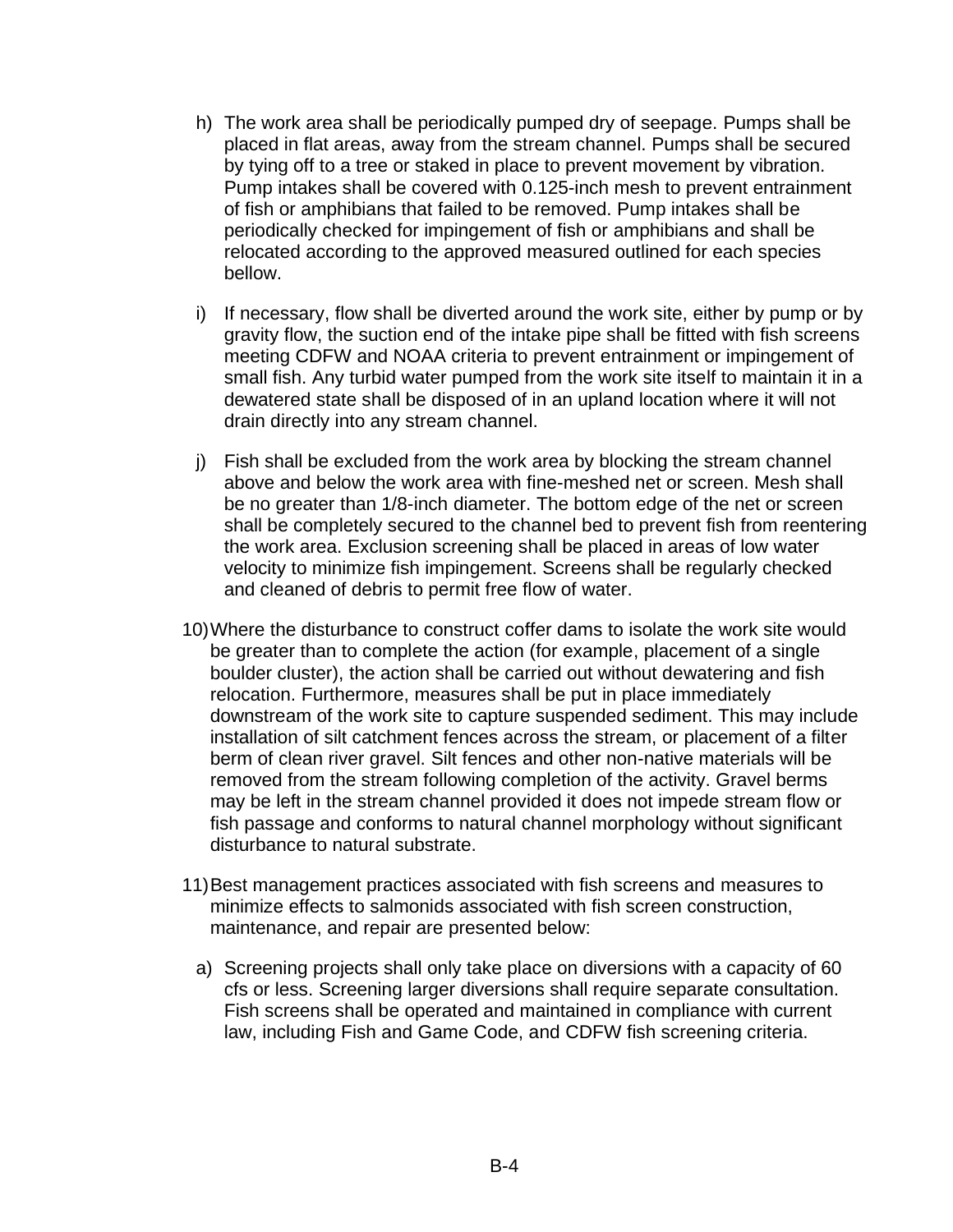- b) Notwithstanding Fish and Game Code Section 6027, fish screens and bypass pipes or channels shall be in-place and maintained in working order at all times while water is being diverted.
- c) If a screen site is dewatered for repairs or maintenance when targeted fish species are likely to be present, measures shall be taken to minimize harm and mortality to targeted species resulting from fish relocation and dewatering activities. The responsible party shall notify CDFW before the project site is de-watered and streamflow diverted. The notification shall provide a reasonable time for personnel to supervise the implementation of a water diversion plan and oversee the safe removal and relocation of salmonids and other fish life from the project area. If the project requires site dewatering and fish relocation, the responsible party shall implement the dewatering and relocation measures as described in this document to minimize harm and mortality to listed species.
- d) If a fish screen is removed for cleaning or repair, measures shall be undertaken to ensure juvenile fish are not passively entrained into the diversion canal. The area shall be isolated, cleared of fish, and dewatered prior to screen maintenance or replacement. If dewatering the work area is infeasible, then the area in front of the screen shall be cleared of fish utilizing a seine net that remains in place until the project is complete. In the case of a damaged screen, a replacement screen shall be installed immediately, or the diversion shut down until a screen is in place.
- e) Fish screens shall be inspected and maintained regularly (not less than two times per week) to ensure that they are functioning as designed and meeting CDFW fish screening criteria. During the diversion season, screens shall be visually inspected while in operation to ensure they are performing properly. Outside the diversion season when the screening structure is dewatered, the screen and associated diversion structure shall be more thoroughly evaluated.
- f) Existing roads shall be used to access screen sites with vehicles and/or equipment whenever possible. If it is necessary to create access to a screen site for repairs or maintenance, access points shall be identified at stable stream bank locations that minimize riparian disturbance.
- g) Sediment and debris removal at a screen site shall take place as often as needed to ensure that screening criteria are met. Sediment and debris shall be removed and disposed at a location where it will not re-enter the water course.
- h) Stationary equipment used in performing screen maintenance and repairs, such as motors, pumps, generators, and welders, located within or adjacent to a stream shall be positioned over drip pans.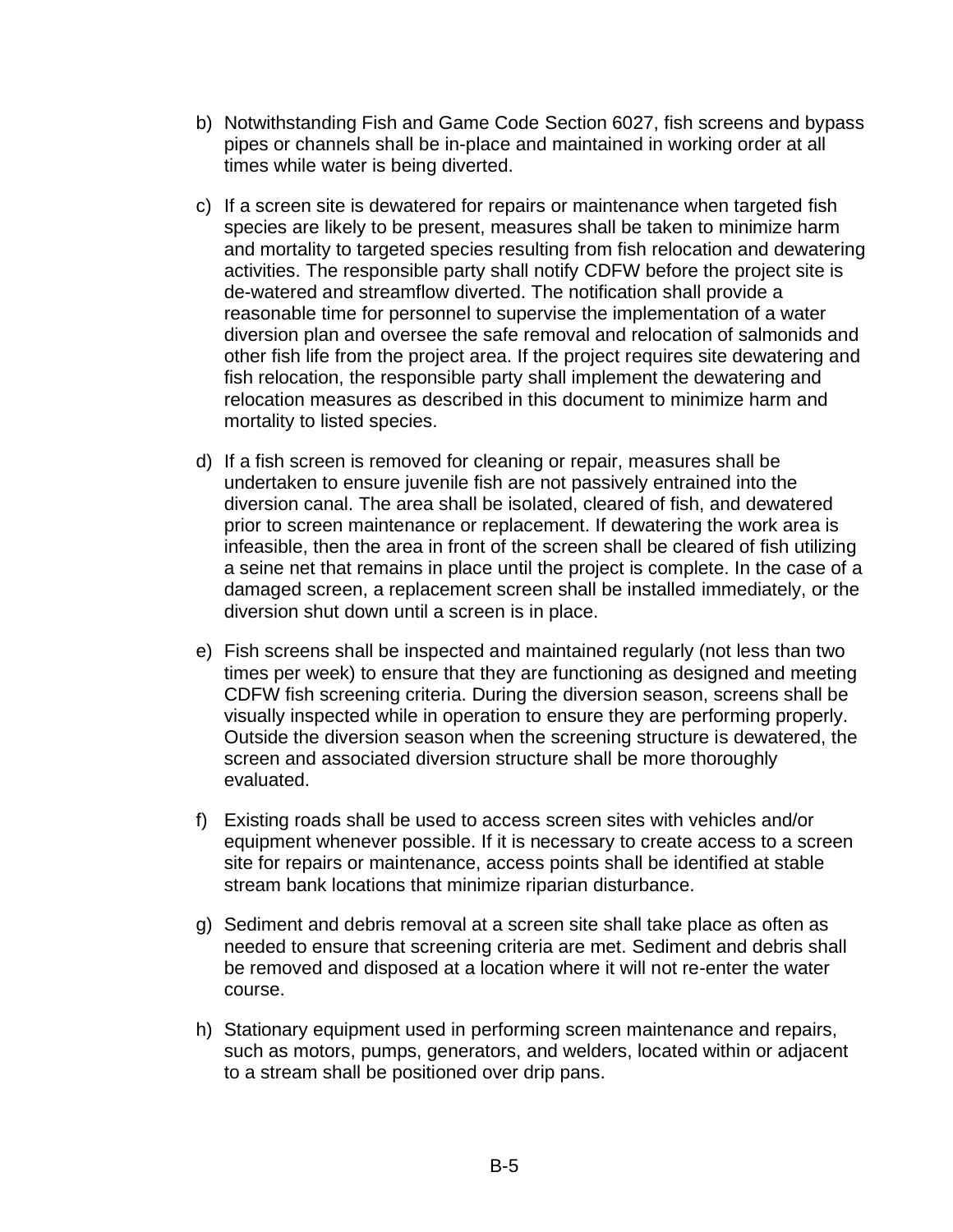- i) Equipment which is used to maintain and/or repair fish screens shall be in good condition and checked and maintained on a daily basis to prevent leaks of materials that could be deleterious to aquatic life, wildlife, or riparian habitat.
- j) To the extent possible repairs to a fish screen or screen site shall be made during a period of time when the target species of fish are not likely to be present (for example, in a seasonal creek, repair work should be performed when the stream is dry).
- k) Equipment used to maintain and/or repair fish screens shall not operate in a flowing stream except as may be necessary to construct coffer dams to divert stream flow and isolate the work site.
- l) Turbid water which is generated by screen maintenance or repair activities shall be discharged to an area where it will not re-enter the stream. If the CDFW determines that turbidity/siltation levels resulting from screen maintenance or repair activities constitute a threat to aquatic life, all activities associated with the turbidity/siltation shall cease until effective CDFWapproved sediment control devices are installed and/or abatement procedures are implemented.
- 12)Any equipment entering the active stream (for example, in the process of installing a coffer dam) shall be preceded by an individual on foot to displace wildlife and prevent them from being crushed.
- 13)If any non-special status wildlife are encountered during the course of construction, said wildlife shall be allowed to leave the construction area unharmed, and shall be flushed, hazed, or herded in a safe direction away from the project site. "Special status wildlife" is defined as any species that meets the definition of "endangered, rare, or threatened species" in § 15380, Article 20 in Title 14 of the California Code of Regulations, also known as the "CEQA Guidelines".
- 14)Any red tree vole nests encountered at a work site shall be flagged and avoided during construction.
- 15)For any work sites containing western pond turtles, salamanders, foothill yellow-legged frogs, California red-legged frogs, or tailed frogs, the grantee shall provide to the CDFW grant manager for review and approval, a list of the exclusion measures that will be used at their work site to prevent take or injury to any individual pond turtles, salamanders, or frogs that could occur on the site. The grantee shall ensure that the approved exclusion measures are in place prior to construction. Any turtles or frogs found within the exclusion zone shall be moved to a safe location upstream or downstream of the work site, prior to construction.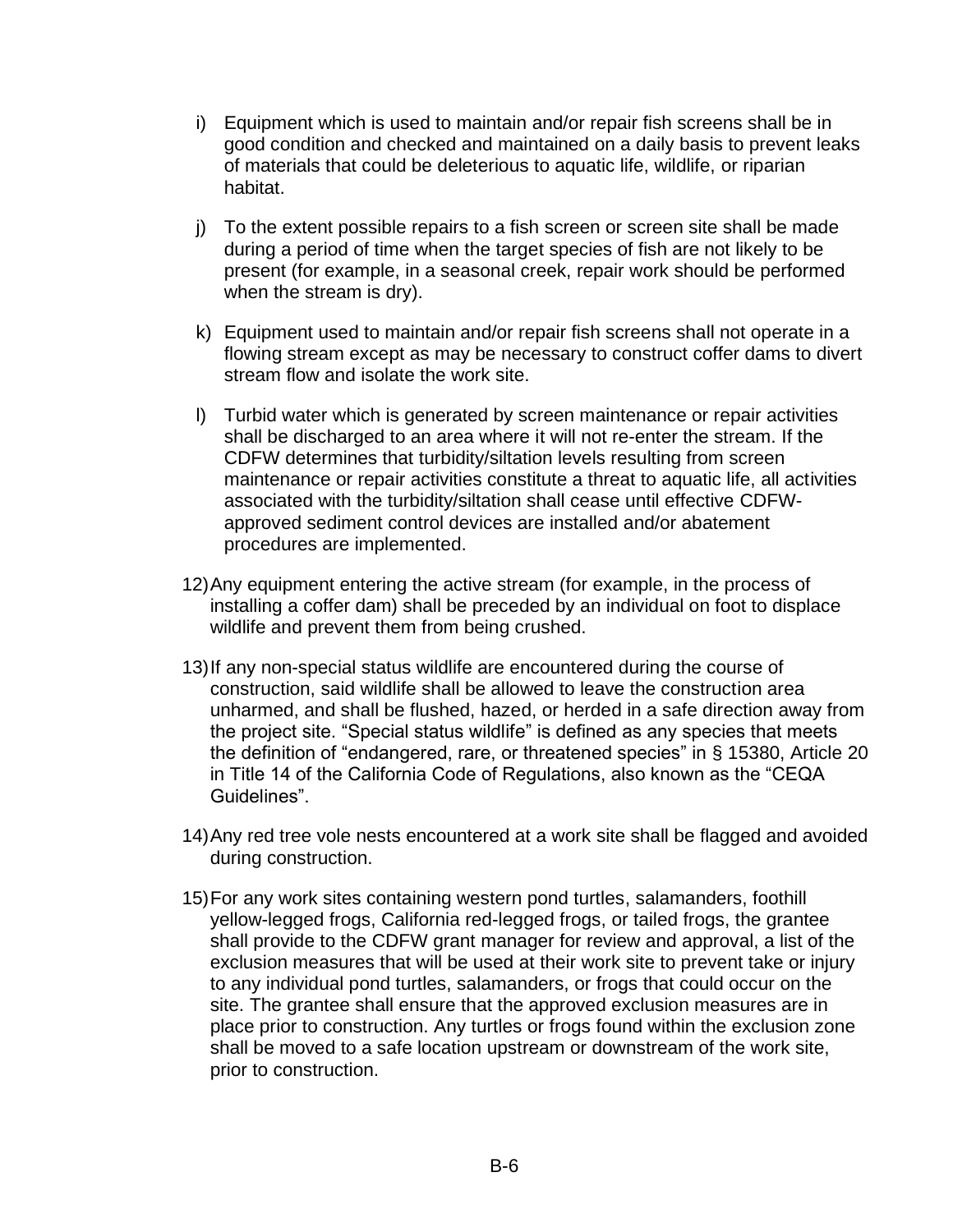- 16)All habitat improvements shall be done in accordance with techniques in the California Salmonid Stream Habitat Restoration Manual. The most current version of the manual is available at: [http://www.dfg.ca.gov/fish/Resources/HabitatManual.asp.](http://www.dfg.ca.gov/fish/Resources/HabitatManual.asp)
- 17)The grantee shall have dependable radio or phone communication on-site to be able to report any accidents or fire that might occur.
- 18)Installation of bridges, culverts, or other structures shall be done so that water flow is not impaired and upstream and downstream passage of fish is assured at all times. Bottoms of temporary culverts shall be placed at or below stream channel grade.
- 19)Temporary fill shall be removed in its entirety prior to close of work-window.

#### **B. Specific Measures for Endangered, Rare, or Threatened Species That Could Occur at Specific Work Sites**

#### 1) **Rare Plants**

The work sites for the 2020 FHR project are within the range of a variety of rare plant species. The plant species found on a State or Federal special status list that might be associated with the 2020 FHR project, was determined from a search of CDFW's Natural Diversity Database. Because of the large number of widely scattered work sites proposed, it is not feasible to survey individual work sites in advance and still be able to implement the restoration projects, due to time limits on the availability of restoration funds. Lists of special status plant species that might occur at individual work sites are presented in Appendix A. Experience with grant projects from previous years has shown that the potential for adverse impacts on rare plants at salmonid restoration work sites is very low. Few sites surveyed for rare plants between 1999 and 2019 were found to have rare plant colonies; disturbance of rare plants was avoided in all cases. In order to avoid impacts to rare plants during the 2020 FHR project, the following mitigation measures will be implemented:

- a) A qualified biological consultant shall survey all work sites for rare plants prior to any ground disturbing activities. Rare plant surveys will be conducted following the "Protocols for Surveying and Evaluating Impacts to Special Status Native Plant Populations and Sensitive Natural Communities" (CDFW, 2018). These guidelines are available in Appendix C or on the web at: [https://www.wildlife.ca.gov/Conservation/Plants.](https://www.wildlife.ca.gov/Conservation/Plants)
- b) If any special status plant species are identified at a work site, CDFW shall require one or more of the following protective measures to be implemented before work can proceed:
	- i. Fencing to prevent accidental disturbance of rare plants during construction,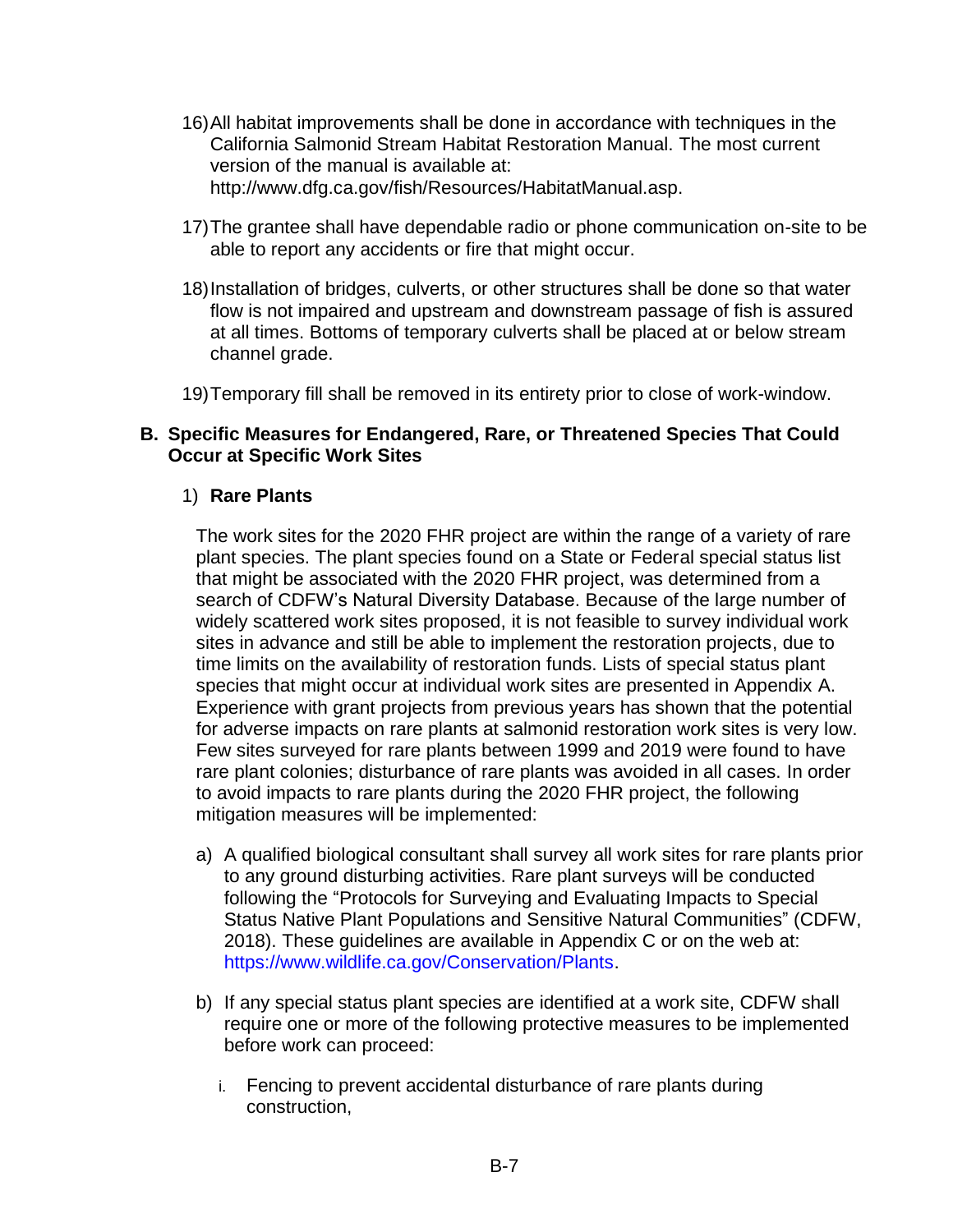- ii. On-site monitoring by a qualified biologist during construction to assure that rare plants are not disturbed, or
- iii. Redesign of proposed work to avoid disturbance of rare plants.
- c) Plant surveys will also include any host plants for butterflies identified as occurring in the area either in the CNDDB or the official species list. These host plants are as follows for each butterfly:

| <b>Butterfly</b>                     | <b>Host Plant</b>                  |
|--------------------------------------|------------------------------------|
| Mission Blue Butterfly (Icaricia     | Silver Bush Lupine (Lupinus        |
| <i>icarioides missionensis</i> ) -   | albifrons)                         |
| Endangered                           |                                    |
| San Bruno Elfin Butterfly            | Stonecrop (Sedum spathulifolium)   |
| (Callophrys mossii bayensis) -       |                                    |
| Endangered                           |                                    |
| <b>Callippe Silverspot Butterfly</b> | Johnny Jump Up (Viola pedunculata) |
| (Speyeria callippe callippe) -       |                                    |
| Endangered                           |                                    |
| Myrtle's Silverspot (Speyeria        | Hookedspur Violet (Viola adunca)   |
| zerene myrtleae) - Endangered        |                                    |
|                                      |                                    |
| <b>Bay Checkerspot Butterfly</b>     | Native Plantain (Plantago erecta)  |
| (Euphydryas editha bayensis) -       |                                    |
| Threatened                           |                                    |

- i. If any host plant species are identified at a work site, CDFW shall require one or more of the following protective measures to be implemented before work can proceed:
	- a. Fencing to prevent accidental disturbance of larval host plants during construction,
	- b. On-site monitoring by a qualified biologist during construction to assure that larval host plants are not disturbed, and
	- c. Redesign of proposed work to avoid disturbance of larval host plants.
- ii. If it becomes impossible to implement the project at a work site without impacts to larval host plants, then activity at that work site shall not proceed. If it becomes impossible to implement the project at a work site without potentially significant impacts to rare plants, then activity at that work site shall be discontinued.
- iii. CDFW shall ensure that the grantee or responsible party is aware of these site-specific conditions, and shall inspect the work site before, during, and after completion of the action item.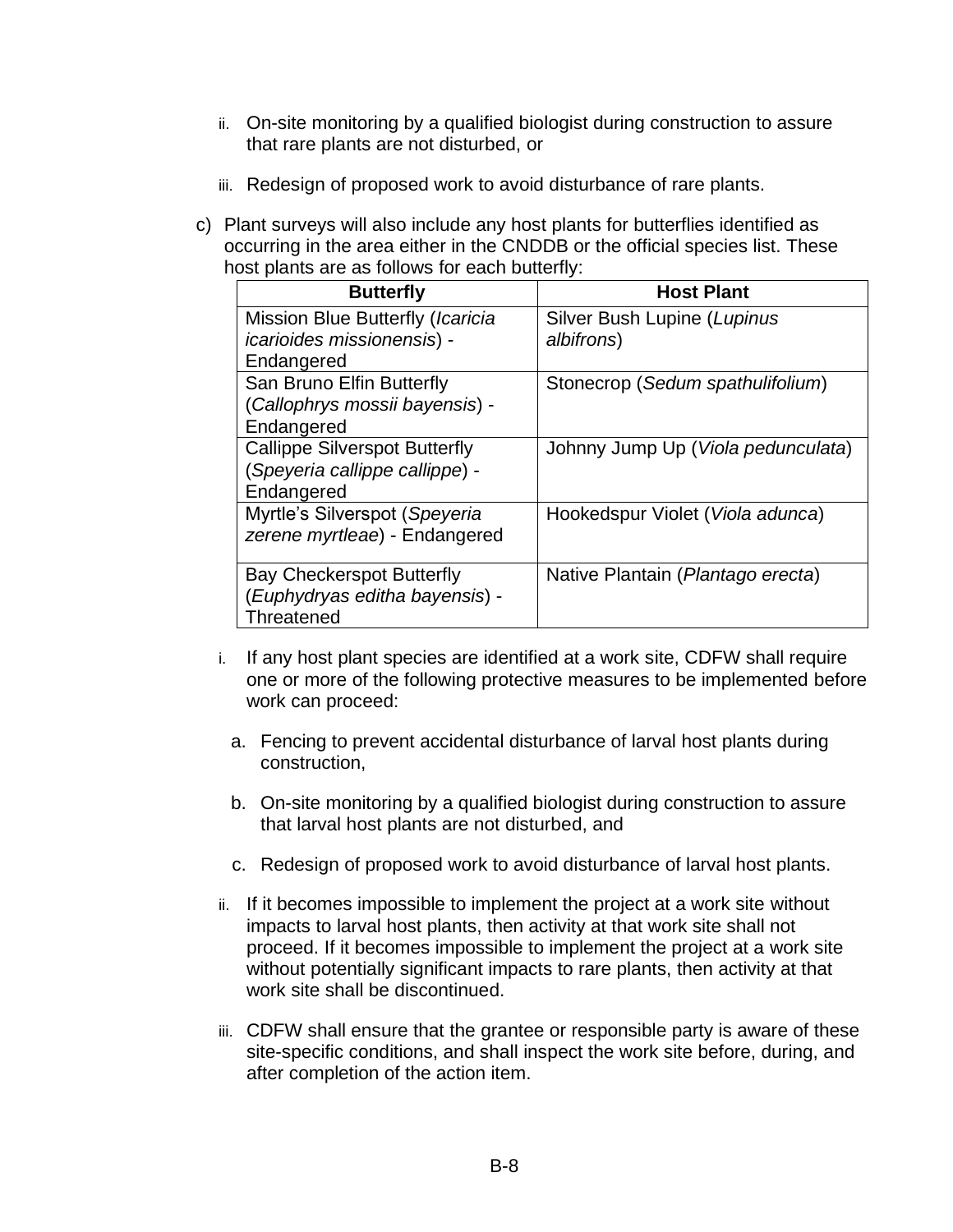## 2) **Arroyo Toad (***Anaxyrus californicus***)**

None of the projects proposed as part of the 2020 FHR project occurs within the range of arroyo toad. While none of the activities proposed for this project will significantly degrade existing habitat, the following measures will be taken to avoid any potential impact to habitat should arroyo toads be found within project sites:

- a) The proponent shall retain a biologist who is familiar with arroyo toads to monitor all construction activities and assist the proponent in the implementation of the monitoring program. This person will be approved by the USFWS prior to the onset of ground-disturbing activities. The authorized biologist will be present during all dewatering and relocation efforts.
- b) Prior to the onset of construction activities, the proponent shall provide all personnel who will be present on work areas within or adjacent to the project area the following information:
	- i. A detailed description of the arroyo toad's physical characteristics and life history, including color photographs.
	- ii. The protection the arroyo toad receives under the Endangered Species Act and possible legal action that may be incurred for violation of the act.
	- iii. The protective measures being implemented to conserve the arroyo toad and other species during construction activities associated with the proposed project; and
	- iv. A point of contact if arroyo toads are observed.
- c) All trash that may attract predators of the arroyo toad, e.g. food scraps, will be removed from work sites or completely secured at the end of each workday.
- d) USFWS-approved biologist(s) who handle arroyo toads shall ensure that their activities do not transmit diseases. To ensure that diseases are not conveyed between work sites by the USFWS-approved biologist, the fieldwork code of practice developed by the Declining Amphibian Populations Task Force [\(http://www.fws.gov/ventura/docs/species/protocols/DAFTA.pdf\)](http://www.fws.gov/ventura/docs/species/protocols/DAFTA.pdf) shall be followed at all times.
- e) A USFWS-approved biologist shall survey the project site at least two weeks before the onset of activities. If arroyo toads are found in the project area and these individuals are likely to be killed or injured by work activities, the USFWS-approved biologist will allow sufficient time to move them from the site before work activities resume. Only USFWS-approved biologists will participate in activities with the capture, handling, and monitoring of arroyo toads.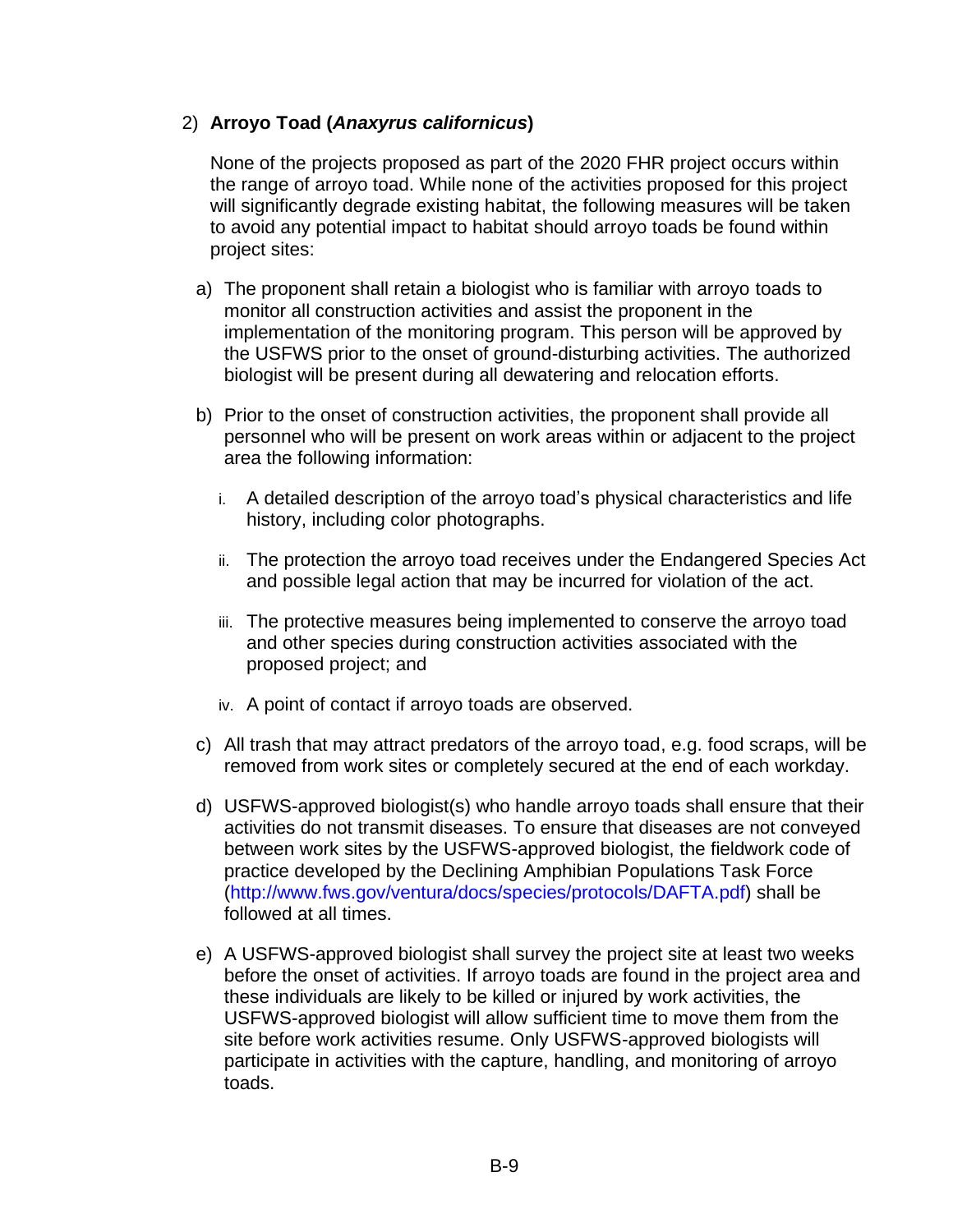- f) Before any project-related activities, the approved biologist must identify appropriate areas to receive arroyo toads' adults and tadpoles from the project areas. These areas must be in proximity to the capture site, contain suitable habitat, not be affected by project activities, and be free of exotic predatory species (e.g. bullfrogs, crayfish) to the best of the approved biologist's knowledge.
- g) A USFWS-approved biologist shall be present at the work site until such time as removal of arroyo toads, instruction of workers, and habitat disturbance has been completed. The USFWS-approved biologist shall have the authority to halt any action that might result in impacts that exceed the levels anticipated by the USACE and USFWS during review of the proposed action. If work is stopped, the USACE and the USFWS shall be notified immediately by the USFWS-approved biologist or on-site biological monitor.
- h) If arroyo toads are found during construction and these individuals are likely to be killed or injured by work activities, the USFWS-approved biologists must be allowed sufficient time to move them from the site before work activities resume. The USFWS-approved biologist must relocate the arroyo toads the shortest distance possible to one of the predetermined areas. The USFWSapproved biologist must maintain detailed records of any individuals that are moved (e.g., size, coloration, any distinguishing features, photographs (digital preferred) to assist in determining whether translocated animals are returning to the point of capture. Only arroyo toads that are at risk of injury or death by project activities may be moved.
- i) If a work site is to be temporarily dewatered by pumping, intakes shall be completely screened with wire mesh not larger than 0.125-inch to prevent arroyo toads from entering the pump system. Water shall be released or pumped downstream at an appropriate rate to maintain down stream flows during construction activities and eliminate the possibility of ponded water. Upon completion of construction activities, any barriers to flow shall be removed in a manner that would allow flow to resume with the lease disturbance to the substrate.
- j) Ponded areas shall be monitored for red-legged frogs that may become entrapped. Any entrapped arroyo toad shall be relocated to a pre-determined receiving area by a USFWS-approved biologist.
- k) A USFWS-approved biologist will permanently remove, exotic species, such as bullfrogs (*Rana catesbiana),* centrarchid fishes, and non-native crayfish from the project area to the maximum extent possible. The biologist will have the responsibility to ensure that their activities are in compliance with the Fish and Game Code.
- l) The CDFW or USACE shall report any observation of arroyo toad incidental take associated with the implementation of the Restoration Program projects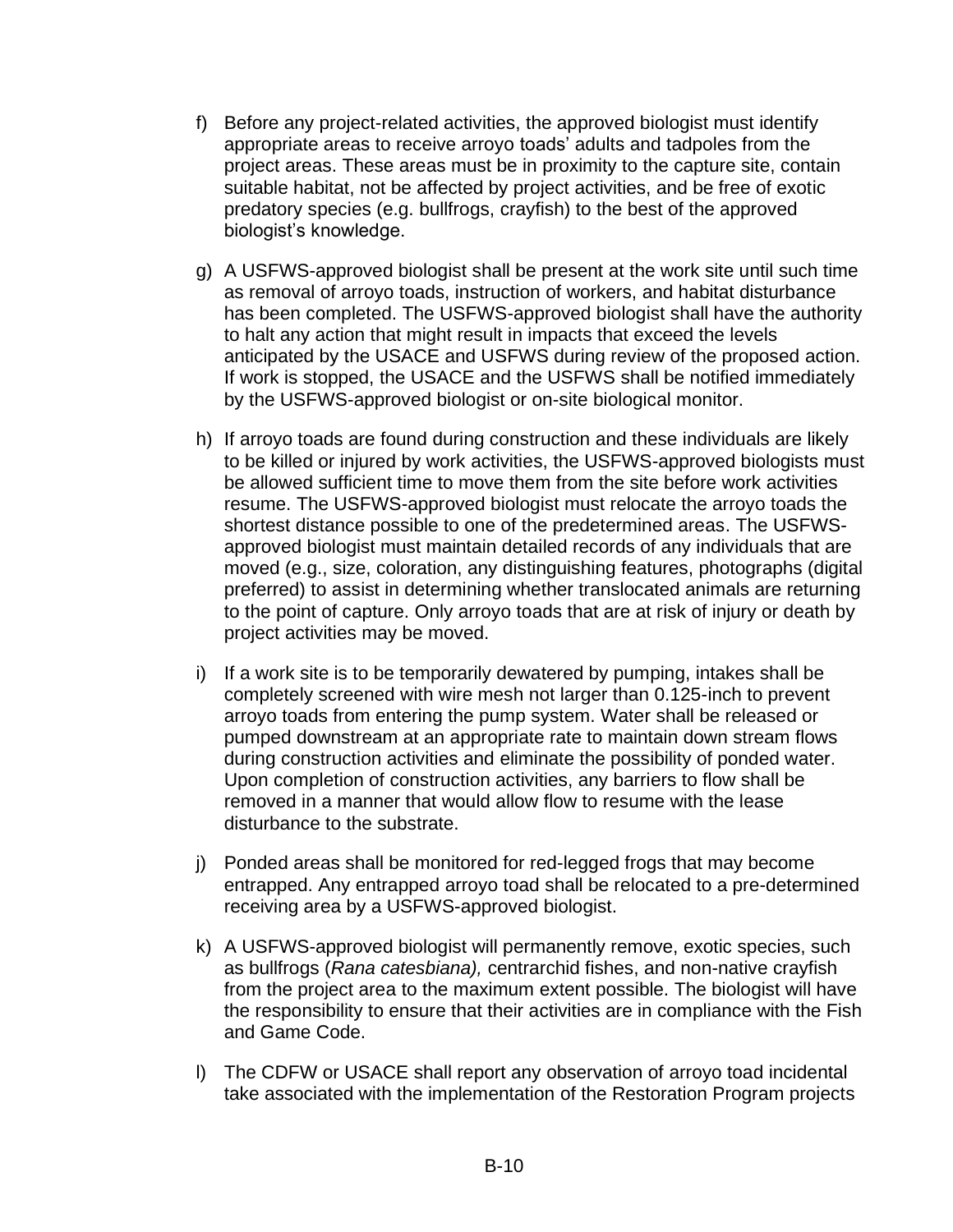in accordance with RGP-78. The USFWS and the USACE must review the circumstances surrounding the incident to determine whether any patterns of repeated authorized or unauthorized activities are occurring that may indicate that additional protective measures are required. If, after completion of the review, the USACE and the USFWS agree that additional protective measures are required and can be implemented within the existing scope of the action, the USACE must require the CDFW to implement the agreed-upon measures within a reasonable time frame; if the corrective actions cannot be implemented with the scope of the existing action, the USACE and USFWS will determine whether re-initiation of consultation is appropriate.

- m) Despite term and condition "l)" of this section (above), the USACE must immediately re-initiate formal consultation with the USFWS, pursuant to 7(a) (2) of the Endangered Species Act, if arroyo toads are taken within the action area at or in excess of the incidental take anticipated in the Incidental Take Statement section of the U.S, Fish and Wildlife biological opinion (file no. 2008-F-0441), whether by project or by year.
- n) If these mitigation measures cannot be implemented or the project activities proposed at a specific work site cannot be modified to prevent or avoid potential impacts to arroyo toads or their habitat, then project activity at that work site shall be discontinued.

## 3) **California Freshwater Shrimp (***Syncaris pacifica***)**

Two of the 28 projects proposed as part of the 2020 FHR project occurs within the range of California freshwater shrimp (CFS) (1723425 – Iron Horse Vineyards Fish Screen Implementation Project and 1723563 – Iron Horse Vineyards Lower Green Valley Creek Off-Channel Habitat Enhancement Project – Phase 1) (Appendix A). The range of the CFS includes Marin, Napa, and Sonoma counties, excluding the Gualala River watershed. Therefore, the potential for impacts to CFS shall be mitigated by complying with all of the mandatory terms and conditions associated with incidental take authorized by the U. S. Fish and Wildlife Service (USFWS), Biological Opinion (file no. 08ESMF00-2016-F-0874). CDFW proposes to implement the following measures to minimize adverse effects to the CFS and its habitat:

- a) Project activities in potential shrimp habitat shall be restricted to the period between July 1 and November 1.
- b) At least 15 days prior to the onset of activities, CDFW shall submit the name(s) and credentials of biologists who will conduct activities specified in the following measures to the USFWS. The grantee shall implement any additional conservation measures requested by CDFW and/or the USFWS.
- c) CDFW shall be notified at least one week in advance of the date on which work will start in the stream, so that a qualified CDFW biologist can monitor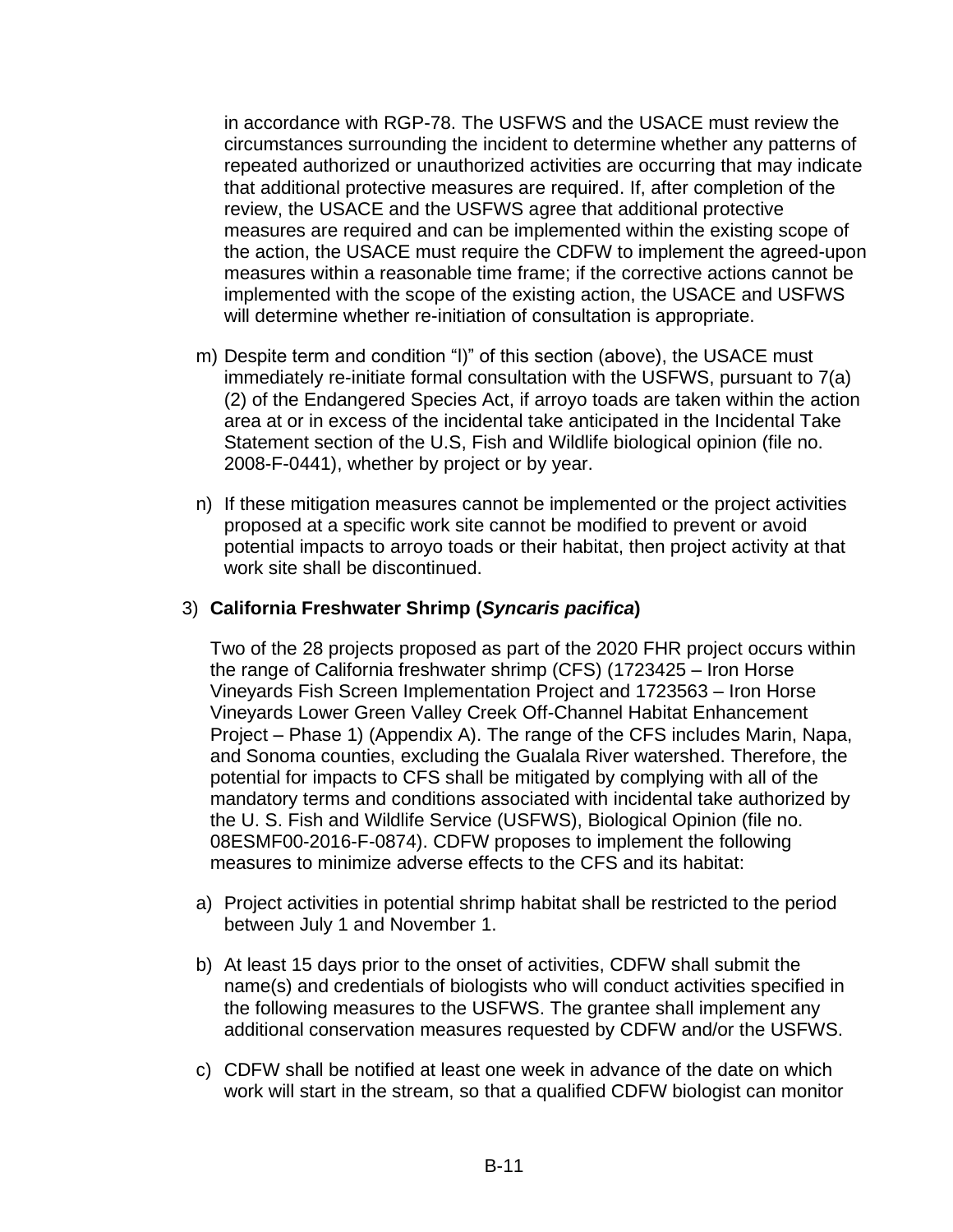activities at the work site. All work in the stream shall be stopped immediately if it is determined by CDFW that the work has the potential to adversely impact shrimp or its habitat. Work shall not recommence until CDFW is satisfied that there will be no impact on the shrimp.

- d) Where appropriate, a USFWS-approved CDFW biologist will survey each site for shrimp before allowing work to proceed and prior to issuance of a Streambed Alteration Agreement. All overhanging vegetation, undercut banks, and tree roots will be surveyed with a butterfly net or fish net.
- e) Prior to the onset of work at a work site that may contain shrimp, the USFWSapproved CDFW biologist shall conduct a training session for all construction personnel. At a minimum the training shall include a description of the shrimp and its habitat, the importance of the shrimp and its habitat, the general measures that are being implemented to conserve the shrimp as they relate to the work site, and the work site boundaries where construction may occur.
- f) Only USFWS-approved biologists shall participate in the capture, handling, and monitoring of shrimp. CDFW shall report annually on the number of captures, release and injuries/mortality and agrees to modify capture/release strategy with USFWS staff as needed to prevent adverse effects.
- g) In site locations where shrimp are present, CDFW will require the grantee to implement the mitigation measures listed:
	- i. Equipment work shall be performed only in riffle, shallow run, or dry habitats, avoiding low velocity pool, and run habitats occupied by shrimp, unless shrimp are relocated according to the protocol described below. "Shallow" run habitat is defined as a run with a maximum water depth, at any point, less than 12-inches, and without undercut banks or vegetation overhanging into the water.
	- ii. Hand placement of logs or rocks shall be permitted in pool or run habitat in stream reaches where shrimp are known to be present, only if the placement will not adversely affect shrimp or their habitat.
	- iii. Care shall be taken during placement or movement of materials in the stream to prevent any damage to undercut stream banks and to minimize damage to any streamside vegetation. Streamside vegetation overhanging into pools or runs shall not be removed, trimmed, or otherwise modified.
	- iv. No log or rock weirs (including vortex rock weirs), or check dams shall be constructed that would span the full width of the low flow stream channel. Vegetation shall be incorporated with any structures involving rocks or logs to enhance migration potential for shrimp.
	- v. No dumping of dead trees, yard waste or brush shall occur in shrimp streams, which may result in oxygen depletion of aquatic systems.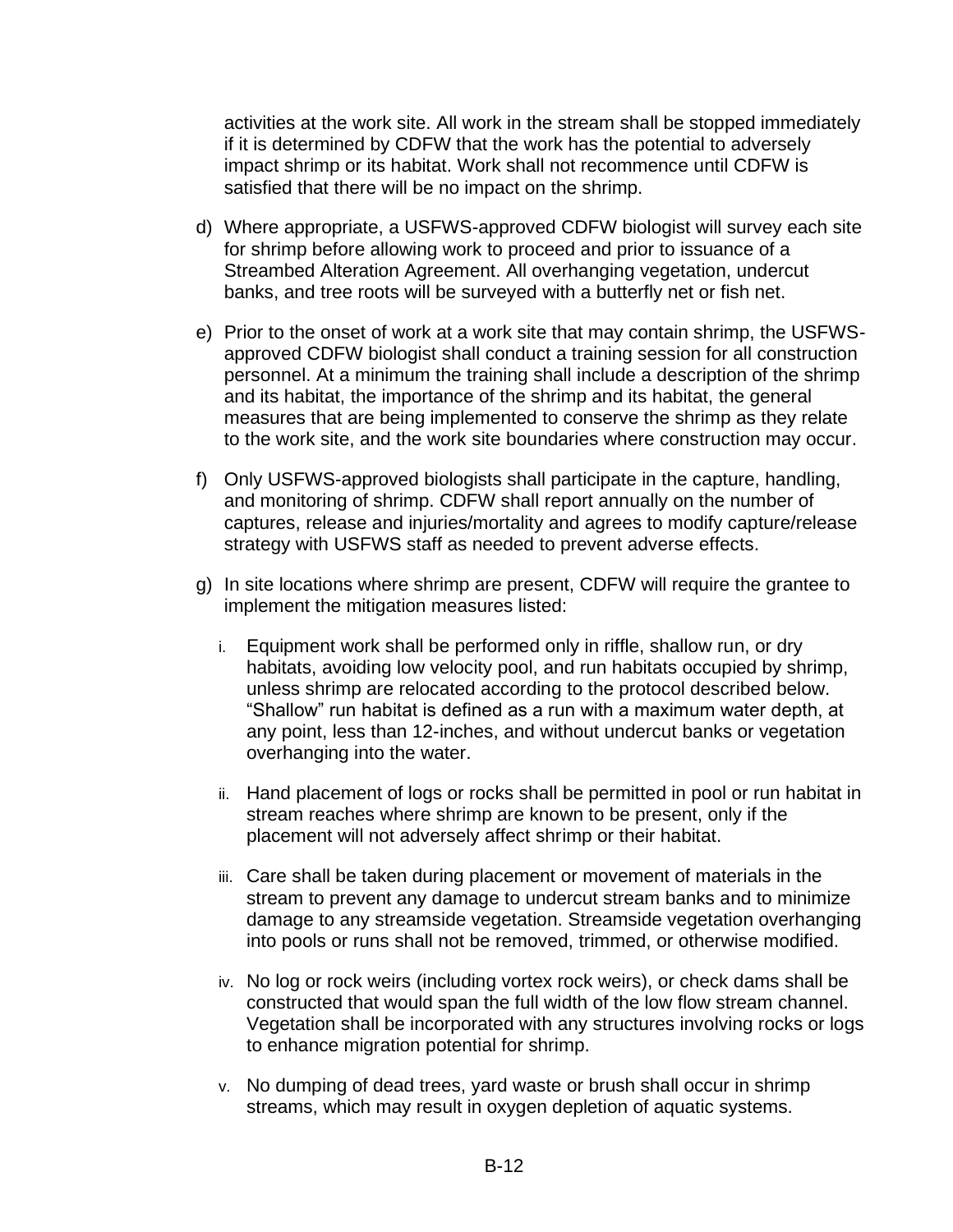- h) If in the opinion of the USFWS-approved biologist, adverse effects to shrimp would be further minimized by moving shrimp away from the project site, the following procedure shall be used:
	- i. A second survey shall be conducted within 24 hours of any construction activity and shrimp shall be relocated to the nearest suitable habitat. Shrimp shall be moved while in the net or placed in buckets containing stream water. Stress and temperature monitoring of shrimp shall be performed by the USFWS-approved biologist. Numbers of shrimp and any mortalities or injuries shall be identified and recorded. Shrimp habitat is defined as reaches in low elevation (less than 116 m) and low gradient (less than one percent) streams where banks are structurally diverse with undercut banks, exposed fine root systems, overhanging woody debris or overhanging vegetation.
	- ii. When no other habitat exists on a landowner's property, the shrimp shall be held in suitable containers with site water and released at the end of the day. Containers shall be placed in the shade.
- i) If moving the shrimp out of the work area cannot be accomplished, and other avoidance measures have been deemed inappropriate, CDFW shall drop activities at the work site from the project.
- j) A USFWS-approved CDFW biologist shall be present at the work site until such time as all removal of shrimp, instruction of workers, and habitat disturbance associated with the restoration project have been completed. The USFWS-approved biologist shall have the authority to halt any action that might result in the loss of any shrimp or its habitat. If work is stopped, the USFWS-approved biologist shall immediately notify CDFW and the USFWS.
- k) If a work site is temporarily dewatered by pumping, intakes shall be completely screened with wire mesh no larger than 0.2-inch to prevent shrimp from entering the pump system. Water shall be released or pumped downstream at an appropriate rate to maintain downstream flows during construction. Upon completion of construction activities, any barriers to flow shall be removed in a manner that would allow flow with the least disturbance to the substrate.
- l) A USFWS-approved biologist shall permanently remove from within the project work site, any individuals of exotic species, such as bullfrogs, centrarchid fishes, and non-native crayfish, to the maximum extent possible. The grantee shall have the responsibility that such removals are done in compliance with the California Department of Fish and Wildlife.
- m) Invasive non-native vegetation that provides shrimp habitat and is removed as a result of Program activities shall be replaced with native vegetation that provides comparable habitat for the shrimp. Re-vegetated sites shall be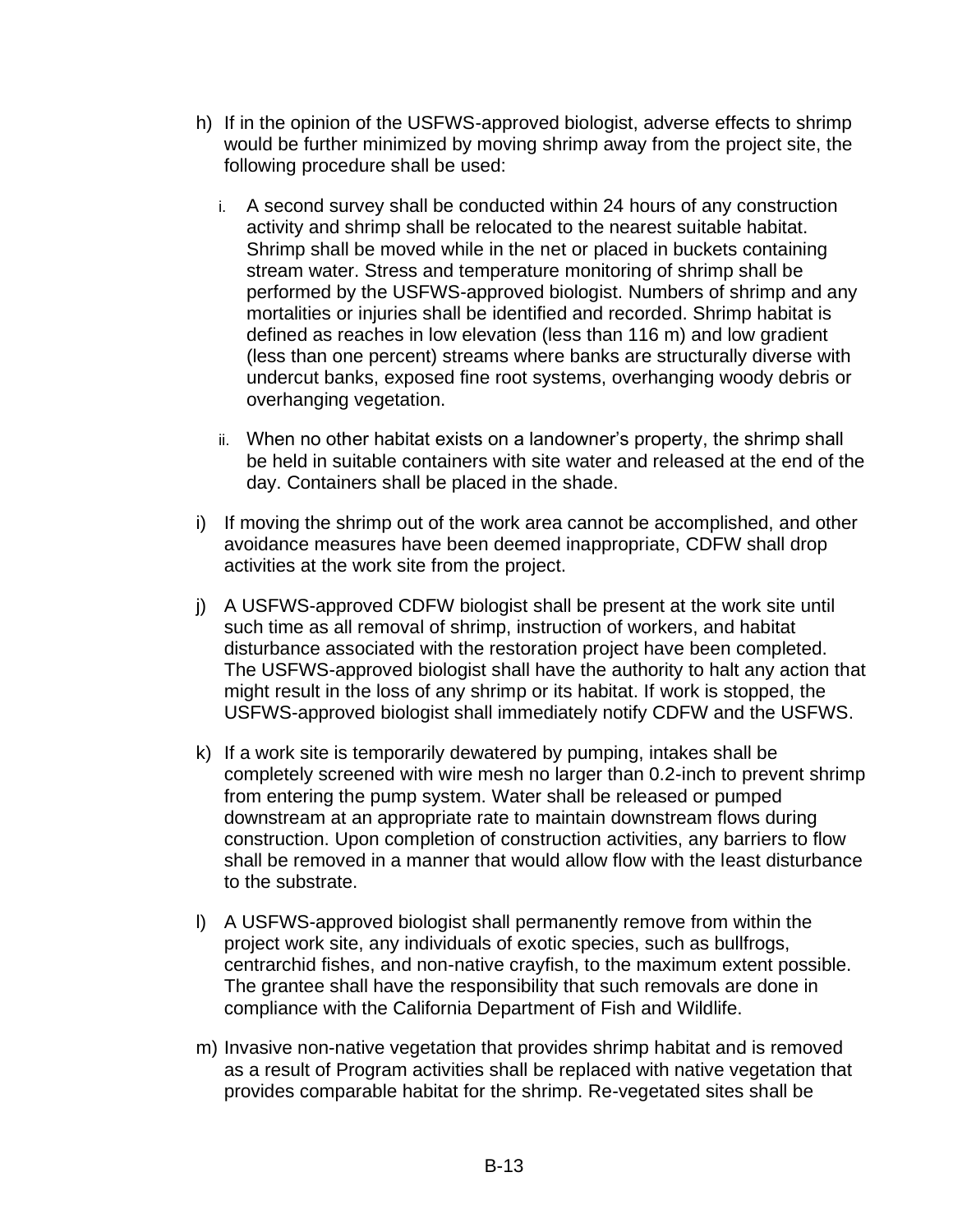irrigated as necessary until vegetation is established. Re-vegetated sites shall be monitored until shading and cover achieves 80% of pre-project shading and cover and for a minimum of five years.

# 4) **California Red-Legged Frog (***Rana draytonii***)**

Of the 28 projects proposed as part of the 2020 FHR project, four projects occur within the range of the California red-legged frog (CRLF). Activities proposed (1723425 – Iron Horse Vineyards Fish Screen Implementation Project, 1723563 – Iron Horse Vineyards Lower Green Valley Creek Off-Channel Habitat Enhancement Project – Phase 1, 1723455 – Buckeye Creek Instream Habitat Enhancement, and 1723442 – Lower Jalama Creek Fish Passage Design) (Appendix A) will not remove or degrade CRLF habitat; however, precautions shall be required at these sites to avoid the potential for take of CRLF while using heavy equipment. The potential for impacts to CRLF will be mitigated by complying with all of the mandatory terms and conditions associated with incidental take authorized by the USFWS, Biological Opinions (file no. AFWO-11B0242-1610058, 08ESMF00-2016-F-0874, 08EVEN00-2016- F-0093, and 2008-F-0441). CDFW shall implement the following measures to minimize adverse effects to the CRLF and its habitat:

- a) Project activities in potential red-legged frog habitat shall be restricted to the period between July 1 and October 15.
- b) At least 15 days prior to the onset of project activities, CDFW shall submit the names(s) and credentials of biologists who would conduct activities specified in the following measures. No project activities shall begin until CDFW has received written approval from the USFWS that the biologist(s) is qualified to conduct the work.
- c) USFWS-approved biologist(s) who handle red-legged frogs shall ensure that their activities do not transmit diseases. To ensure that diseases are not conveyed between work sites by the USFWS-approved biologist, the fieldwork code of practice developed by the Declining Amphibian Populations Task Force [\(http://www.fws.gov/ventura/docs/species/protocols/DAFTA.pdf\)](http://www.fws.gov/ventura/docs/species/protocols/DAFTA.pdf) shall be followed at all times.
- d) A CDFW monitoring plan shall be developed to determine the level of incidental take of red-legged frogs associated with the Restoration Program funded activities in the area. The monitoring plan must include a standardized mechanism to report any observations of dead or injured red-legged frogs to the appropriate USACE and USFWS offices.
- e) A USFWS-approved biologist shall survey the project site at least two weeks before the onset of activities. If red-legged frogs are found in the project area and these individuals are likely to be killed or injured by work activities, the USFWS-approved biologist will allow sufficient time to move them from the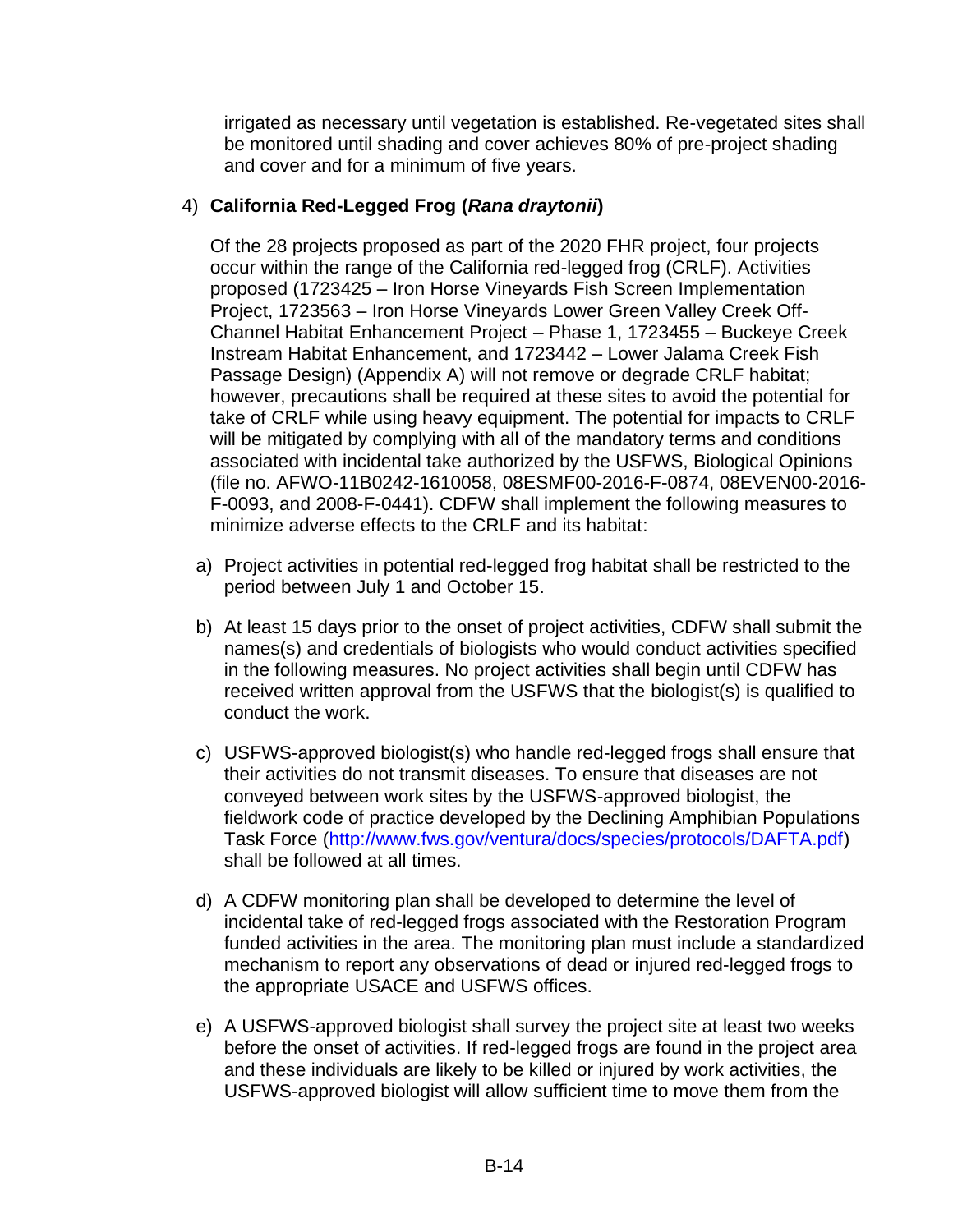site before work activities resume. Only USFWS-approved biologists will participate in activities with the capture, handling, and monitoring of redlegged frogs.

- f) Before any project-related activities, the approved biologist must identify appropriate areas to receive red-legged frog adults and tadpoles from the project areas. These areas must be in proximity to the capture site, contain suitable habitat, not be affected by project activities, and be free of exotic predatory species (e.g. bullfrogs, crayfish) to the best of the approved biologist's knowledge.
- g) Prior to the onset of project activities, a USFWS-approved biologist shall conduct a training session for all construction personnel. At a minimum, the training shall include a description of the red-legged frog and its habitat, the importance of the red-legged frog and its habitat, the general measures that are being implemented to conserve the red-legged frog as they relate to the project, and the boundaries within which the project may be accomplished. Brochures, books, and briefings may be used in the training session, provided that a qualified person is on hand to answer any questions.
- h) A USFWS-approved biologist shall be present at the work site until such time as removal of red-legged frogs, instruction of workers, and habitat disturbance has been completed. The USFWS-approved biologist shall have the authority to halt any action that might result in impacts that exceed the levels anticipated by the USACE and USFWS during review of the proposed action. If work is stopped, the USACE and the USFWS shall be notified immediately by the USFWS-approved biologist or on-site biological monitor.
- i) If red-legged frogs are found and these individuals are likely to be killed or injured by work activities, the USFWS-approved biologists must be allowed sufficient time to move them from the site before work activities resume. The USFWS-approved biologist must relocate the red-legged frogs the shortest distance possible to one of the predetermined areas. The USFWS-approved biologist must maintain detailed records of any individuals that are moved (e.g., size, coloration, any distinguishing features, photographs (digital preferred) to assist in determining whether translocated animals are returning to the point of capture. Only red-legged frogs that are at risk of injury or death by project activities may be moved.
- j) If a work site is to be temporarily dewatered by pumping, intakes shall be completely screened with wire mesh not larger than 0.125-inch to prevent red-legged frogs from entering the pump system. Water shall be released or pumped downstream at an appropriate rate to maintain down stream flows during construction activities and eliminate the possibility of ponded water. Upon completion of construction activities, any barriers to flow shall be removed in a manner that would allow flow to resume with the lease disturbance to the substrate.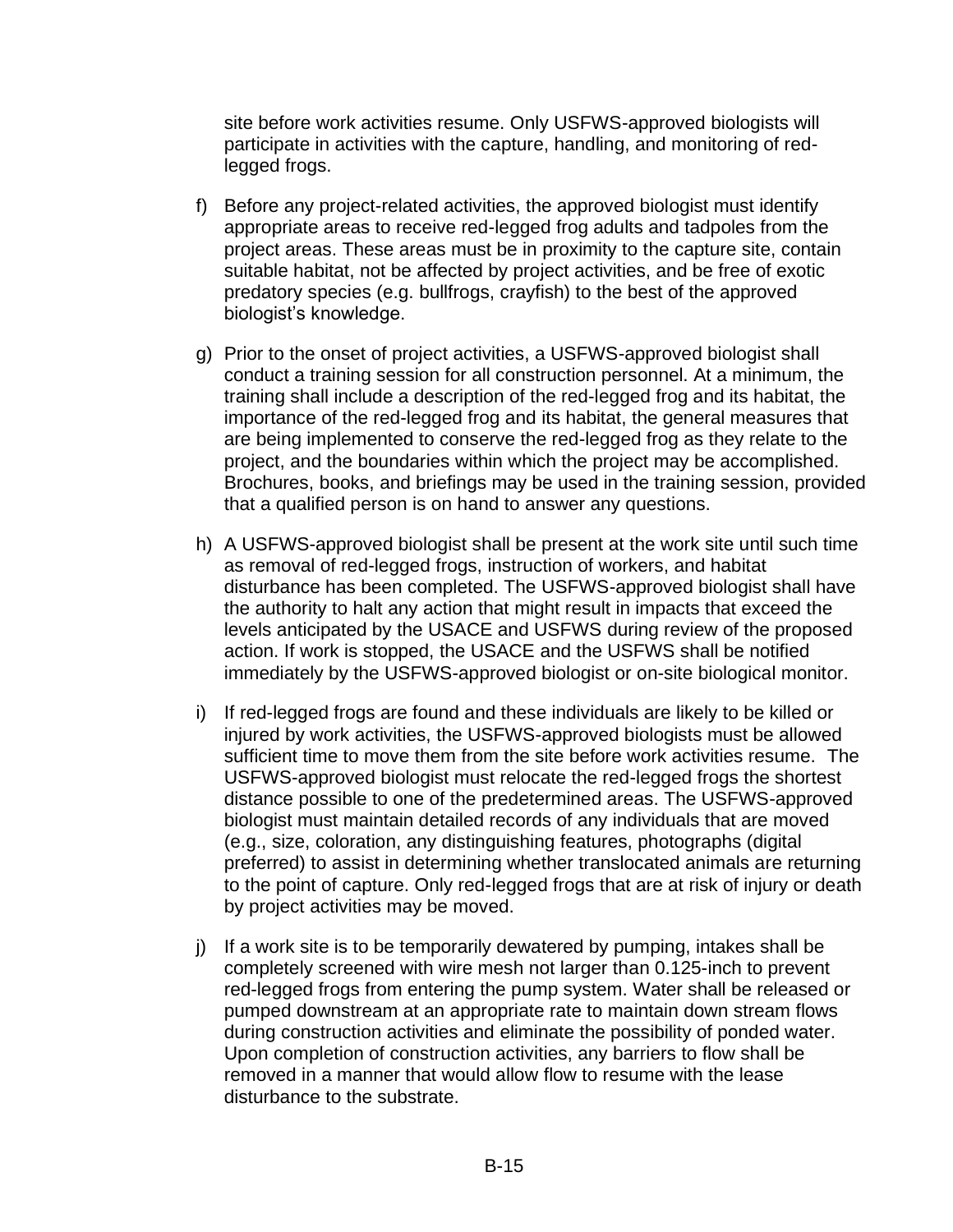- k) Ponded areas shall be monitored for red-legged frogs that may become entrapped. Any entrapped red-legged frog shall be relocated to a predetermined receiving area by a USFWS-approved biologist.
- l) A USFWS-approved biologist will permanently remove from the project area, any individuals of exotic species, such as bullfrogs (*Rana catesbiana),*  centrarchid fishes, and non-native crayfish to the maximum extent possible. The biologist will have the responsibility to ensure that their activities are in compliance with the Fish and Game Code.
- m) The CDFW or USACE shall report any observation of the incidental take of red-legged frogs associated with the implementation of the Restoration Program projects in accordance with RGP78. The USFWS and the USACE must review the circumstances surrounding the incident to determine whether any patterns of repeated authorized or unauthorized activities are occurring that may indicate that additional protective measures are required. If, after completion of the review, the USACE and the USFWS agree that additional protective measures are required and can be implemented within the existing scope of the action, the USACE must require the CDFW to implement the agreed-upon measures within a reasonable time frame; if the corrective actions cannot be implemented with the scope of the existing action, the USACE and USFWS will determine whether re-initiation of consultation is appropriate.
- n) Despite term and condition "i)" of this section (above), the USACE must immediately re-initiate formal consultation with the USFWS, pursuant to 7(a) (2) of the Endangered Species Act, if red-legged frogs are taken within the action area at or in excess of the incidental take anticipated in the Incidental Take Statement section of the U.S, Fish and Wildlife biological opinion (file no. 2008-F-0441), whether by project or by year.
- o) If these mitigation measures cannot be implemented or the project activities proposed at a specific work site cannot be modified to prevent or avoid potential impacts to CRLF or its habitat, then project activity at that work site shall be discontinued.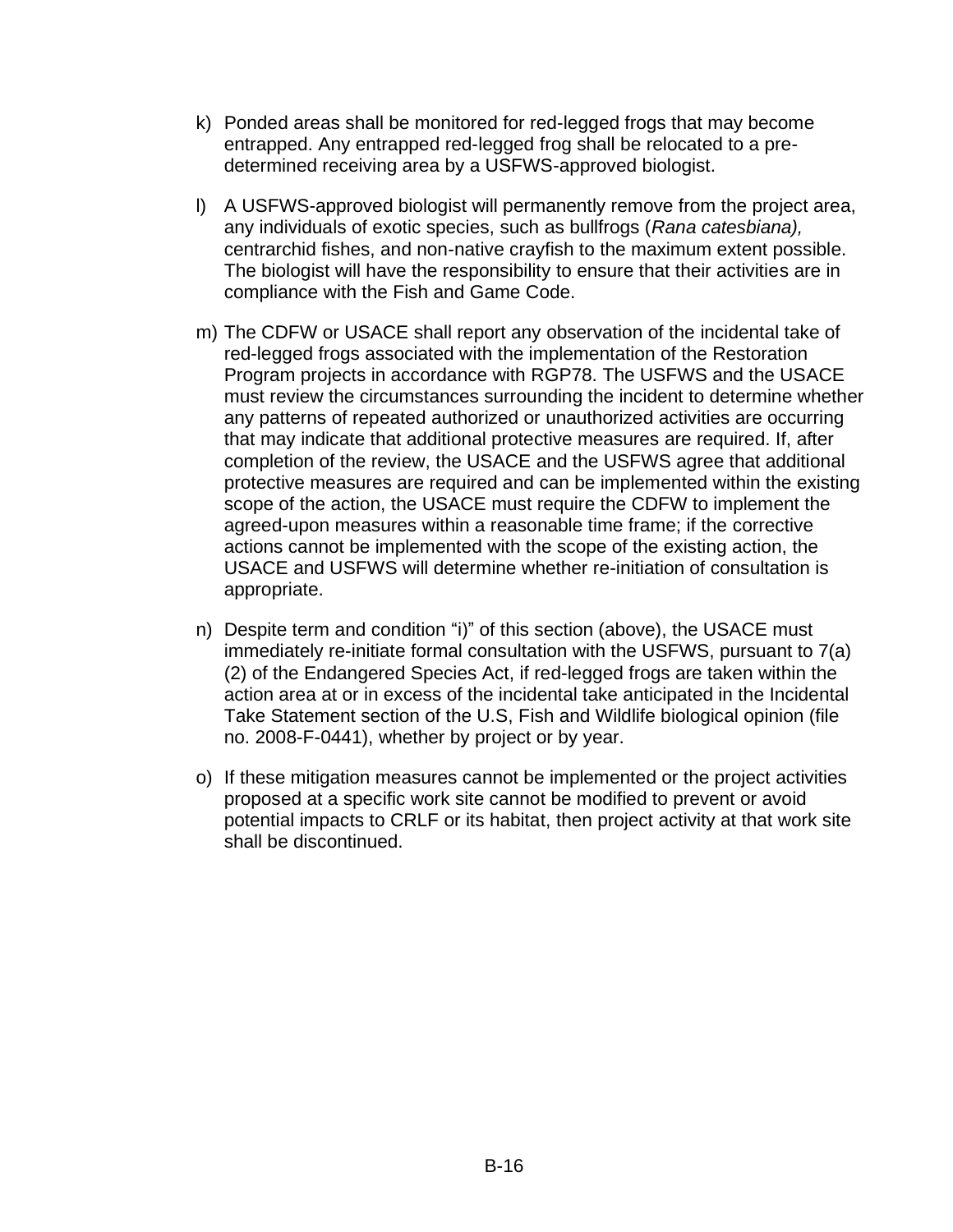### 5) **California Tiger Salamander (***Ambystoma californiense)*

One of the 28 proposed projects in the 2020 FHR project is within the range of the California tiger salamander (1723442 – Lower Jalama Creek Fish Passage Design) (Appendix A). Impacts to the species however is unlikely, due to implementation projects occurring in or near stream and riparian corridors. California tiger salamanders primarily use ponds and vernal pools for breeding and grassland habitat for estivation, both of which are not usually in proximity to anadromous fish-bearing streams.

## 6) **Chinook Salmon (***Oncorhynchus tshawytscha***), Coho Salmon (***Oncorhynchus kisutch***), Steelhead Trout (***Oncorhynchus mykiss***), and Coast Cutthroat Trout (***Oncorhynchus clarkii clarkii***)**

While all of the work proposed under this program will enhance habitat for one or more of these species, all of the projects proposed as part of the 2020 FHR project could involve instream work in their habitat (Appendix A). In order to avoid any potential for negative impacts to these species, the following measures will be implemented:

- a) Project work within the wetted stream shall be limited to the period between June 15 and November 1, or the first significant rainfall, or whichever comes first. This is to take advantage of low stream flows and to avoid the spawning and egg/alevin incubation period of salmon and steelhead. Actual project start and end dates, within this timeframe, are at the discretion of the Department of Fish and Wildlife (i.e. on the Shasta River projects must be completed between July 1 and September 15 to avoid impacts to immigrating and emigrating salmonids). Whenever possible, the work period at individual sites shall be further limited to entirely avoid periods when salmonids are present (for example, in a seasonal creek, work will be confined to the period when the stream is dry).
- b) Suitable large woody debris removed from fish passage barriers that is not used for habitat enhancement, shall be left within the riparian zone so as to provide a source for future recruitment of wood into the stream, reduce surface erosion, contribute to amounts of organic debris in the soil, encourage fungi, provide immediate cover for small terrestrial species and to speed recovery of native vegetation.
- c) Prior to dewatering a construction site, fish and amphibian species shall be captured and relocated by CDFW personnel (or designated agents). The following measures shall be taken to minimize harm and mortality to listed salmonids resulting from fish relocation and dewatering activities:
	- i. Fish relocation and dewatering activities shall only occur between June 15 and November 1 of each year.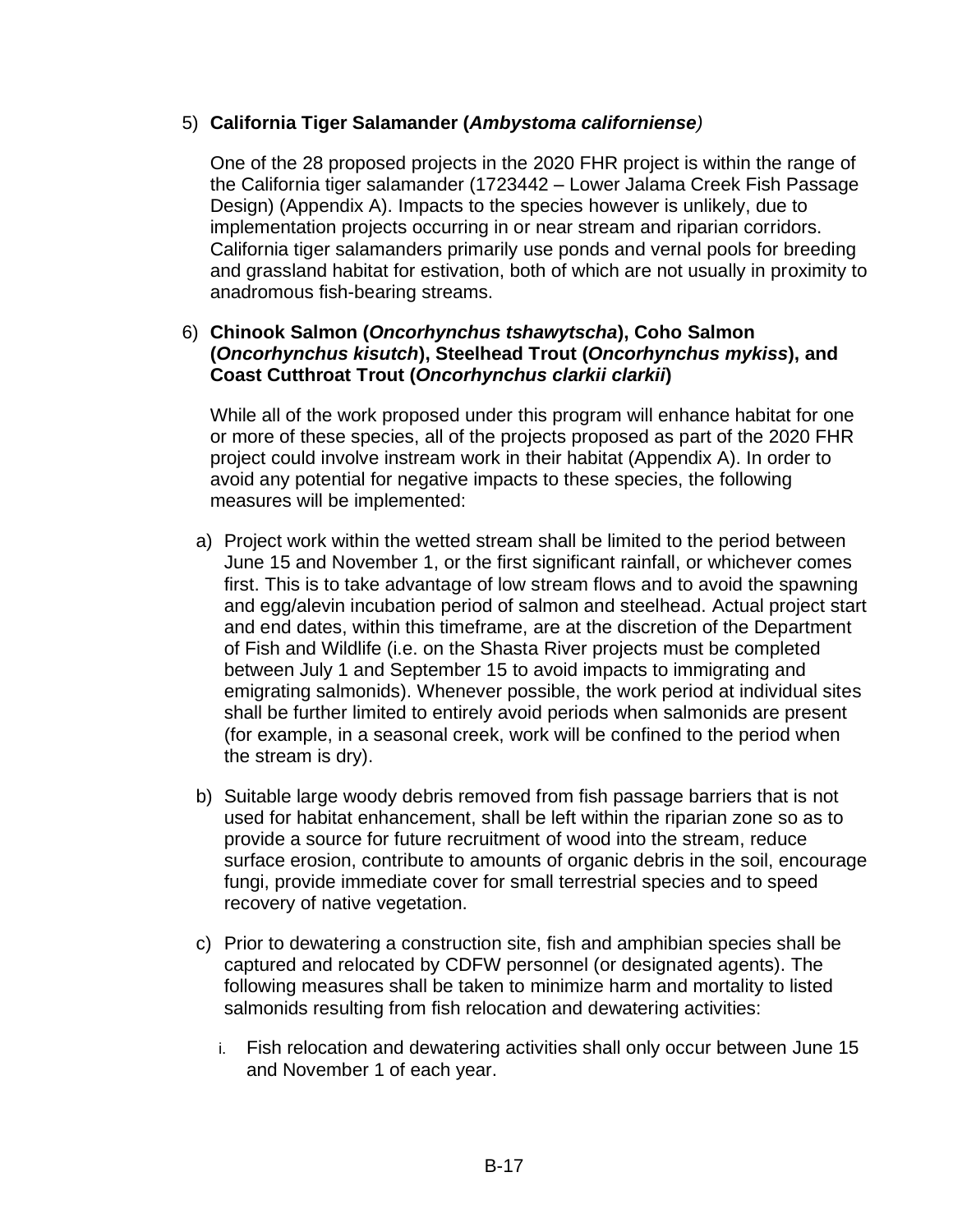- ii. Fish relocation shall be performed by a qualified fisheries biologist, with all necessary State and Federal permits. Captured fish shall be moved to the nearest appropriate site outside of the work area. A record shall be maintained of all fish rescued and moved. The record shall include the date of capture and relocation, the method of capture, the location of the relocation site in relation to the project site, and the number and species of fish captured and relocated. The record shall be provided to CDFW within two weeks of the completion of the work season or project, whichever comes first.
- iii. Electrofishing shall be conducted by properly trained personnel following NOAA *Guidelines for Electrofishing Waters Containing Salmonids Listed under the Endangered Species Act*, June 2000.
- iv. Prior to capturing fish, the most appropriate release location(s) shall be determined. The following shall be determined:
	- a. Temperature: Water temperature shall be similar as the capture location.
	- b. Habitat: There shall be ample habitat for the captured fish.
	- c. Exclusions from work site: There shall be a low likelihood for the fish to reenter the work site or become impinged on exclusion net or screen.
- v. The most efficient method for capturing fish shall be determined by the biologist. Complex stream habitat generally requires the use of electrofishing equipment, whereas in outlet pools, fish may be concentrated by pumping-down the pool and then seining or dip netting fish.
- vi. Handling of salmonids shall be minimized. However, when handling is necessary, always wet hands or nets prior to touching fish.
- vii. Temporarily hold fish in cool, shaded, aerated water in a container with a lid. Provide aeration with a battery-powered external bubbler. Protect fish from jostling and noise and do not remove fish from this container until time of release.
- viii. Air and water temperatures shall be measured periodically. A thermometer shall be placed in holding containers and, if necessary, periodically conduct partial water changes to maintain a stable water temperature. If water temperature reaches or exceeds 18°C, fish shall be released, and rescue operations ceased.
- ix. Overcrowding in containers shall be avoided by having at least two containers and segregating young-of-year (YOY) fish from larger ageclasses to avoid predation. Larger amphibians, such as Pacific giant salamanders, shall be placed in the container with larger fish. If fish are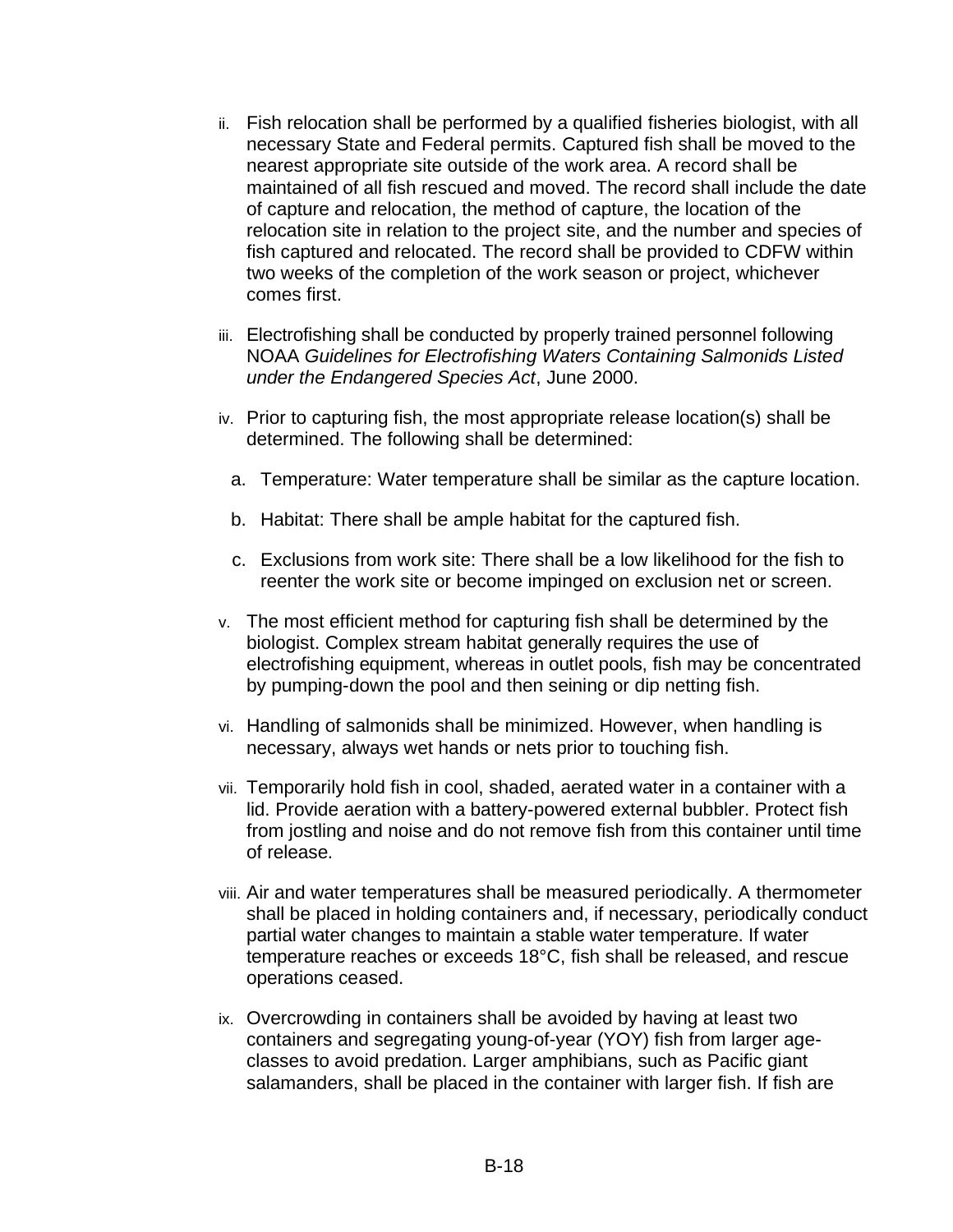abundant, the capturing of fish and amphibians shall cease periodically and shall be released at the predetermined locations.

- x. Species and year-class of fish shall be visually estimated at time of release. The number of fish captured shall be counted and recorded. Anesthetization or measuring fish shall be avoided.
- xi. If feasible, initial fish relocation efforts shall be performed several days prior to the start of construction. This provides the fisheries biologist an opportunity to return to the work area and perform additional electrofishing passes immediately prior to construction. In many instances, additional fish will be captured that eluded the previous day's efforts.
- xii. If mortality during relocation exceeds three percent, capturing efforts shall be stopped and the appropriate agencies shall be contacted immediately.
- xiii. In regions of California with high summer temperatures, relocation activities shall be performed in the morning when the temperatures are cooler.
- xiv. CDFW shall minimize the amount of wetted stream channel that is dewatered at each individual project site to the fullest extent possible.
- xv. Additional measures to minimize injury and mortality of salmonids during fish relocation and dewatering activities shall be implemented as described in Volume II, Part IX, pages 52 and 53 of the *California Salmonid Stream Habitat Restoration Manual*.
- d) If these mitigation measures cannot be implemented, or the project actions proposed at a specific work site cannot be modified to prevent or avoid potential impacts to anadromous salmonids or their habitat, then activity at that work site shall be discontinued.

# 7) **Foothill Yellow-Legged Frog (***Rana boylii***)**

Twenty-seven of the 28 proposed projects in the 2020 FHR project, are within range of the foothill yellow-legged frog (FYLF). Activities proposed (1723366 – Alliance Redwood Water Conservation Implementation Project, 1723425 – Iron Horse Vineyards Fish Screen Implementation Project, 1723563 – Iron Horse Vineyards Lower Green Valley Creek Off-Channel Habitat Enhancement Project – Phase 1, 1723383 – Upper Hollow Tree Wood Loading Project, 1723397 – Canon Creek Instream Habitat Improvement Project, 1723407 – Lower Little River Off-Channel Coho Habitat Improvement Project, 1723489 – Elk Valley Road Fish Passage Design Project, 1723570 – East Fork Mill Creek Floodplain Restoration Design Project, 1723367 – Mid-Klamath Tributary Fish Passage Improvement Project, 1723432 – Seiad Creek at Panther Gulch: Coho Habitat Enhancement Design Project, 1723455 – Buckeye Creek Instream Habitat Enhancement, 1723370 – Bear Creek Sediment Reduction and Salmonid Recovery Project, 1723371 – Bear Creek Instream Habitat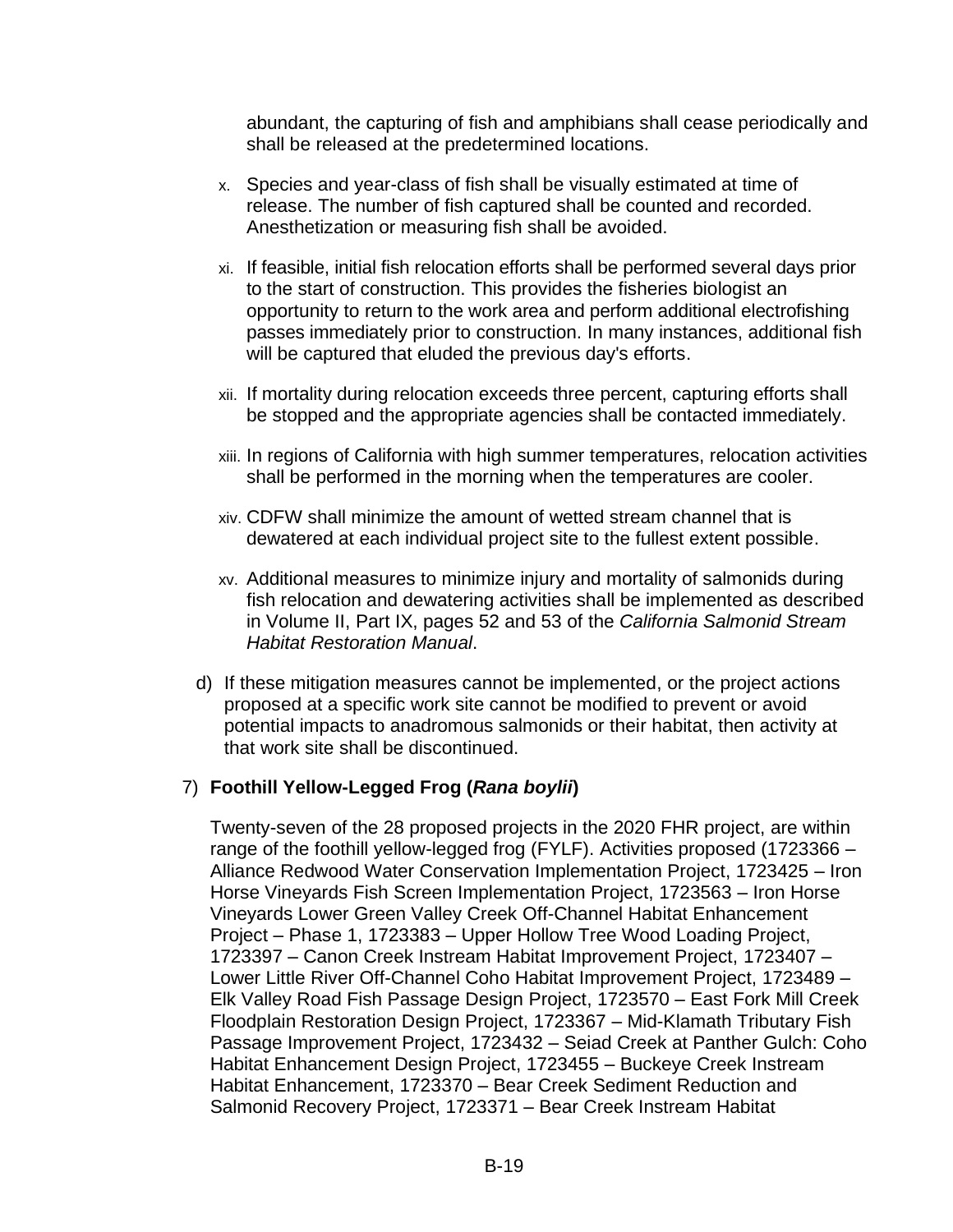Enhancement Project, 1723381 – Somerville Creek Instream Restoration Project, 1723435 – Coulborn and Sebbas Creek Salmonid Habitat Assessment and Enhancement Planning and Design Project, 1723436 – Middle Fork Cottaneva Creek Salmonid Habitat Project, 1723444 – South Fork Usal Creek Instream Enhancement Design Project, 1723369 – Big River Salmonid Rearing Habitat Large Wood Enhancement Project Designs, 1723402 – North Fork Noyo River Tributary Complex – Large Wood Enhancement Project, 1723439 – Bull Creek Hamilton Reach Instream and Floodplain Habitat Restoration Project, 1723441 – Hare Creek Mainstem Instream Habitat Enhancement Project, 1723545 – Bear Gulch Coho Stream Habitat Enhancement Project, 1723379 – East Branch North Fork Big River Coho Habitat Enhancement Project – Large Wood (Phase II), 1723382 – Sproul Creek Salmonid Habitat Restoration Project, 1723401 – Off-Channel Salmonid Habitat Design for Freshwater Creek: Phase Two, 1723410 – Sebbas Creek Off-Channel Habitat Planning Project, and 1723515 – Chamberlain Creek Coho Passage Design Project) (Appendix A) will not remove or degrade FYLF habitat; however, precautions shall be required at these sites to avoid potential significant impacts to the FYLF while using heavy equipment. The potential for impacts to FYLFs will be mitigated by complying with all of the terms and conditions set forth in this section. Measures for minimization and avoidance of incidental take of FYLF must be developed on a site- and project-specific basis. CDFW's *[Considerations for Conserving the Foothill Yellow-Legged Frog](https://nrm.dfg.ca.gov/FileHandler.ashx?DocumentID=157562)* (May 2018) provides guidance and examples of avoidance and minimization measures, invasive non-native control and eradication, and a riparian enhancement plan for the species. CDFW shall implement the additional following measures to minimize adverse effects to the FYLF and its habitat:

- a) Prior to start of work, all permits necessary to survey, handle, and relocate FYLFs shall be obtained. All best management practices, special conditions, mitigation, and avoidance measures of any take permit obtained shall be complied with.
- b) Within 3-5 days prior to entering or working near stream/riparian habitat within the foothill yellow-legged frog range, a qualified biologist shall examine the project site to determine the presence and/or the potential for presence of FYLF adults, juveniles, tadpoles or egg masses within the project area and 300 feet upstream and downstream.
- c) The biologist must be able to recognize all potential age classes of FYLFs relative to other amphibians in the project area.
- d) The CDFW approved biologist(s) shall ensure that their activities do not transmit diseases. To ensure that diseases are not conveyed between work sites by the approved biologist, the fieldwork code of practice developed by the Declining Amphibian Populations Task Force [\(http://www.fws.gov/ventura/docs/species/protocols/DAFTA.pdf\)](http://www.fws.gov/ventura/docs/species/protocols/DAFTA.pdf) shall be followed at all times.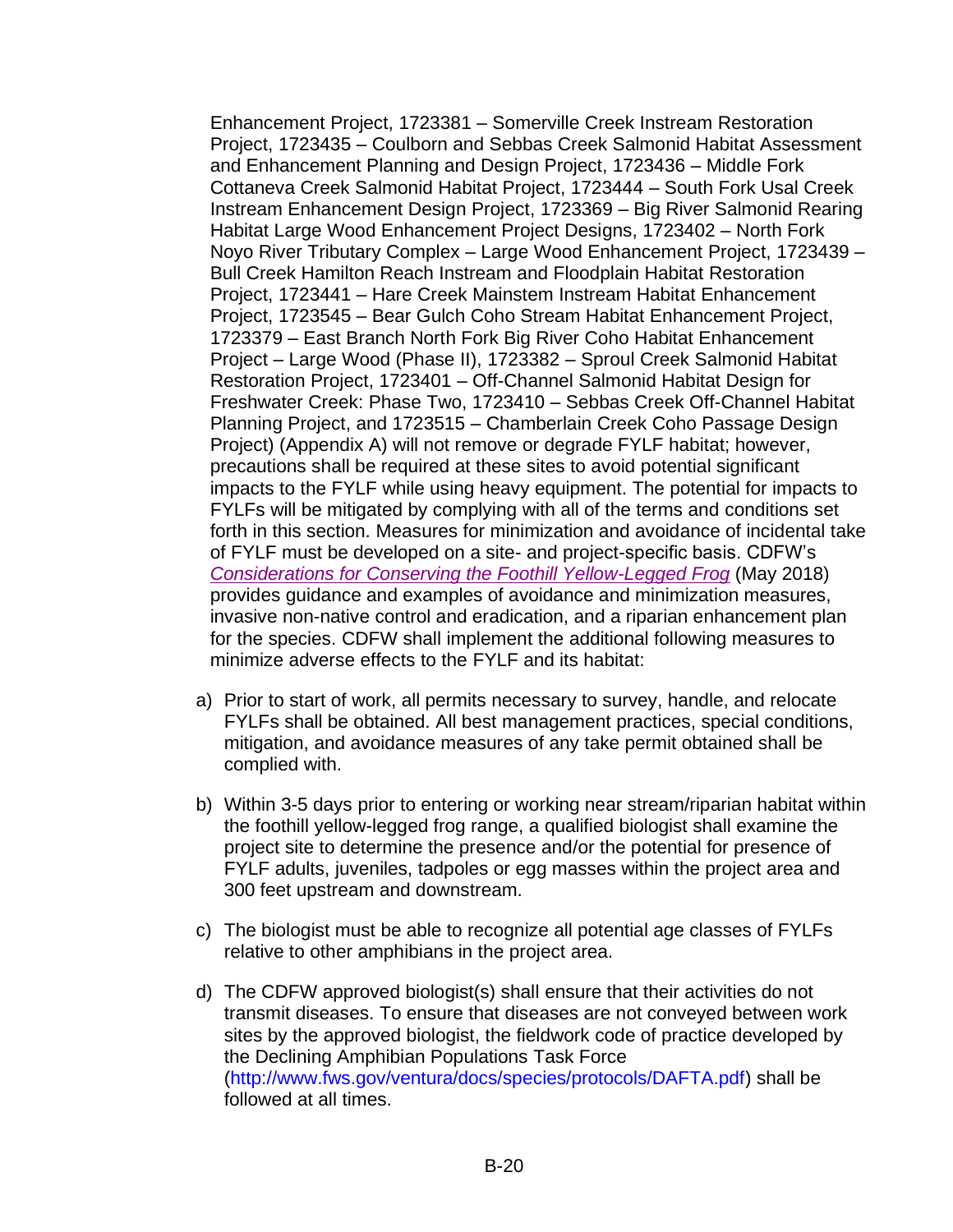- e) If any life stage of FYLFs are found, the biologist must consult with CDFW immediately by either telephone, facsimile, or e-mail, and provide a short description of existing conditions and observations, and a list of all species observed during the examination.
- f) Site-specific mitigation measures to avoid or minimize take and to avoid or minimize disturbance to FYLF habitat shall be developed and approved by the CDFW. Work shall not commence until the CDFW has provided written approval of the proposed mitigation measures and any permit to relocate FYLFs have been obtained
- g) The approved biologist will dispatch and remove from the project area, any individuals of exotic species, such as bullfrogs (*Lithobates catesbeianus*), centrarchid fishes, and non-native crayfish to the maximum extent possible. The biologist will have the responsibility to ensure that their activities are in compliance with the Fish and Game Code.
- h) If these mitigation measures cannot be implemented or the project activities proposed at a specific work site cannot be modified to prevent or avoid potential impacts to FYLF or its habitat, then project activity at that work site shall be discontinued.

## 8) **Least Bell's Vireo (***Vireo bellii pusillus***)**

Of the 28 projects proposed as part of the 2020 FHR project, one project is within the range of the Least Bell's Vireo (1723442 – Lower Jalama Creek Fish Passage Design) (Appendix A). Activities proposed for the project will not remove, degrade, or downgrade suitable Least Bell's Vireo habitat or result in direct injury or mortality. The potential does exist however for noise from heavy equipment work and the harvesting of willow branches for revegetation at these sites to disrupt Least Bell's Vireo nesting. To avoid this potential impact, the following mitigation measures will be implemented:

- a) Work shall not begin within one quarter mile of any site with known or potential habitat for the Least Bell's Vireo until after September 15.
- b) Harvest of willow branches at any site with potential habitat for the Least Bell's Vireo will not occur between March 1 and September 15.
- c) The work window at individual work sites may be modified, if protocol surveys determine that nesting birds do not occur within 0.25-miles of the site during the breeding season.
- d) CDFW shall ensure that the grantee or responsible party is aware of this sitespecific condition, and will inspect the work site before, during, and after completion of the action item.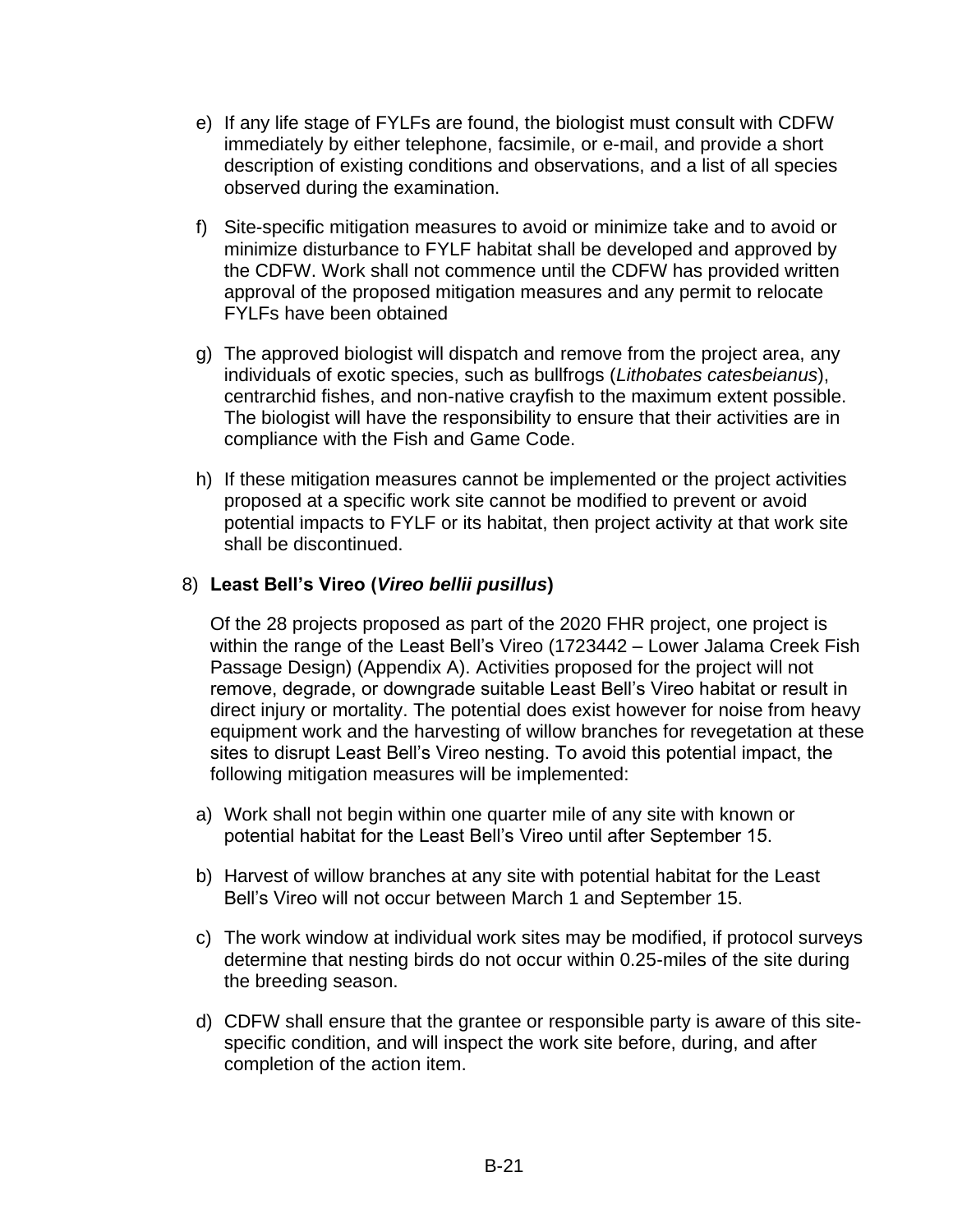e) If for some reason these mitigation measures cannot be implemented or the project actions proposed at a specific work site cannot be modified to prevent or avoid potential impacts to Least Bell's Vireo or their habitat, then activity at that work site will be discontinued.

## 9) **Marbled Murrelet (***Brachyrampus marmoratus***)**

Eleven of the 28 work sites proposed as part of the 2020 FHR project are in potentially suitable habitat for the Marbled Murrelet. Activities proposed for the sites (1723489 – Elk Valley Road Fish Passage Design Project, 1723570 – East Fork Mill Creek Floodplain Restoration Design Project, 1723367 – Mid-Klamath Tributary Fish Passage Improvement Project, 1723442 – Lower Jalama Creek Fish Passage Design, 1723436 – Middle Fork Cottaneva Creek Salmonid Habitat Project, 1723444 – South Fork Usal Creek Instream Enhancement Design Project, 1723439 – Bull Creek Hamilton Reach Instream and Floodplain Habitat Restoration Project, 1723441 – Hare Creek Mainstem Instream Habitat Enhancement Project, 1723545 – Bear Gulch Coho Stream Habitat Enhancement Project, 1723379 – East Branch North Fork Big River Coho Habitat Enhancement Project – Large Wood (Phase II), and 1723515 – Chamberlain Creek Coho Passage Design Project) (Appendix A) will not remove, degrade, or downgrade suitable Marbled Murrelet habitat. As a result, direct injury or mortality of Marbled Murrelets is not an issue. The potential exists for noise from heavy equipment work at these sites to disrupt Marbled Murrelet nesting. To avoid this potential impact, the following mitigation measures shall be implemented:

- a) Restoration work in areas considered by the Arcata and Ventura USFWS offices shall not be conducted within 0.25-mile of occupied or un-surveyed suitable Marbled Murrelet habitat between March 24 and September 15. Restoration work in areas considered by the Sacramento USFWS Office shall not be conducted within 0.25-mile of any occupied or un-surveyed suitable Marbled Murrelet habitat between November 1 and September 15.
- b) The work window at individual work sites near suitable habitat may be modified, if protocol surveys determine that habitat quality is low, and occupancy is very unlikely.
- c) If these mitigation measures cannot be implemented or the project actions proposed at a specific work site cannot be modified to prevent or avoid potential adverse effects to Marbled Murrelet or their habitat, then activity at that work site shall be discontinued.
- d) For projects contained in streams and watersheds included in a USFWS Habitat Conservation Plan the mitigation measures contained within those Habitat Conservation Plans shall be followed.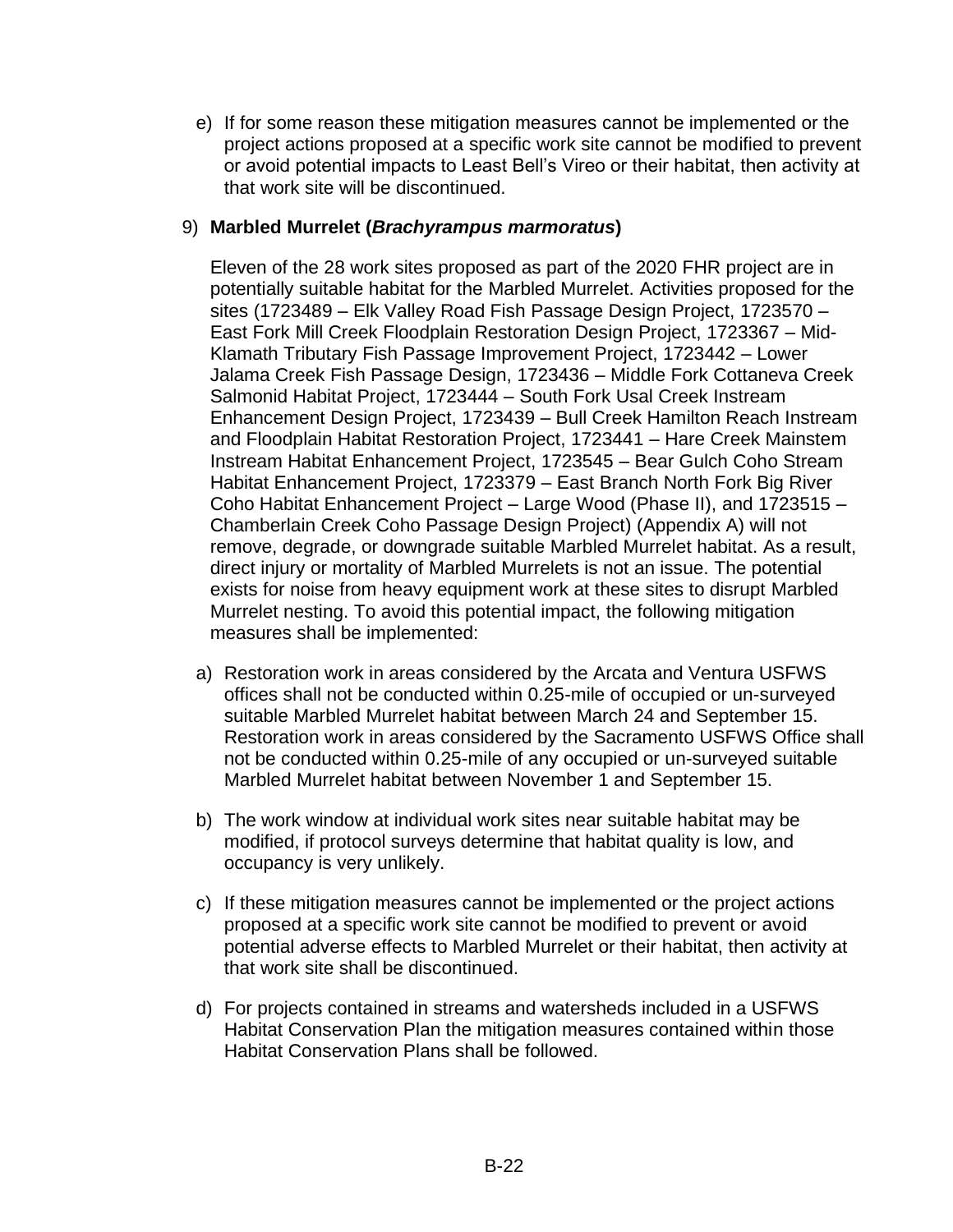#### 10)**Northern Spotted Owl (***Strix occidentalis caurina***)**

Twenty-four of the 28 work sites proposed as part of the 2020 FHR project are in potentially suitable habitat for the Northern Spotted Owl (1723366 – Alliance Redwood Water Conservation Implementation Project, 1723383 – Upper Hollow Tree Wood Loading Project, 1723397 – Canon Creek Instream Habitat Improvement Project, 1723407 – Lower Little River Off-Channel Coho Habitat Improvement Project, 1723570 – East Fork Mill Creek Floodplain Restoration Design Project, 1723367 – Mid-Klamath Tributary Fish Passage Improvement Project, 1723432 – Seiad Creek at Panther Gulch: Coho Habitat Enhancement Design Project, 1723455 – Buckeye Creek Instream Habitat Enhancement, 1723370 – Bear Creek Sediment Reduction and Salmonid Recovery Project, 1723371 – Bear Creek Instream Habitat Enhancement Project, 1723381 – Somerville Creek Instream Restoration Project, 1723435 – Coulborn and Sebbas Creek Salmonid Habitat Assessment and Enhancement Planning and Design Project, 1723436 – Middle Fork Cottaneva Creek Salmonid Habitat Project, 1723444 – South Fork Usal Creek Instream Enhancement Design Project, 1723369 – Big River Salmonid Rearing Habitat and Large Wood Enhancement Project Designs, 1723402 – North Fork Noyo River Tributary Complex – Large Wood Enhancement Project, 1723439 – Bull Creek Hamilton Reach Instream and Floodplain Habitat Restoration Project, 1723441 – Hare Creek Mainstem Instream Habitat Enhancement Project, 1723545 – Bear Gulch Coho Stream Habitat Enhancement Project, 1723379 – East Branch North Fork Big River Coho Habitat Enhancement Project – Large Wood (Phase II), 1723382 – Sproul Creek Salmonid Habitat Restoration Project, 1723401 – Off-Channel Salmonid Habitat Design for Freshwater Creek: Phase Two, 1723410 – Sebbas Creek Off-Channel Habitat Planning Project, and 1723515 – Chamberlain Creek Coho Passage Design Project) (Appendix A). None of the activities will remove, degrade, or downgrade Northern Spotted Owl habitat. As a result, direct injury or mortality of Northern Spotted Owls is not likely. The potential exists for heavy equipment work at these sites to disturb Northern Spotted Owl nesting. To avoid this potential effect, the following mitigation measures will be implemented:

- a) Work with heavy equipment at any site within 0.25 miles of suitable habitat for the Northern Spotted Owl shall not occur from November 1 to July 31 for projects in areas under the jurisdiction of the Sacramento USFWS Office and from November 1 to July 9 for projects in areas under the jurisdiction of the Arcata USFWS Office.
- b) The work window at individual work sites may be advanced prior to July 9 or July 31 (corresponding to the different time constraints of the Sacramento and Arcata USFWS office), if protocol surveys determine that suitable habitat is unoccupied.
- c) If these mitigation measures cannot be implemented or the project actions proposed at a specific work site cannot be modified to prevent or avoid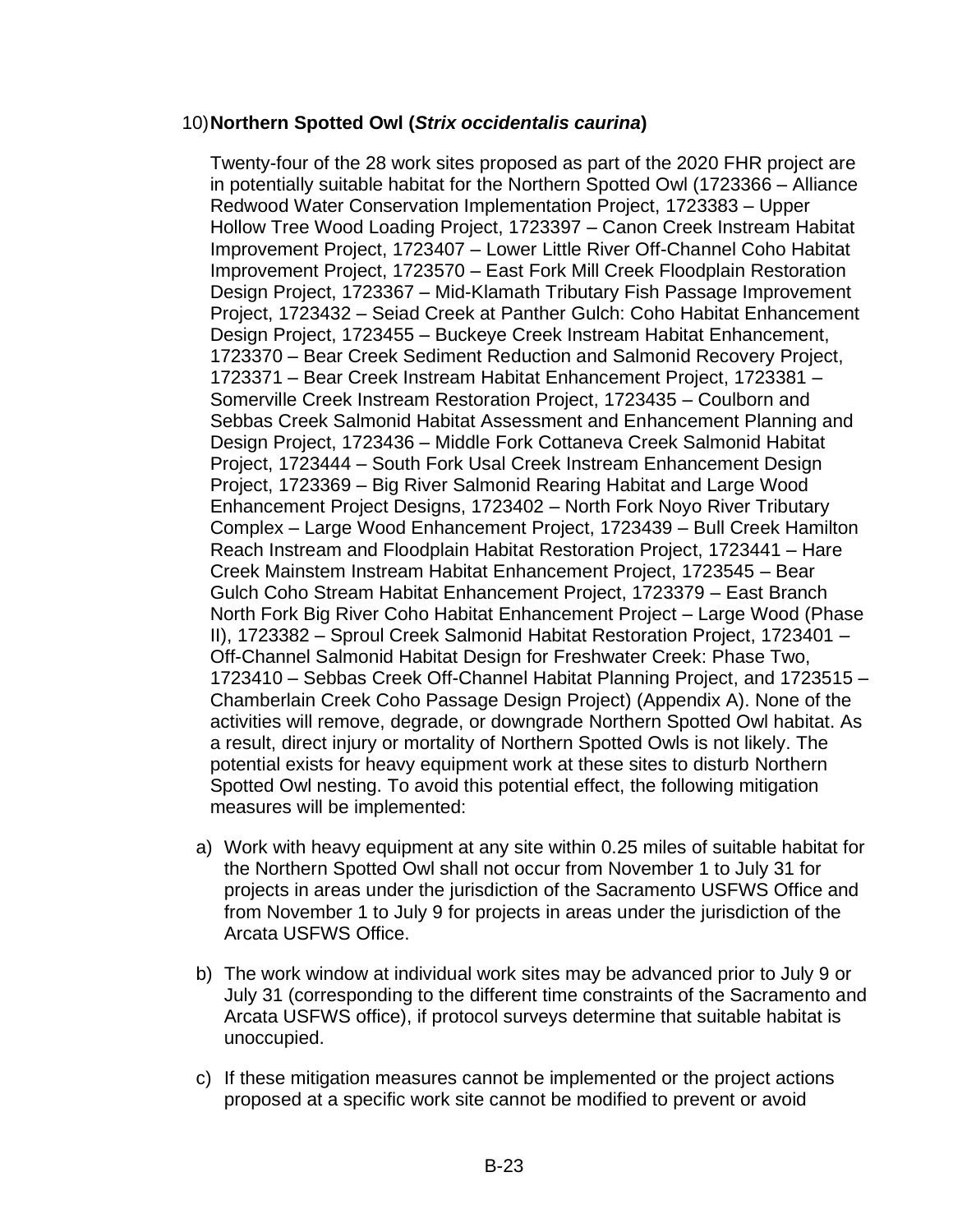potential impacts to northern spotted owls or their habitat, then activity at that work site shall be discontinued and CDFW must reinitiate consultation with **USEWS** 

d) For projects contained within streams and watersheds included in a USFWS Habitat Conservation Plan the mitigation measures contained within those Habitat Conservation Plans shall be followed.

## 11)**Point Arena Mountain Beaver (***Aplodontia rufa nigra***)**

Of the 28 projects proposed in the 2020 FHR project, none are within the range of the Point Arena mountain beaver.

## 12)**San Francisco Garter Snake (***Thamnophis sirtalis tetrataenia***)**

Of the 28 projects proposed in the 2020 FHR project, none are within the range of the San Francisco Garter Snake.

## 13)**Southwestern Willow Flycatcher (***Empidonax traillii extimus***)**

One of the 28 work sites proposed as part of the 2020 FHR project are in potentially suitable habitat for the Southwestern Willow Flycatcher (1723442 – Lower Jalama Creek Fish Passage Design) (Appendix A). None of the activities proposed for these sites will significantly degrade existing Southwestern Willow Flycatcher habitat; however, the potential exists for the noise from heavy equipment work or harvesting of re-vegetation material at these sites to disrupt Southwestern Willow Flycatcher nesting. To avoid this potential impact, the following mitigation measures shall be implemented:

- a) Heavy equipment work shall not begin within one quarter mile of any site with known or potential habitat for the Southwestern Willow Flycatcher until after September 15.
- b) Prior to any work in areas where riparian habitat is present, a qualified biologist shall do a habitat assessment and determine whether the area within 500-feet of the project site is suitable for nesting by Southwestern Willow Flycatchers. If not, work may proceed without further surveys. If the biologist determines that the area is suitable, a qualified biologist must monitor before and during the project to determine the status of the Southwestern Willow Flycatchers within 500-feet of the project site.
- c) The work window at individual work sites may be modified, if protocol surveys determine that nesting birds do not occur within 0.25-miles of the site during the breeding season.
- d) Harvest of willow branches at any site with potential habitat for the Southwestern Willow Flycatcher shall not occur between May 1 and September 15.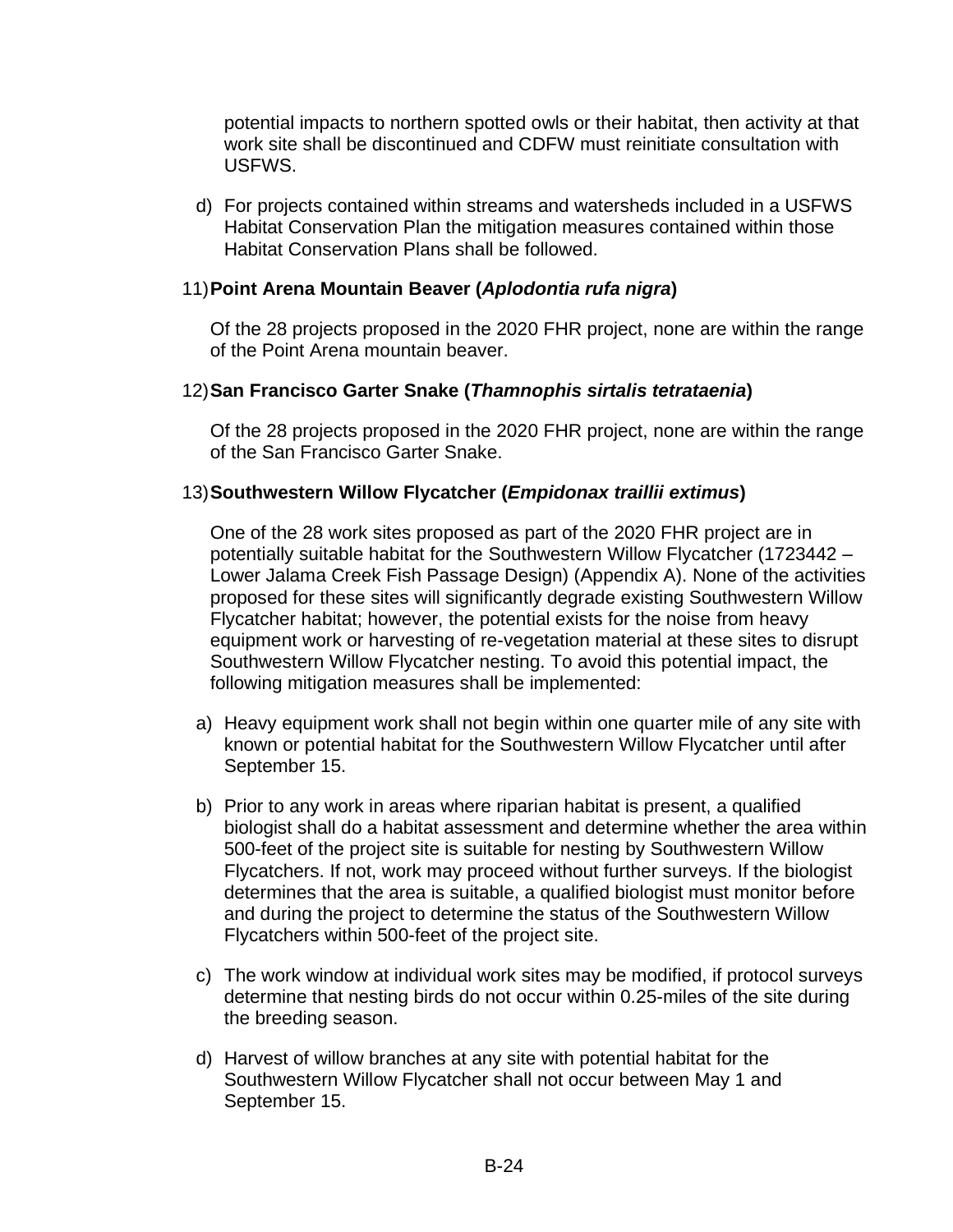- e) No more than 1/3 of any willow plant shall be harvested annually. Care shall be taken during harvest not to trample or over harvest the willow sources.
- f) If any Southwestern Willow Flycatchers are observed nesting within 500-feet of the project activities, work shall cease temporarily until it is determined that either the birds are not nesting or young have fledged.
- g) CDFW shall ensure that the grantee or responsible party is aware of this sitespecific condition, and shall inspect the work site pre-, during, and postcompletion of the action item.

If these mitigation measures cannot be implemented or the project actions proposed at a specific work site cannot be modified to prevent or avoid potential impacts to Southwestern Willow Flycatcher or their habitat, then activity at that work shall be discontinued.

## 14)**Tidewater Goby (***Eucyclogobius newberryi***)**

None of the 28 work sites proposed as part of the 2020 FHR project are listed on the corresponding species lists as in potentially suitable habitat for tidewater goby (Appendix A). Actual work sites are not within the tidal zone and as such will not affect suitable habitat for the tidewater goby.

#### 15)**Willow Flycatcher (***Empidonax traillii)*

Of the 28 work sites proposed as part of the 2020 FHR project, one is located in potential suitable habitat for the Willow Flycatcher (1723367 – Mid-Klamath Tributary Fish Passage Improvement Project) (Appendix A) None of the activities proposed for these sites will significantly degrade existing Willow Flycatcher habitat, but the potential exists for the noise from heavy equipment work or harvesting of revegetation material at these sites to disrupt Willow Flycatcher nesting. To avoid this potential impact, the following mitigation measures will be implemented:

- a) Heavy equipment work shall not begin within one quarter mile of any site with known or potential habitat for the Willow Flycatcher until after August 31.
- b) Harvest of willow branches at any site with potential habitat for the Willow Flycatcher will not occur between May 1 and August 31.
- c) The work window at individual work sites may be modified, if protocol surveys determine that nesting birds do not occur within 0.25-miles of the site during the breeding season.
- d) No more than 1/3 of any willow plant shall be harvested annually. Care shall be taken during harvest not to trample or over harvest the willow sources.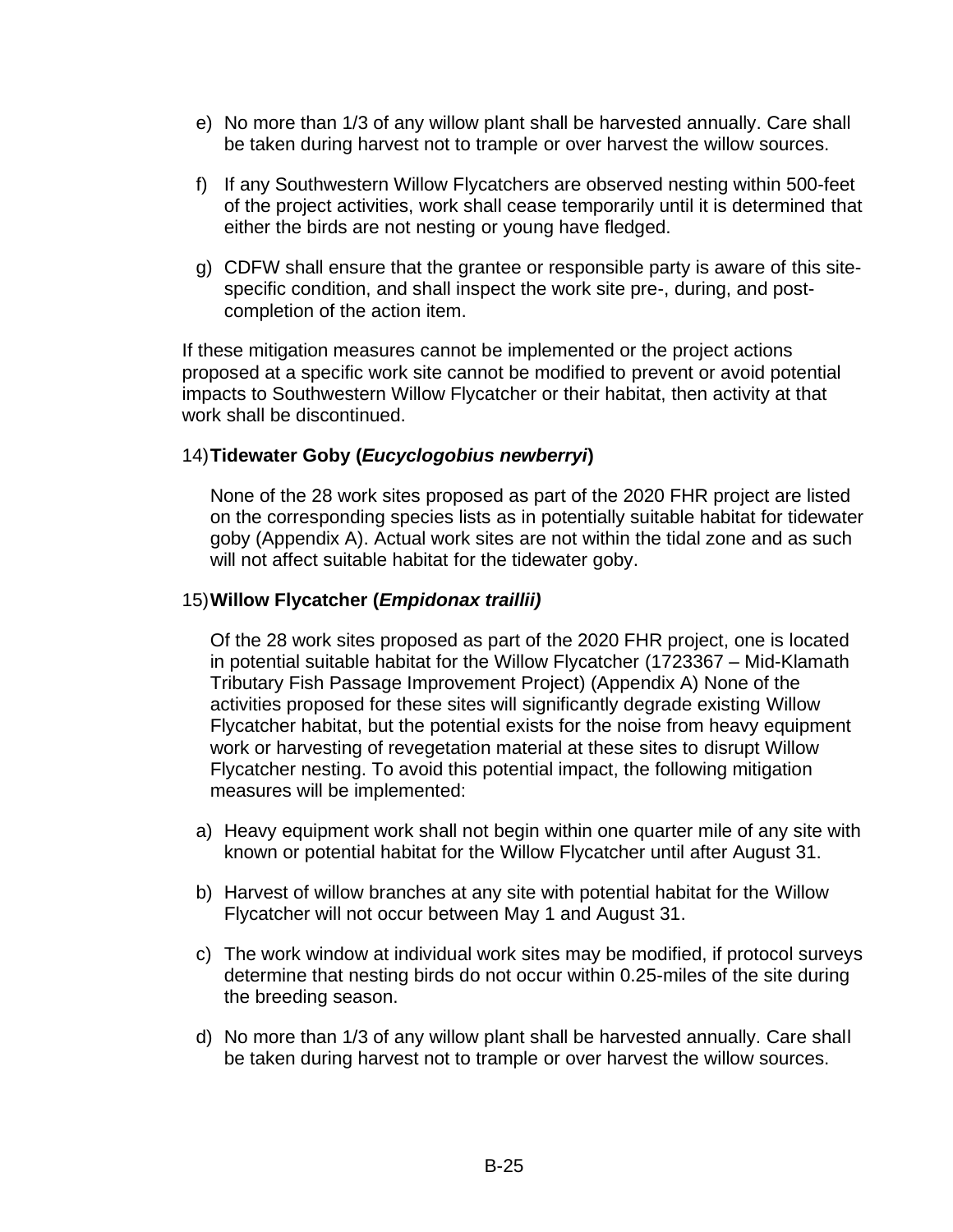- e) CDFW shall ensure that the grantee or responsible party is aware of this sitespecific condition, and will inspect the work site before, during, and after completion of the action item.
- f) If for some reason these mitigation measures cannot be implemented or the project actions proposed at a specific work site cannot be modified to prevent or avoid potential impacts to Willow Flycatcher or their habitat, then activity at that work site will be discontinued.

## 16)**Pacific Lamprey (***Entosphenus tridentatus***)**

Of the 28 work sites proposed as part of the 2020 FHR project, 27 are located in potential suitable habitat for the Pacific Lamprey (1723425 – Iron Horse Vineyards Fish Screen Implementation Project, 1723563 – Iron Horse Vineyards Lower Green Valley Creek Off-Channel Habitat Enhancement Project – Phase 1, 1723383 – Upper Hollow Tree Wood Loading Project, 1723397 – Canon Creek Instream Habitat Improvement Project, 1723407 – Lower Little River Off-Channel Coho Habitat Improvement Project, 1723489 – Elk Valley Road Fish Passage Design Project, 1723570 – East Fork Mill Creek Floodplain Restoration Design Project, 1723367 – Mid-Klamath Tributary Fish Passage Improvement Project, 1723432 – Seiad Creek at Panther Gulch: Coho Habitat Enhancement Design Project, 1723455 – Buckeye Creek Instream Habitat Enhancement, 1723370 – Bear Creek Sediment Reduction and Salmonid Recovery Project, 1723371 – Bear Creek Instream Habitat Enhancement Project, 1723381 – Somerville Creek Instream Restoration Project, 1723435 – Coulborn and Sebbas Creek Salmonid Habitat Assessment and Enhancement Planning and Design Project, 1723436 – Middle Fork Cottaneva Creek Salmonid Habitat Project, 1723444 – South Fork Usal Creek Instream Enhancement Design Project, 1723369 – Big River Salmonid Rearing Habitat Large Wood Enhancement Project Designs, 1723402 – North Fork Noyo River Tributary Complex – Large Wood Enhancement Project, 1723439 – Bull Creek Hamilton Reach Instream and Floodplain Habitat Restoration Project, 1723441 – Hare Creek Mainstem Instream Habitat Enhancement Project, 1723545 – Bear Gulch Coho Stream Habitat Enhancement Project, 1723379 – East Branch North Fork Big River Coho Habitat Enhancement Project – Large Wood (Phase II), 1723382 – Sproul Creek Salmonid Habitat Restoration Project, 1723401 – Off-Channel Salmonid Habitat Design for Freshwater Creek: Phase Two, 1723410 – Sebbas Creek Off-Channel Habitat Planning Project, and 1723515 – Chamberlain Creek Coho Passage Design Project) (Appendix A) While most the activities proposed will require instream in their habitat the following documents by the Pacific Lamprey Conservation Initiative and their minimization measures shall be implemented and followed by project proponents in order to avoid any potential for negative impacts to the species:

a) [Best Management Guidelines for Native Lampreys During In-water Work](https://www.fws.gov/pacificlamprey/Documents/2020%20Lamprey%20BMG%20Final.pdf)  [Living document, Original Version 1.0](https://www.fws.gov/pacificlamprey/Documents/2020%20Lamprey%20BMG%20Final.pdf) (May 2020)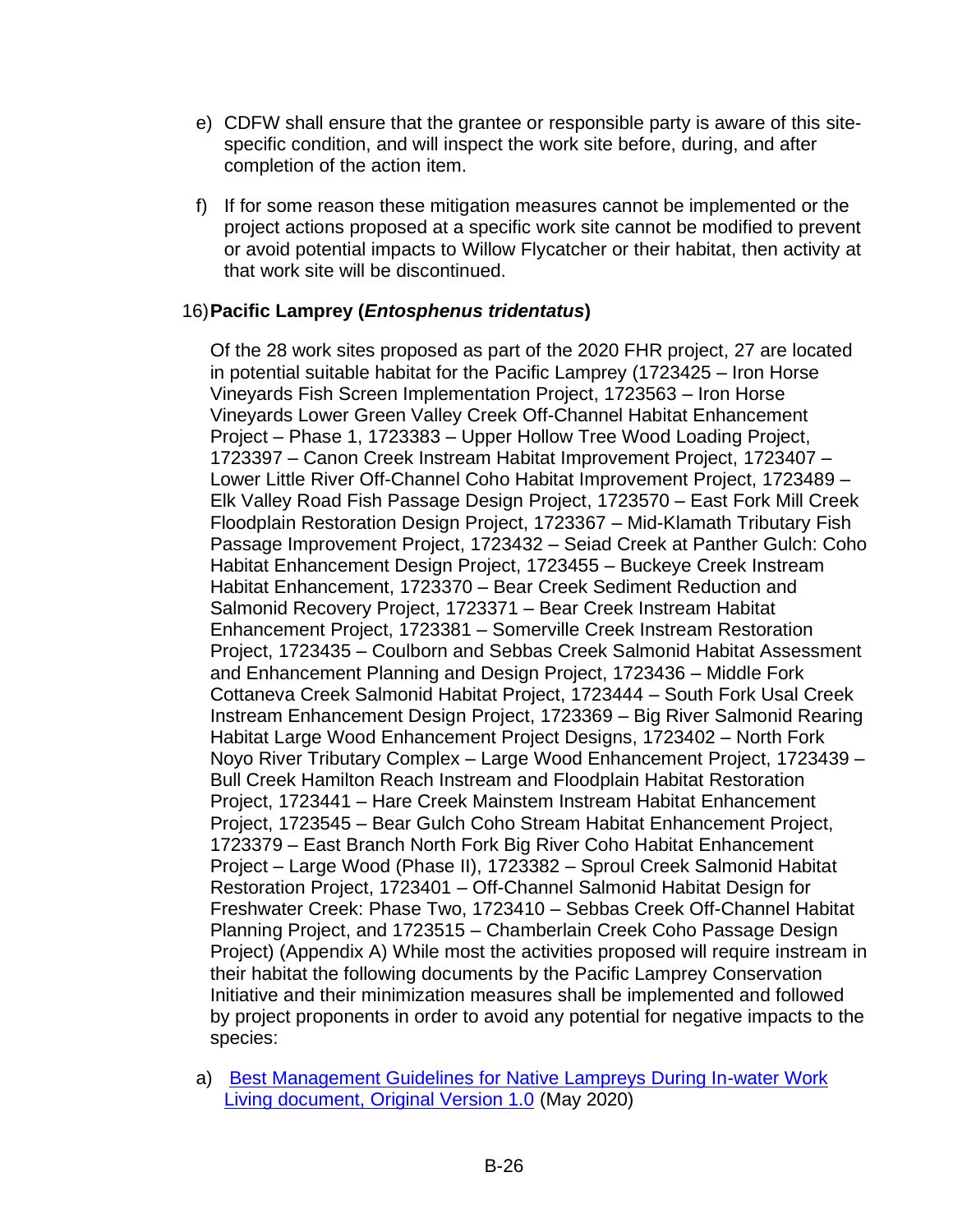- b) [Practical guidelines for Incorporating Adult Pacific Lamprey at Fishways](https://www.fws.gov/oregonfwo/Documents/Lamprey/2017.06.20%20LampreyPsgFINAL.pdf) (June 2017)
- c) [Best Management Practices to Minimize](https://www.fws.gov/oregonfwo/Documents/Lamprey/Best%20Management%20Practices%20for%20Pacific%20Lamprey%20April%202010%20Version.pdf) Adverse Effects to Pacific Lamprey (April 2010)

# **C. Riparian and re-vegetation**

- 1) Planting of seedlings shall begin after December 1, or when sufficient rainfall has occurred to ensure the best chance of survival of the seedlings, but in no case after April 1.
- 2) Any disturbed banks shall be fully restored upon completion of construction. Revegetation shall be done using native species. Planting techniques can include seed casting, hydroseeding, or live planting methods using the techniques in Volume II, Part XI of the *California Salmonid Stream Habitat Restoration Manual*.
- 3) Disturbed and compacted areas shall be re-vegetated with native plant species. The species shall be comprised of a diverse community structure that mimics the native riparian corridor. Planting ratio shall be 2:1 (two plants to every one removed).
- 4) Unless otherwise specified, the standard for success is 80 percent survival of plantings or 80 percent ground cover for broadcast planting of seed after a period of three years.
- 5) To ensure that the spread or introduction of invasive exotic plants shall be avoided to the maximum extent possible, equipment shall be cleaned of all dirt, mud, and plant material prior to entering a work site. When possible, invasive exotic plants at the work site shall be removed. Areas disturbed by project activities will be restored and planted with native plants.
- 6) Mulching and seeding shall be done on all exposed soil which may deliver sediment to a stream. Soils exposed by project operations shall be mulched to prevent sediment runoff and transport. Mulches shall be applied so that not less than 90% of the disturbed areas are covered. All mulches, except hydro-mulch, shall be applied in a layer not less than two (2) inches deep. Where feasible, all mulches shall be kneaded or tracked-in with track marks parallel to the contour, and tackified as necessary to prevent excessive movement. All exposed soils and fills, including the downstream face of the road prism adjacent to the outlet of culverts, shall be reseeded with a mix of native grasses common to the area, free from seeds of noxious or invasive weed species, and applied at a rate which will ensure establishment.
- 7) If erosion control mats are used in re-vegetation, they shall be made of material that decomposes. Erosion control mats made of nylon plastic, or other nondecomposing material shall not be used.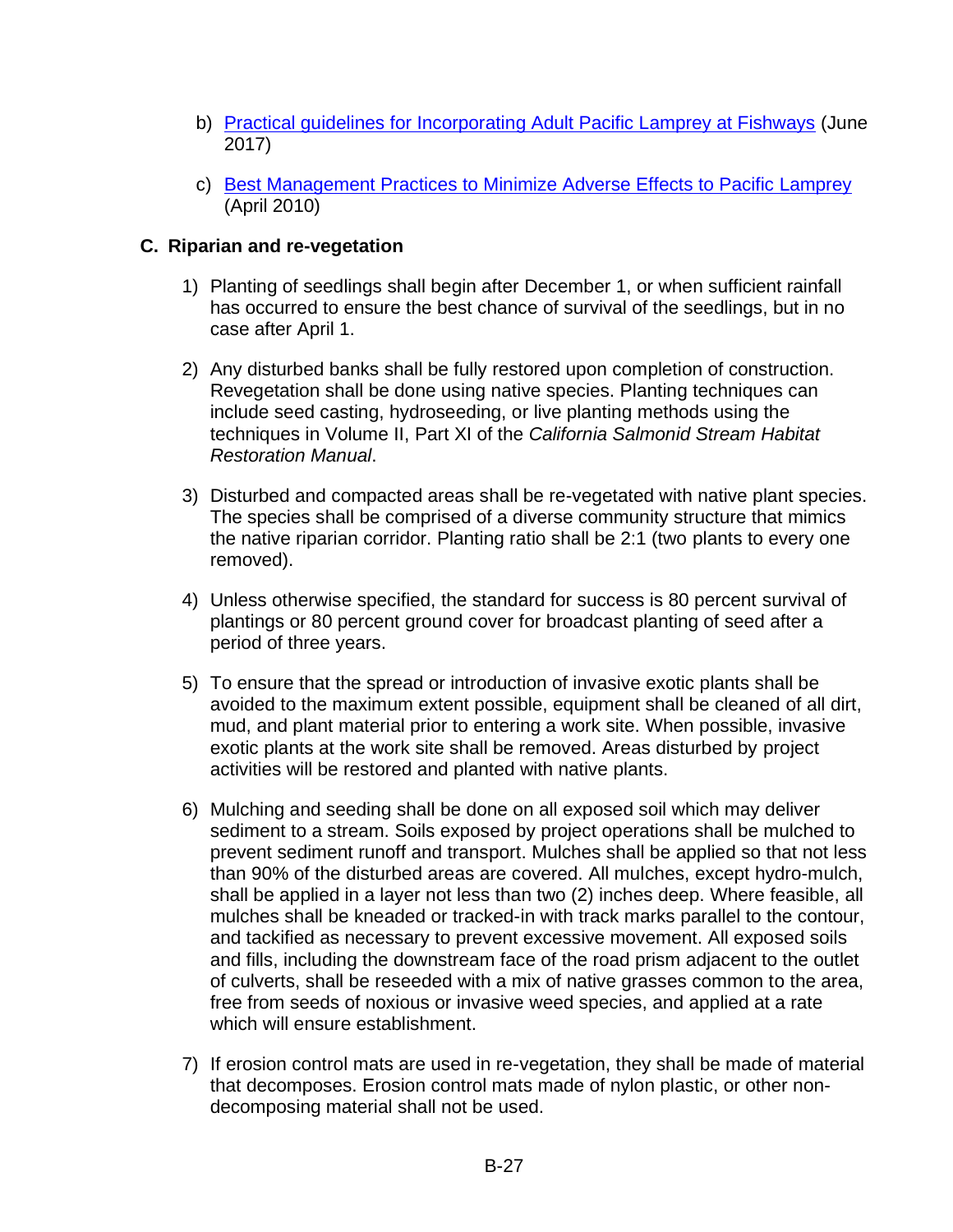- 8) CDFW shall retain as many trees and brush as feasible, emphasizing shade producing and bank stabilizing trees and brush to minimize impacts to the riparian corridor.
- 9) If riparian vegetation is to be removed with chainsaws, the grantee shall use saws that operate with vegetable-based bar oil when possible.
- 10) Disturbed and decompacted areas shall be re-vegetated with native species specific to the project location that comprise a diverse community of woody and herbaceous species.

# **V.CULTURAL RESOURCES**

Ground-disturbance will be required to implement the project at certain locations that, despite efforts to identify cultural resources, have the potential to affect these resources. The procedure for a programmatic evaluation of archeological resources is provided in Appendix E. Potential for inadvertent impacts will be avoided through implementation of the following mitigation measures:

- 1) The Grantee shall contract with an archaeologist(s) or other historic preservation professional that meets The Secretary of the Interior's Professional Qualifications Standards (36 CFR Part 61, and 48 FR 44716) to complete cultural resource surveys at any sites with the potential to be impacted prior to any ground disturbing activities. This work may be augmented with the aid of a Native American cultural resources specialist that is culturally affiliated with the project area. Cultural and paleontological resource surveys shall be conducted using standard protocols to meet CEQA Guideline requirements. Paleontological survey protocols are listed in Appendix D.
- 2) If cultural and/or paleontological resource sites are identified at a project location, CDFW will require one or more of the following protective measures to be implemented before work can proceed: a) fencing to prevent accidental disturbance of cultural resources during construction, b) on-site monitoring by cultural and/or paleontological resource professionals during construction to assure that cultural resources are not disturbed, c) redesign of proposed work to avoid disturbance of cultural resources.
- 3) The Grantee shall report any previously unknown historic, archeological, and paleontological remains discovered at a project location to CDFW for reporting to the USACE as required in the RGP.
- 4) CDFW shall ensure that the grantee or responsible party is aware of these sitespecific conditions, and shall inspect the work site before, during, and after completion of the action item.
- 5) Inadvertent Discovery of Cultural Resources If cultural resources, such as lithic debitage, ground stone, historic debris, building foundations, or bone, are discovered during ground-disturbance activities, work shall be stopped within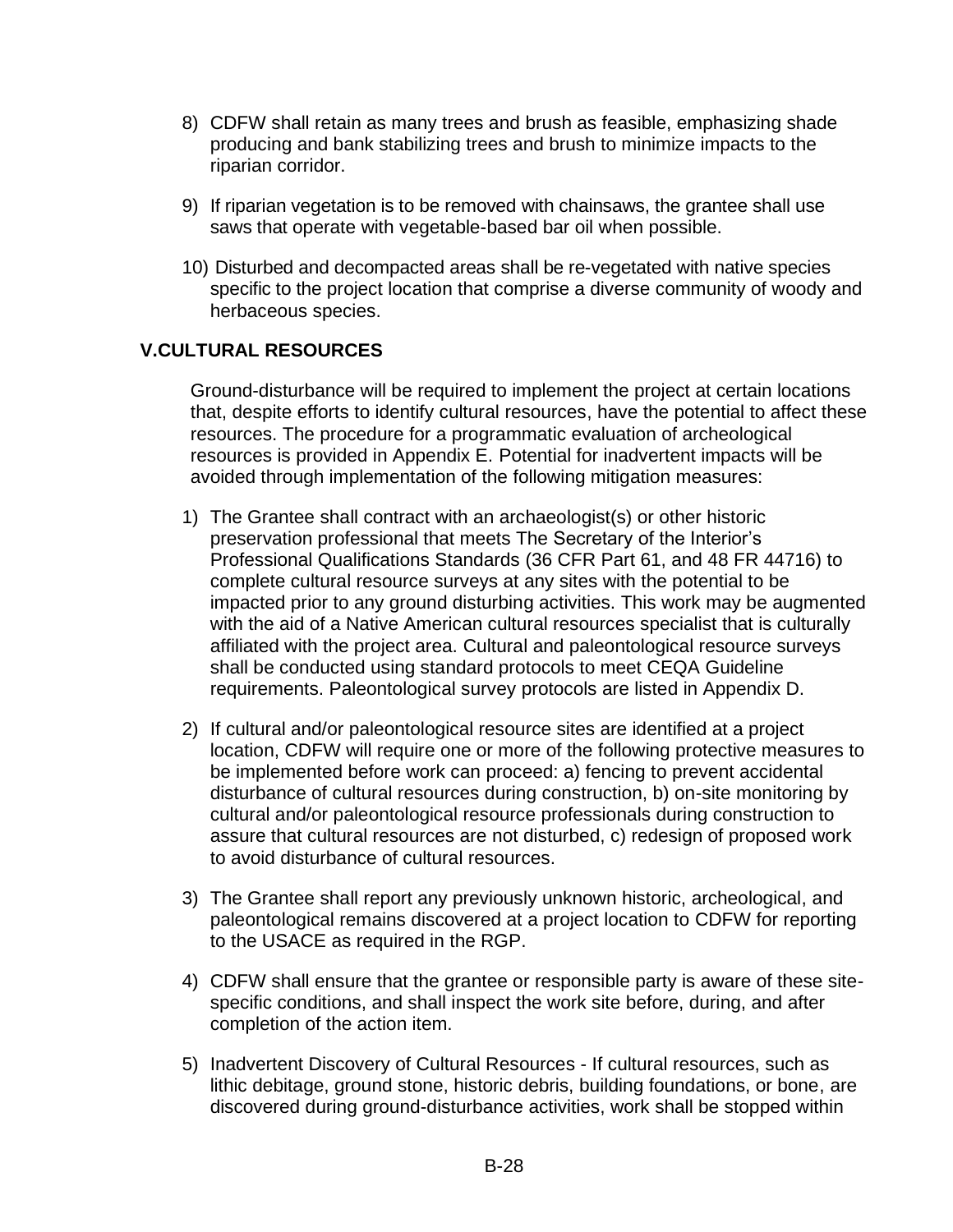20 meters (66 feet) of the discovery, per the requirements of CEQA (January 1999 Revised Guidelines, Title 14 CCR § 15064.5 (f)). Work near the archaeological finds shall not resume until an archaeologist that meets the Secretary of the Interior's Standards and Guidelines suited to the discovery, has evaluated the materials, and offered recommendations for further action. Cultural materials not associated with human interments shall be documented and curated in place.

- 6) Inadvertent Discovery of Human Remains If human remains are discovered during project construction, work shall stop at the discovery location, within 20 meters (66 feet), and any nearby area reasonably suspected to overlie adjacent to human remains (Public Resources Code, § 7050.5). The county coroner shall be contacted to determine if the cause of death must be investigated. If the coroner determines that the remains are of Native American origin, it is necessary to comply with state laws relating to the disposition of Native American burials, which fall within the jurisdiction of the Native American heritage Commission (NAHC) (Public Resources Code, § 5097). The coroner will contact the NAHC. The descendants or most likely descendants of the deceased will be contacted, and work shall not resume until they have made a recommendation to the landowner or the person responsible for the excavation work for means of treatment and disposition, with appropriate dignity, of the human remains and any associated grave goods, as provided in Public Resources Code, § 5097.98.
- 7) Procedures for treatment of an inadvertent discovery of human remains:
	- a) Immediately following discovery of known or potential human remains all ground-disturbing activities at the point of discovery shall be halted.
	- b) No material remains shall be removed from the discovery site, and a reasonable exclusion zone shall be cordoned off.
	- c) The CDFW Grant Manager and property owner shall be notified and the CDFW Grant Manager shall contact the county coroner.
	- d) The Grantee shall retain the services of a professional archaeologist to immediately examine the finds and assist the process.
	- e) All ground-disturbing construction activities in the discovery site exclusion area shall be suspended.
	- f) The discovery site shall be secured to protect the remains from desecration or disturbance, with 24-hour surveillance, if prudent.
	- g) Discovery of Native American remains is a very sensitive issue, and all project personnel shall hold any information about such a discovery in confidence and divulge it only on a need-to-know basis, as determined by the CDFW.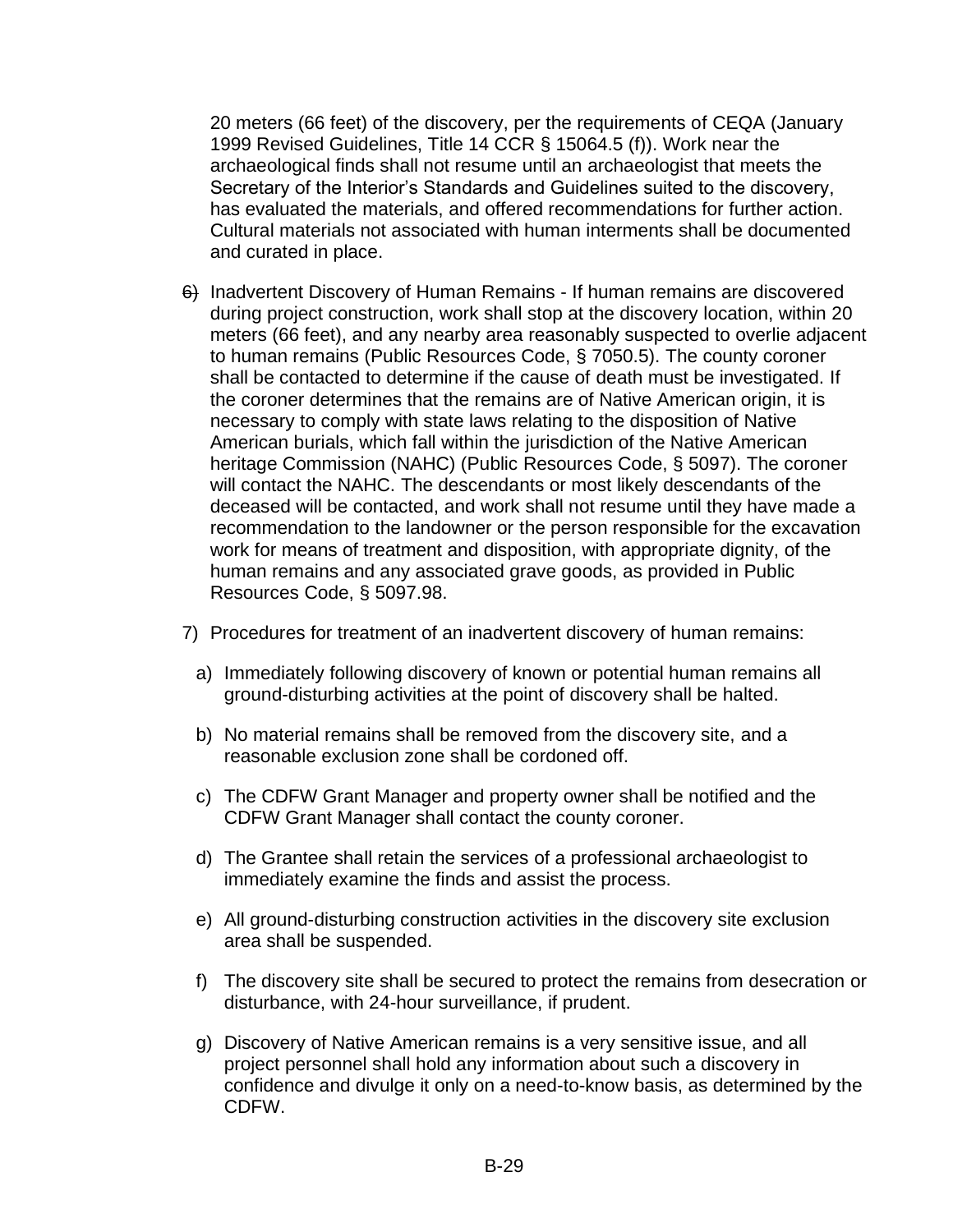- h) The coroner has two working days to examine the remains after being notified. If the remains are Native American, the coroner has 24 hours to notify the NAHC in Sacramento (telephone 916-653-4082).
- i) The NAHC is responsible for identifying and immediately notifying the Most Likely Descendant (MLD) of the deceased Native American.
- j) The MLD may, with the permission of the landowner, or their representative, inspect the site of the discovered Native American remains and may recommend to the landowner and CDFW Grant Manager means for treating or disposing, with appropriate dignity, the human remains and any associated grave goods. The descendants shall complete their inspection and make recommendations or preferences for treatment with 48 hours of being granted access to the site (Public Resource Code, § 5097.98(a)). The recommendation may include the scientific removal and non-destructive or destructive analysis of human remains and items associated with Native American burials.
- k) Whenever the NAHC is unable to identify a MLD, or the MLD identified fails to make a recommendation, or the landowner or his/her authorized representative rejects the recommendation of the MLD and mediation between the parties by the NAHC fails to provide measures acceptable to the landowner, the landowner or his/her authorized representatives shall re-inter the human remains and associated grave offerings with appropriate dignity on the property in a location not subject to further subsurface disturbance in accordance with Public Resource Code, § 5097.98(e).
- l) Following final treatment measures, the CDFW shall ensure that a report is prepared that describes the circumstances, nature and location of the discovery, its treatment, including results of analysis (if permitted), and final disposition, including a confidential map showing the reburial location. Appended to the report shall be a formal record about the discovery site prepared to current California standards on DPR 523 form(s). CDFW shall ensure that report copies are distributed to the appropriate California Historic Information Center, NAHC, and MLD.
- m) Pursuant to RGP78 and in accordance to 36 C.F.R. § 800.13, in the event of any discovery during construction of human remains, archeological deposits, or any other type of historic property, the CDFW shall notify the USACE archeological staff (Steve Dibble at 213-452-3849 or John Killeen at 213-452- 3861) within 24 hours. Construction work shall be suspended immediately and shall not resume until USACE re-authorizes project construction.
- n) If it becomes impossible to implement the project at a work site without disturbing cultural or paleontological resources, then activity at that work site shall be discontinued.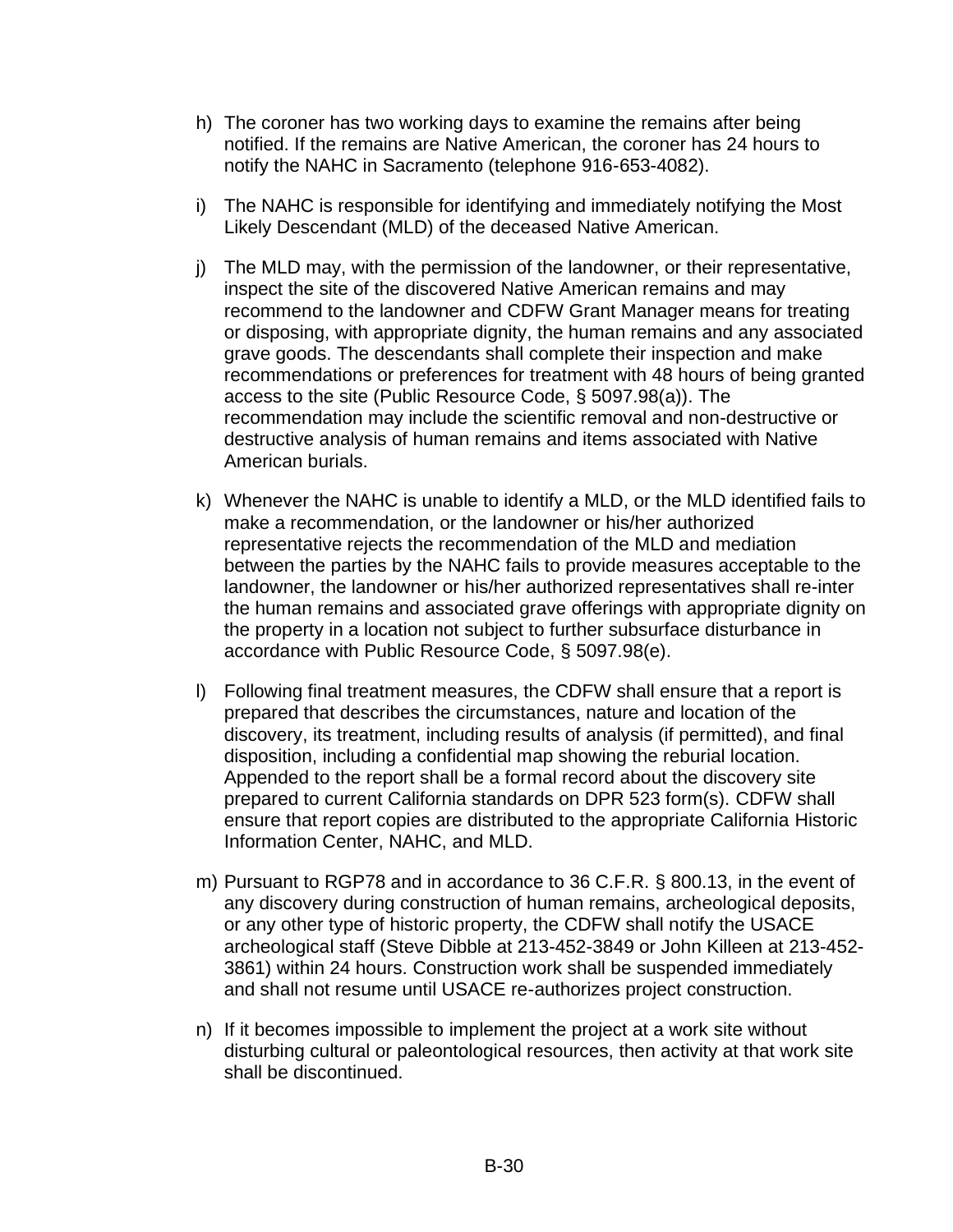# **VI. ENERGY**

No specific mitigation measures are required to protect energy.

## **VII. GEOLOGY AND SOILS**

There is no potential for a significant adverse impact to geology and soils; implementation of the restoration project will contribute to an overall reduction in erosion and sedimentation. Existing roads will be used to access work sites. Ground disturbance at most work sites will be minimal, except for road improvements or decommissioning. Road improvements and decommissioning will involve moving large quantities of soil from road fills and stream crossings to restore historic land surface profiles and prevent chronic erosion and sediment delivery to streams. In order to avoid temporary increases in surface erosion, the following mitigation measures will be implemented:

- 1) CDFW will implement the following measures to minimize harm to listed salmonids resulting from culvert replacement activities and other instream construction work:
	- a) All stream crossing replacement or modification designs, involving fish passage, shall be reviewed, and approved by NOAA (and/or CDFW) engineers prior to onset of work.
	- b) If the stream in the project location was not passable to, or was not utilized by all life stages of, all covered salmonids prior to the existence of the road crossing, the project shall pass the life stages and covered salmonid species that historically did pass there. Retrofit culverts shall meet the fish passage criteria for the passage needs of the listed species and life stages historically passing through the site prior to the existence of the road crossing.
- 2) CDFW shall implement the following measures to minimize harm to listed salmonids resulting from road decommissioning activities:
	- a) Woody debris will be concentrated on finished slopes of decommissioned roads adjacent to stream crossings to reduce surface erosion; contribute to amounts of organic debris in the soil; encourage fungi; provide immediate cover for small terrestrial species; and to speed recovery of native forest vegetation.
	- b) Work sites shall be winterized at the end of each day to minimize the eroding of unfinished excavations when significant rains are forecasted. Winterization procedures shall be supervised by a professional trained in erosion control techniques and involve taking necessary measures to minimize erosion on unfinished work surfaces. Winterization includes the following: smoothing unfinished surfaces to allow water to freely drain across them without concentration or ponding; compacting unfinished surfaces where concentrated runoff may flow with an excavator bucket or similar tool, to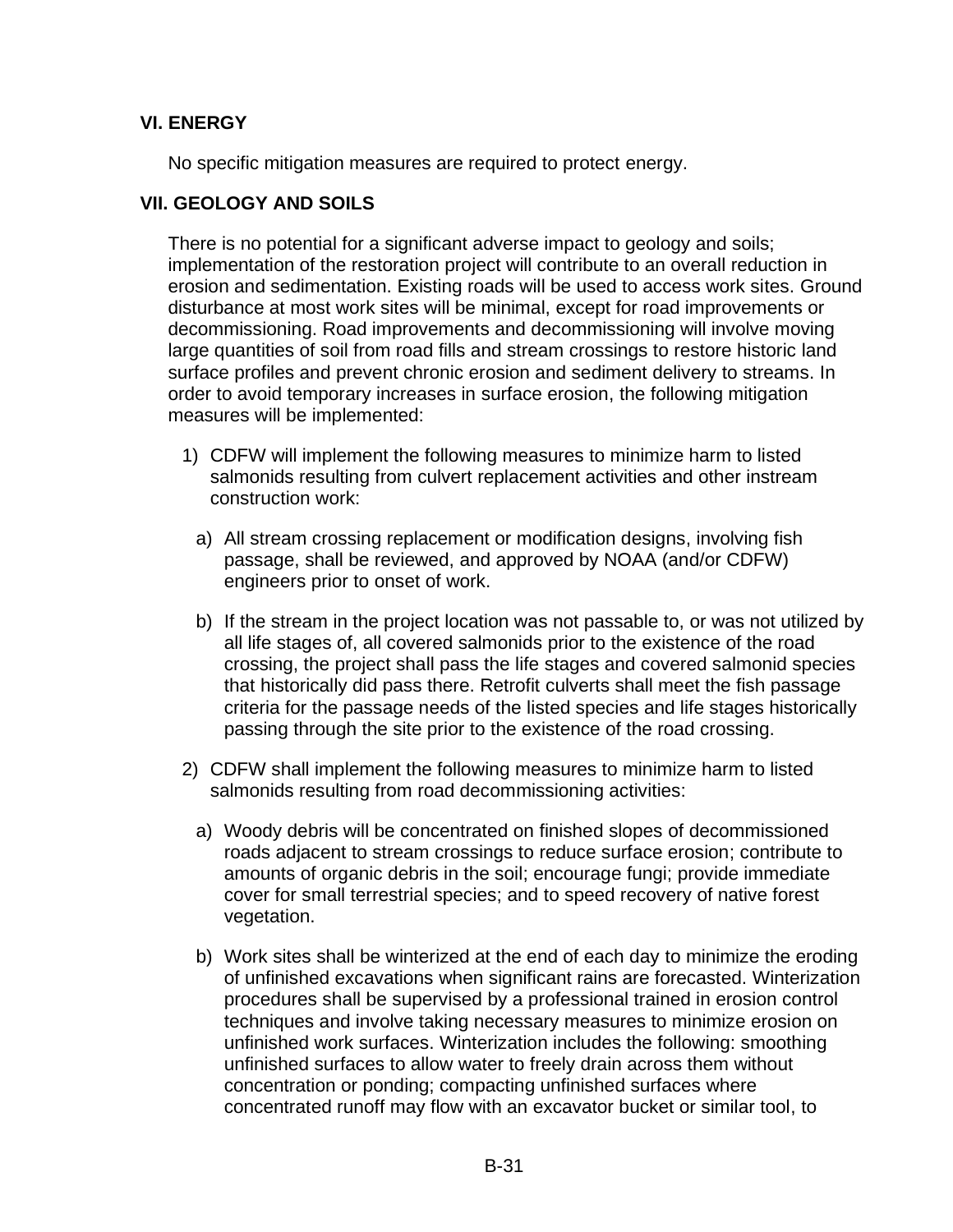minimize surface erosion and the formation of rills; and installation of culverts, silt fences, and other erosion control devices where necessary to convey concentrated water across unfinished surfaces, and trap exposed sediment before it leaves the work site.

- 3) Effective erosion control measures shall be in-place at all times during construction. Construction within the 5-year flood plain shall not begin until all temporary erosion controls (i.e., straw bales or silt fences that are effectively keyed-in) are in place down slope or down stream of project activities within the riparian area. Erosion control measures shall be maintained throughout the construction period. If continued erosion is likely to occur after construction is completed, then appropriate erosion prevention measures shall be implemented and maintained until erosion has subsided.
- 4) An adequate supply of erosion control materials (gravel, straw bales, shovels, etc.) shall be maintained onsite to facilitate a quick response to unanticipated storm events or emergencies.
- 5) Use erosion controls that protect and stabilize stockpiles and exposed soils to prevent movement of materials. Use devices such as plastic sheeting held down with rocks or sandbags over stockpiles, silt fences, or berms of hay bales, to minimize movement of exposed or stockpiled soils.
- 6) When needed, instream grade control structures shall be utilized to control channel scour, sediment routing, and headwall cutting.
- 7) Temporary stockpiling of excavated material shall be minimized. However, excavated material shall be stockpiled in areas where it cannot enter the stream channel. Available sites at or near the project location shall be determined prior to the start of construction. If feasible, topsoil shall be conserved for reuse at project location or use in other areas.
- 8) For projects located within the USACE San Francisco District, an annual limit on the number of sediment-producing projects per HUC 10 watershed shall be implemented to ensure that potential sediment impacts will remain spatially isolated, thus minimizing cumulative turbidity effects. Sediment producing projects include instream habitat improvement, instream barrier removal, stream bank stabilization, fish passage improvement, upslope road work, and fish screen construction (unless the screen is located in a diversion ditch and is disconnected from the waterway). The limit of projects shall be as follows: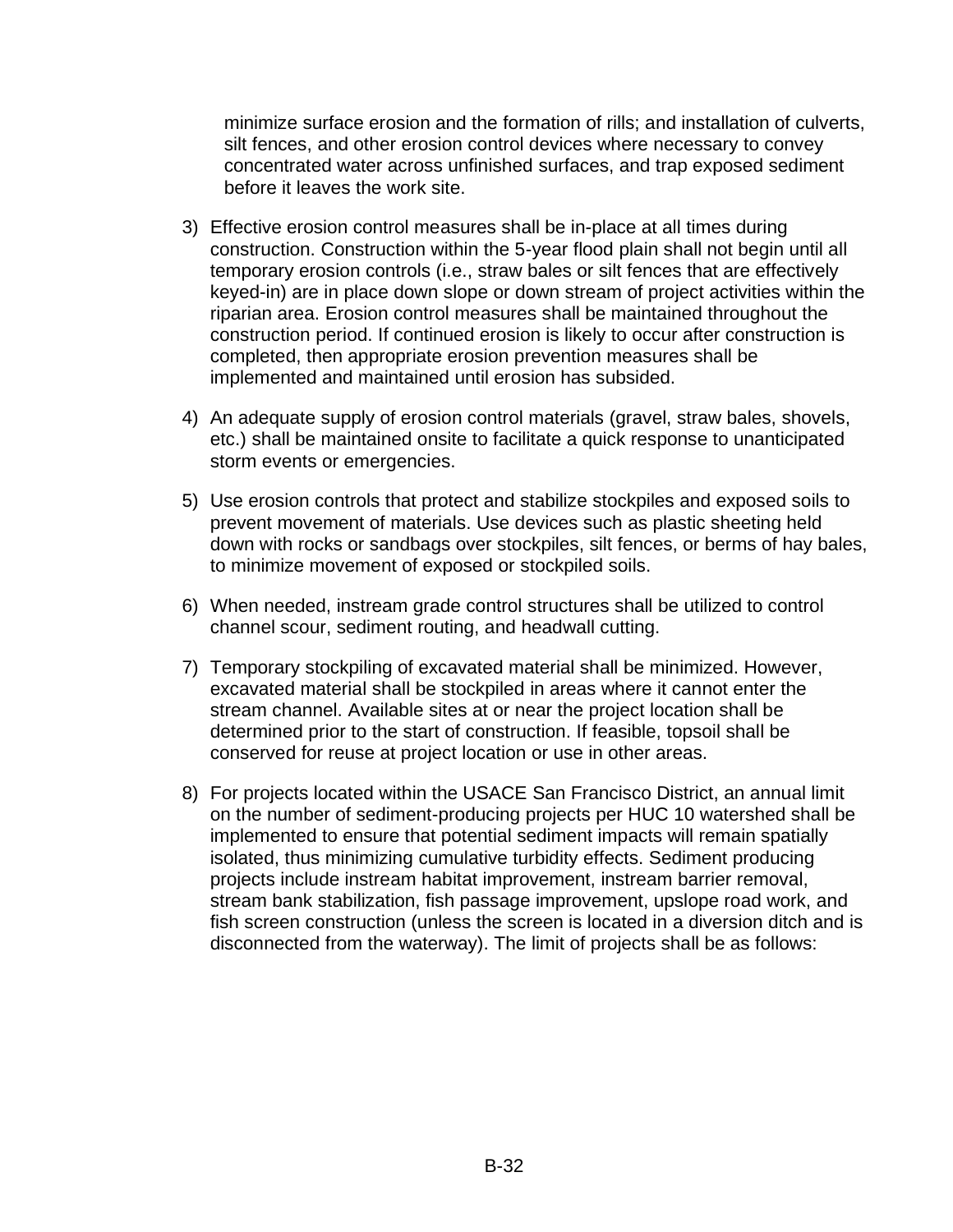| Square mile of HUC 10 watershed | Maximum number of instream and |
|---------------------------------|--------------------------------|
|                                 | upslope projects per year      |
| $50$                            |                                |
| 51-100                          |                                |
| 101-150                         |                                |
| 151-250                         | 5                              |
| 251-350                         | ิค                             |
| 351-500                         |                                |
| >500                            | 12                             |

- 9) Each year, all instream projects shall be separated both upstream and downstream from other proposed instream projects by at least 1500 linear feet in fish bearing stream reaches. In non-fish bearing reaches, the distance separating sediment-producing projects will be 500-feet.
- 10)Upon project completion, all exposed soil present in and around the project site shall be stabilized within seven days. Soils exposed by project operations shall be mulched to prevent sediment runoff and transport. Mulches shall be applied so that not less than 90% of the disturbed areas are covered. All mulches, except hydro-mulch, shall be applied in a layer not less than two (2) inches deep. Where feasible, all mulches shall be kneaded or tracked-in with track marks parallel to the contour, and tackified as necessary to prevent excessive movement. All exposed soils and fills, including the downstream face of the road prism adjacent to the outlet of culverts, shall be reseeded with a mix of native grasses common to the area, free from seeds of noxious or invasive weed species, and applied at a rate which will ensure establishment.
- 11)Soil compaction shall be minimized by using equipment with a greater reach or that exerts less pressure per square inch on the ground, resulting in less overall area disturbed and less compaction of disturbed areas.
- 12)Disturbed soils shall be decompacted at project completion as heavy equipment exits the construction area.
- 13) At the completion of the project, soil compaction that is not an integral element of the design of a crossing should be de-compacted.

#### **VIII. GREENHOUSE GAS EMISSIONS**

No specific mitigation measures are required. Re-vegetation practices will help offset the short term, less than significant, greenhouse gas emissions.

#### **IX. HAZARDS AND HAZARDOUS MATERIALS**

The project will not create a significant hazard to the public or the environment. At work sites requiring the use of heavy equipment, there is a small risk of an accident upsetting the machine and releasing fuel, oil, and coolant, or of an accidental spark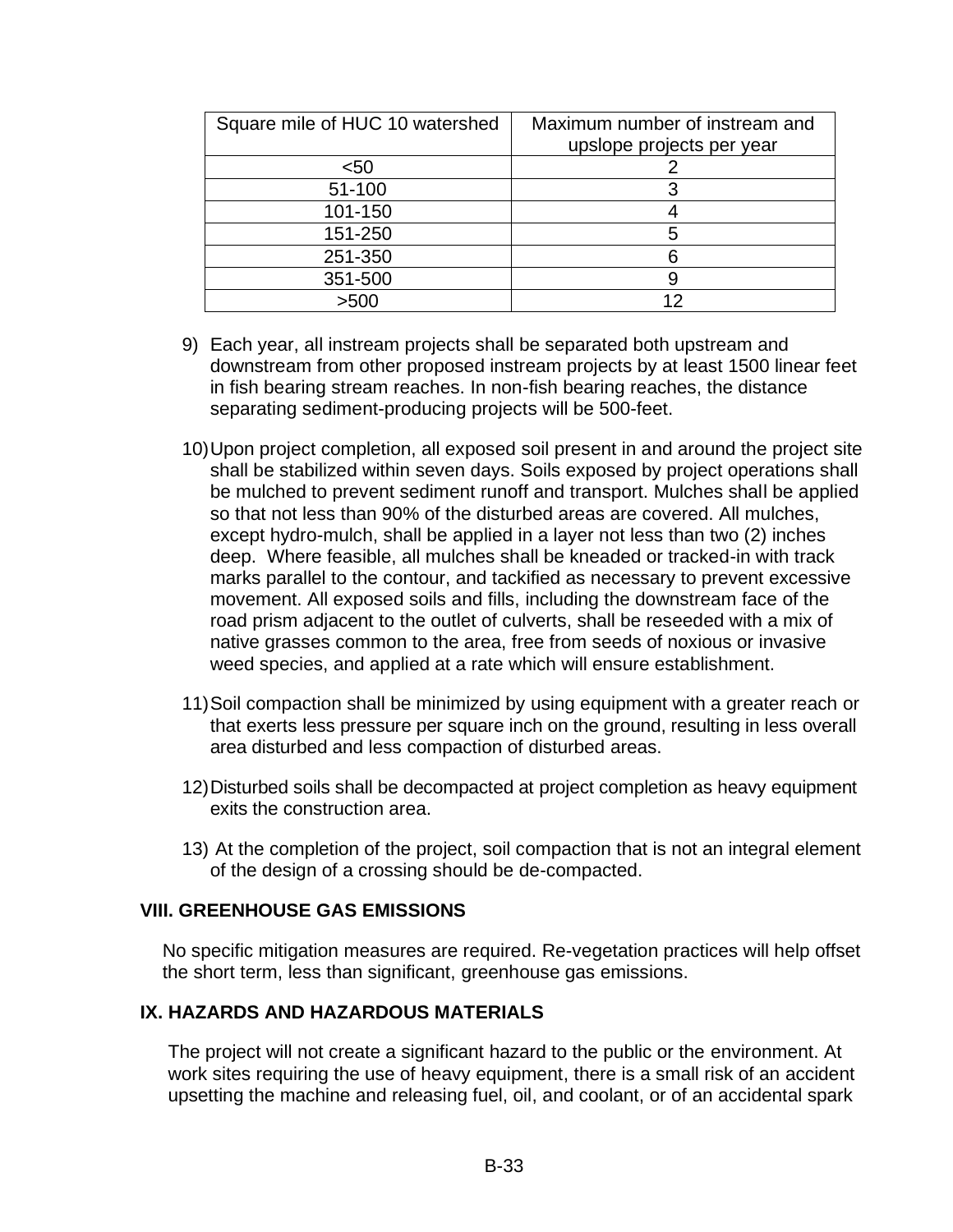from equipment igniting a fire. The potential for these impacts will be reduced to a less than significant level through implementation of the following mitigation measures:

- 1) Heavy equipment that will be used in these activities will be in good condition and will be inspected for leakage of coolant and petroleum products and repaired, if necessary, before work is started.
- 2) When operating vehicles in wetted portions of the stream channel, or where wetland vegetation, riparian vegetation, or aquatic organisms may be destroyed, the responsible party shall, at a minimum, do the following:
	- a) Check and maintain on a daily basis any vehicles to prevent leaks of materials that, if introduced to water, could be deleterious to aquatic life, wildlife, or riparian habitat.
	- b) Take precautions to minimize the number of passes through the stream and to avoid increasing the turbidity of the water to a level that is deleterious to aquatic life; and
	- c) Allow the work area to "rest" to allow the water to clear after each individual pass of the vehicle that causes a plume of turbidity above background levels, resuming work only after the stream has reached the original background turbidity levels.
- 3) All equipment operators shall be trained in the procedures to be taken should an accident occur. Prior to the onset of work, CDFW shall ensure that the grantee has prepared a Spill Prevention/Response plan to help avoid spills and allow a prompt and effective response should an accidental spill occur. All workers shall be informed of the importance of preventing spills. Operators shall have spill clean-up supplies on site and be knowledgeable in their proper deployment.
- 4) All activities performed in or near a stream will have absorbent materials designed for spill containment and cleanup at the activity site for use in case of an accidental spill. In an event of a spill, work shall cease immediately. Cleanup of all spills shall begin immediately. The responsible party shall notify the State Office of Emergency Services at 1-800-852-7550 and the CDFW immediately after any spill occurs and shall consult with the CDFW regarding clean-up procedures.
- 5) All fueling and maintenance of vehicles and other equipment and staging areas shall occur at least 65 feet (20 meters) from any riparian habitat or water body and place fuel absorbent mats under pump while fueling. The USACE and the CDFW will ensure contamination of habitat does not occur during such operations. Prior to the onset of work, the CDFW will ensure that the grantee has prepared a plan to allow a prompt and effective response to any accidental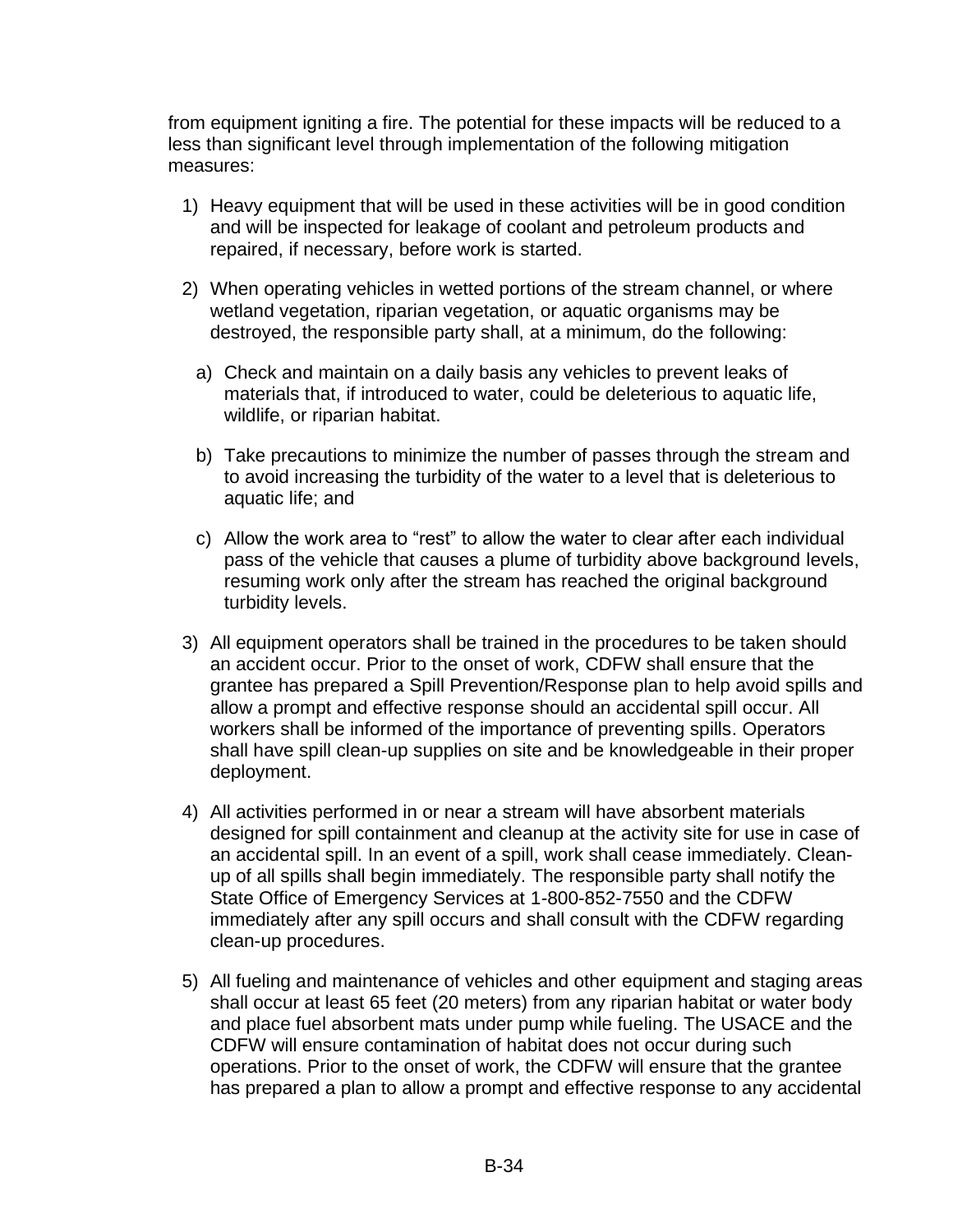spills. All workers will be informed of the importance of preventing spills and of the appropriate measures to take should a spill occur.

- 6) Location of staging/storage areas for equipment, materials, fuels, lubricants, and solvents, will be located outside of the stream's high-water channel and associated riparian area. The number of access routes, number and size of staging areas, and the total area of the work site activity shall be limited to the minimum necessary to complete the restoration action. To avoid contamination of habitat during restoration activities, trash will be contained, removed, and disposed of throughout the project.
- 7) Petroleum products, fresh cement, and other deleterious materials shall not enter the stream channel.
- 8) Stationary equipment such as motors, pumps, generators, compressors, and welders, located within the dry portion of the stream channel or adjacent to the stream, will be positioned over drip-pans.
- 9) No debris, soil, silt, sand, bark, slash, spoils, sawdust, rubbish, cement, concrete or washings thereof, asphalt, paint, or other coating material; oil or petroleum products; or other organic or earthen material from any construction or associated activity of whatever nature shall be allowed to enter into, or placed where it may be washed by rainfall or runoff into, waters of the state. When operations are completed, any excess materials or debris shall be removed from the work area and disposed of in a lawful manner.
- 10)All internal combustion engines shall be fitted with spark arrestors.
- 11)The grantee shall have an appropriate fire extinguisher(s) and firefighting tools (shovel and axe at a minimum) present at all times when there is a risk of fire.
- 12)Vehicles shall not be parked in tall grass or any other location where heat from the exhaust system could ignite a fire.
- 13)The grantee shall follow any additional rules the landowner has for fire prevention.
- 14)The potential for mercury contamination is largely predicted by the presence of historic hydraulic gold mines and mercury (cinnabar) mines (California's Abandoned Mines: A Report on the Magnitude and Scope of the Issue in the State, DOC 2000). Therefore, only a few limited areas within the geographic scope of this grant program have any potential for gravels contaminated with elemental mercury, they are: Middle Klamath River, Salmon River, Scott River, and the Lower Middle and Upper Trinity River. Though studies by the USGS failed to find significant levels of methyl mercury near these mines.
	- a) Given the limited geographical potential for encountering mercury contamination (from historic mining) within the geographic scope, and the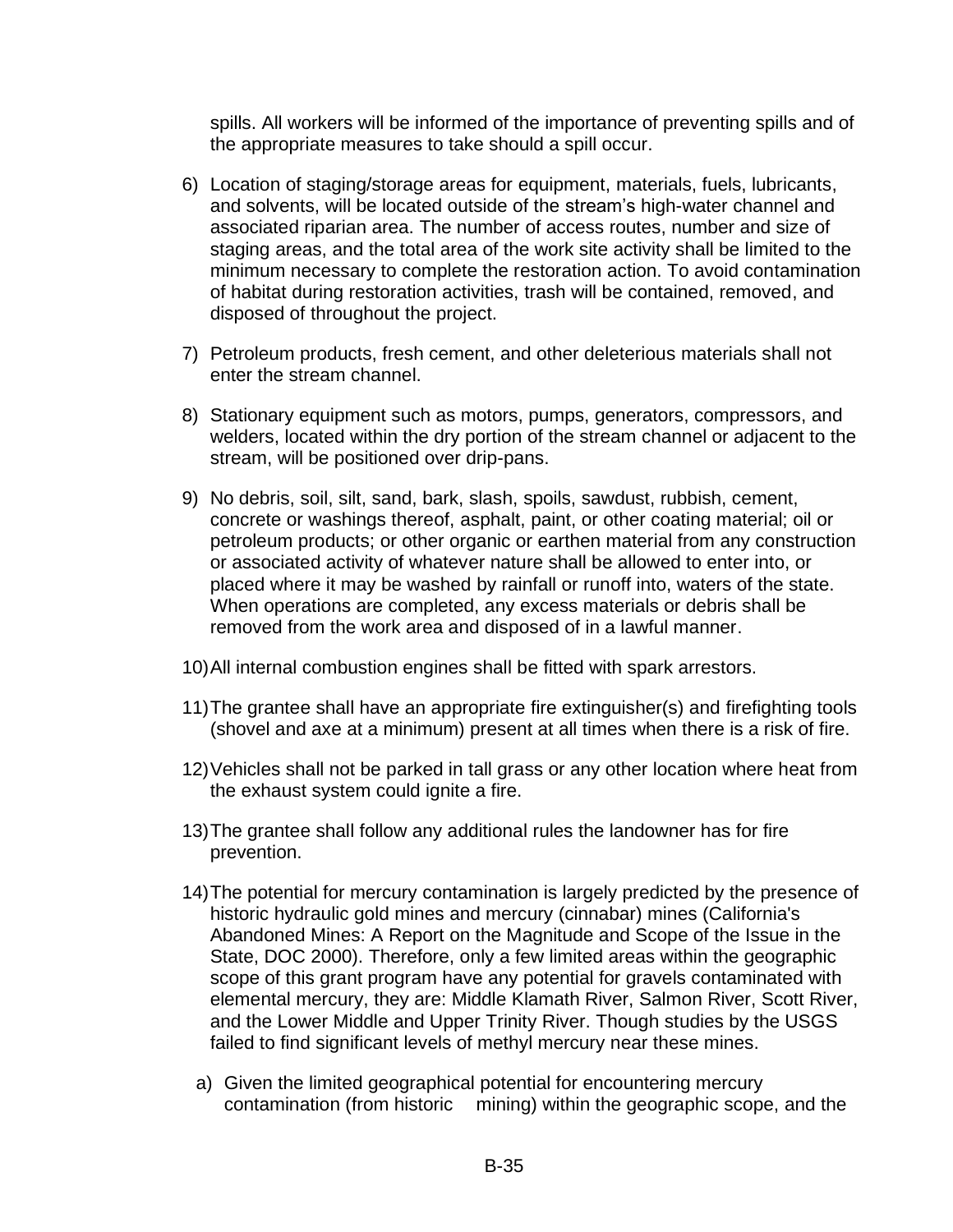limited number of projects within these areas that will either disturb the channel bottom or import gravels for instream restoration; the following avoidance and mitigation measure will be adhered to: any gravel imported from offsite shall be from a source known to not contain historic hydraulic gold mine tailings, dredger tailings, or mercury mine waste or tailings.

# **X. HYDROLOGY AND WATER QUALITY**

- 1) Instream work shall be conducted during the period of lowest flow.
- 2) Before work is allowed to proceed at a site, CDFW shall inspect the site to assure that turbidity control measures are in place.
- 3) The wastewater from construction area shall be discharged to an upland location where it will not drain sediment-laden water back to stream channel.
- 4) For projects within the USACE San Francisco District, if instream work liberates a sediment wedge, 80% of the wedge shall be removed before the sediment is liberated. The required amount can be modified if NOAA or CDFW hydrologists or hydraulic engineers agree that removing a smaller amount will better protect and enhance fish habitat in the area of the project (e.g., leaving some sediment to replenish areas downstream that lack suitable substrate volume or quality).
- 5) To control erosion during and after project implementation, CDFW shall implement best management practices, as identified by the appropriate Regional Water Quality Control Board.
- 6) Sediment-laden water caused by construction activity shall be filtered before it leaves the right-of-way or enters the stream network or an aquatic resource area. Silt fences or other detention methods shall be installed as close as possible to culvert outlets to reduce the amount of sediment entering aquatic systems.
- 7) If CDFW determines that turbidity/siltation levels resulting from an activity or activities constitute a threat to aquatic life, all activities associated with the turbidity/siltation shall cease until effective CDFW approved sediment control devices are installed and/or abatement procedures are implemented.
- 8) Poured concrete shall be excluded from the wetted channel for a period of two weeks after it is poured. During that time, the poured concrete shall be kept moist, and runoff shall not be allowed to enter flowing stream. Commercial sealants shall be applied to the poured concrete surface where concrete cannot be excluded from the stream flow for two weeks. If sealant is used, water shall be excluded from the site until the sealant is dry.
- 9) Prior to use, all equipment shall be cleaned to remove external oil, grease, dirt, or mud. Wash sites shall be located in upland locations so that dirty wash water does not flow into the stream channel or adjacent wetlands.
- 10)Water conservation projects that include water storage tanks and a Forbearance Agreement, for the purpose of storing winter water for summer use, require registration of water use pursuant to the Water Code §1228.3, and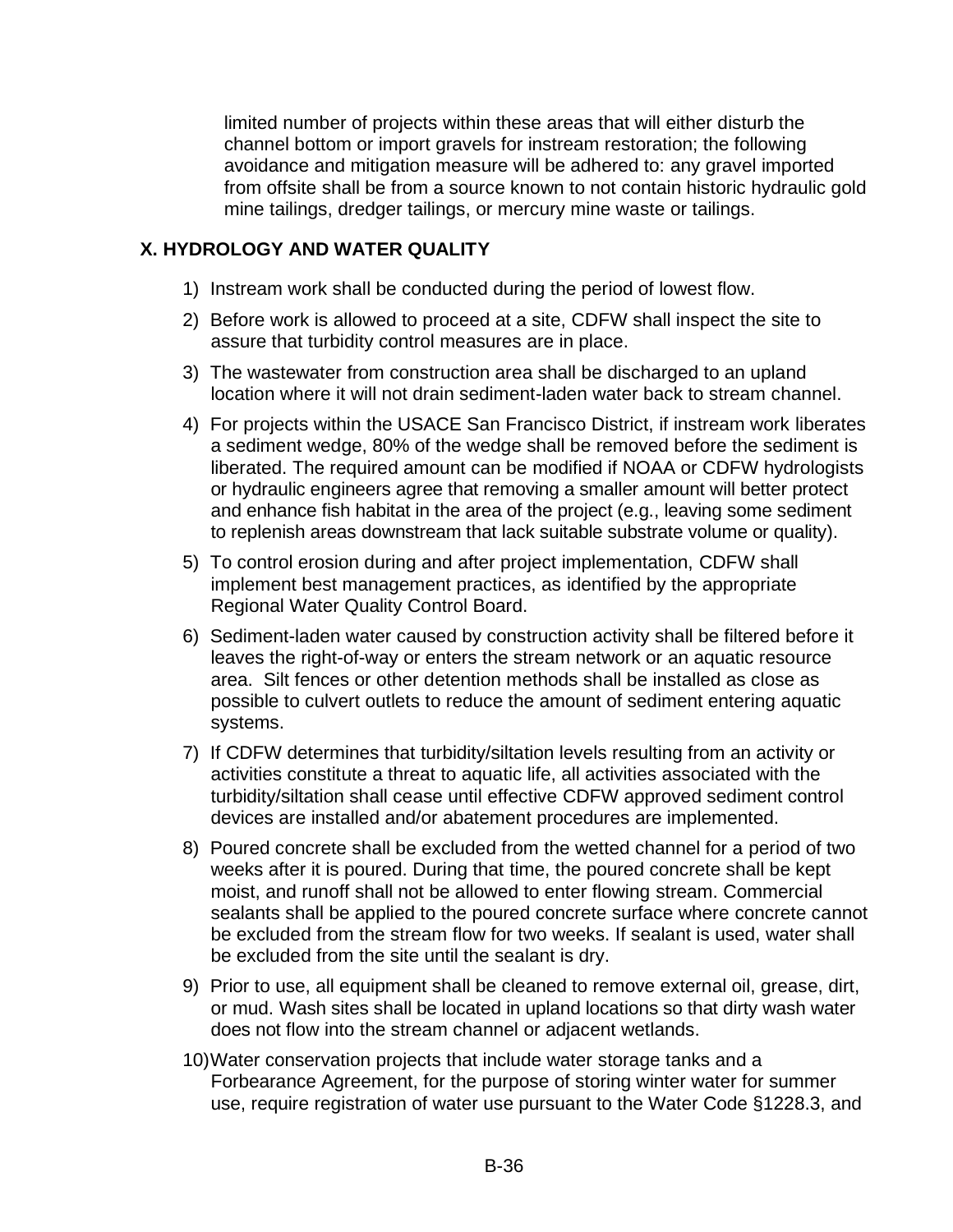require consultation with CDFW and compliance with all lawful conditions required by CDFW. Diversions to fill storage facilities during the winter and spring months shall be made pursuant to a Small Domestic Use Appropriation (SDU) filed with the State Water Resources Control Board (SWRCB). CDFW will review the appropriation of water to ensure fish and wildlife resources are protected. The following conditions shall then be applied:

- a) Seasonal Restriction: No pumping is allowed when stream flow drops below 0.7 cubic feet per second (cfs) except as permitted by CDFW in the event of an emergency.
- b) Bypass Flows: Pumping withdrawal rates shall not exceed 5% of stream flow. If CDFW determines that the streamflow monitoring data indicate that fisheries are not adequately protected, then the bypass flows are subject to revision by CDFW.
- c) Cumulative Impacts: Pumping days shall be assigned to participating landowner(s) when stream flows drop below 1.0 cfs to prevent cumulative impacts from multiple pumps operating simultaneously.
- d) Pump Intake Screens: Pump intake screens shall comply with the "2000 California Department of Fish and Game Screening Criteria" \* for California streams that provide habitat for juvenile Coho Salmon, Chinook Salmon, and steelhead trout. The landowner shall be responsible for annual inspection and maintenance of screens. Additionally, the landowner shall be responsible for cleaning screens as needed to keep them free of debris and ensure that screen function complies with the criteria specifications.
- e) These conditions do not authorize incidental take of any species, removal of riparian vegetation, or bed, bank, or channel alteration.
- f) CDFW shall be granted access to inspect the pump system. Access is limited to the portion of the landowner's real property where the pump is located and those additional portions of the real property which must be traversed to gain access to the pump site. Landowners shall be given reasonable notice and any necessary arrangements will be made prior to requested access including a mutually-agreed-upon time and date. Notice may be given by mail or by telephone with the landowner or an authorized representative of the landowner. The landowner shall agree to cooperate in good faith to accommodate CDFW access.

\*Fish Screening Criteria are from "State of California Resources Agency Department of Fish and Game Fish Screening Criteria, June 19, 2000." The "approach velocity" shall be calculated according to Section 2C "Screens which are not Self Cleaning."

#### **XI. LAND USE AND PLANNING**

\_\_\_\_\_\_\_\_\_\_\_\_\_

No specific mitigation measures are required for land use and planning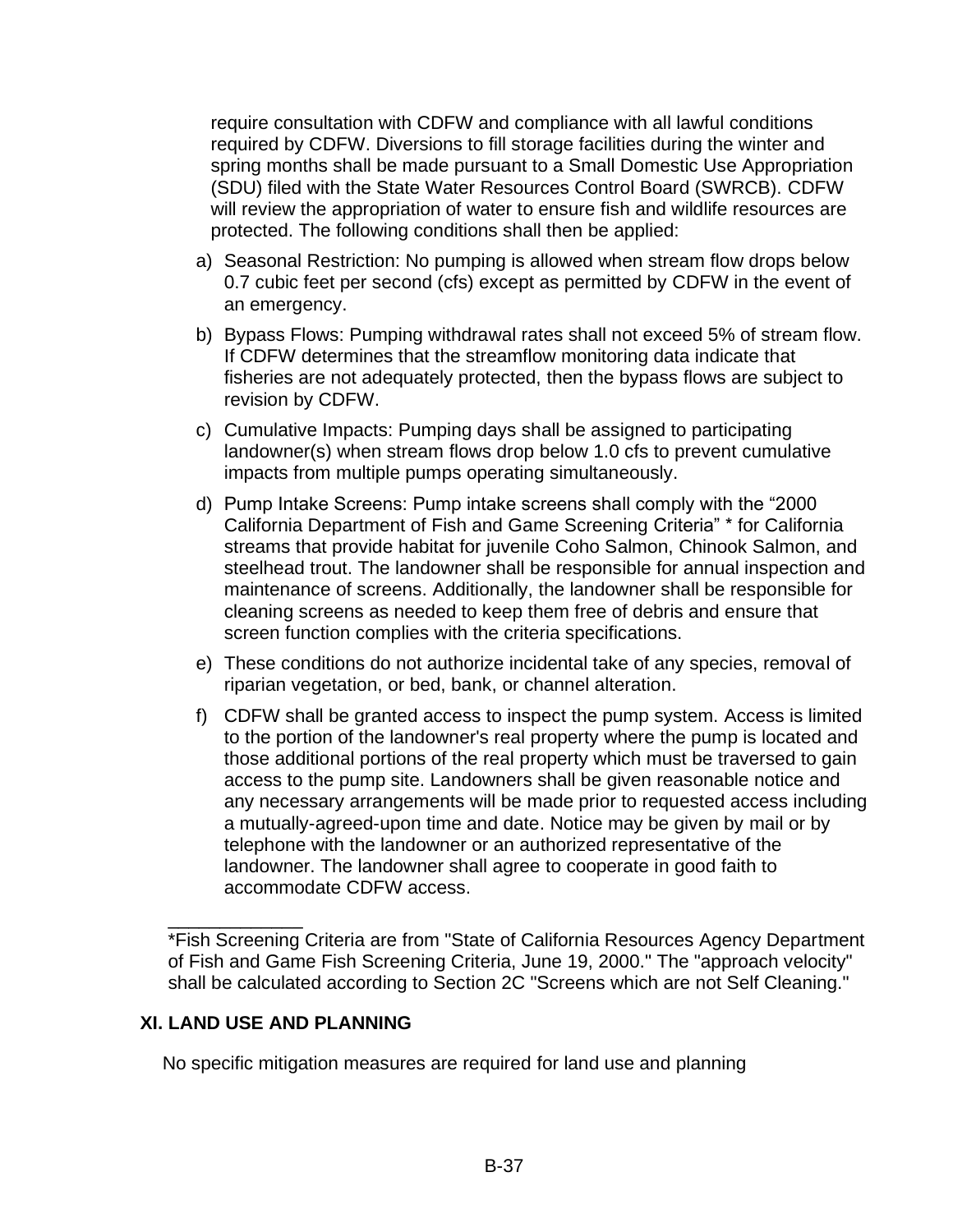# **XII. MINERAL RESOURCES**

No specific mitigation measures are required for mineral resources.

#### **XIII. NOISE**

Personnel shall wear hearing protection while operating or working near noisy equipment (producing noise levels ≥85 dB, including chain saws, excavators, and back hoes). No other specific mitigation measures are required for noise.

## **XIV. POPULATION AND HOUSING**

No specific mitigation measures are required for population and housing.

#### **XV. PUBLIC SERVICES**

No specific mitigation measures are required for public services.

## **XVI. RECREATION**

No specific mitigation measures are required for recreation.

#### **XVII. TRANSPORTATION**

The project will not affect transportation/traffic, because erosion control and culvert replacement projects will occur in wildland/rural sites with very little use. There is a potential that culvert replacement at some work sites could temporarily interfere with emergency access. This potential impact will be avoided through implementation of the following mitigation measure at any sites where emergency access might be necessary:

1) During excavation for culvert replacement, the grantee shall provide a route for traffic around or through the construction site.

# **XVIII. TRIBAL CULTURAL RESOURCES**

Ground-disturbance will be required to implement the project at certain locations that, despite efforts to identify cultural resources, have the potential to affect these resources. The procedure for a programmatic evaluation of archeological resources is provided in Appendix E. Potential for inadvertent impacts will be avoided through implementation of the following mitigation measures:

1) The Grantee shall contract with an archaeologist(s) or other historic preservation professional that meets The Secretary of the Interior's Professional Qualifications Standards (36 CFR Part 61, and 48 FR 44716) to complete cultural resource surveys at any sites with the potential to be impacted prior to any ground disturbing activities. This work may be augmented with the aid of a Native American cultural resources specialist that is culturally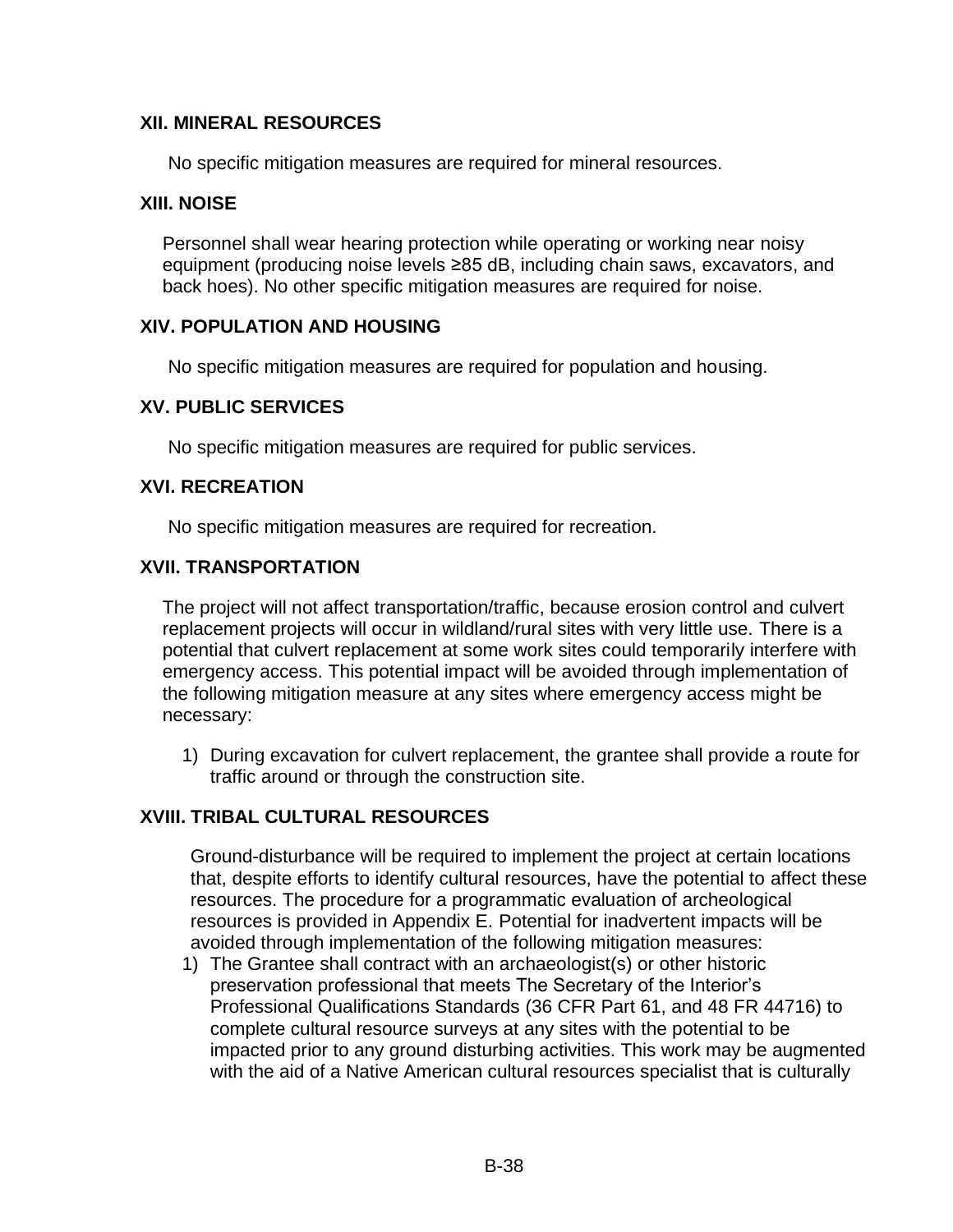affiliated with the project area. Cultural resource surveys shall be conducted using standard protocols to meet CEQA Guideline requirements.

- 2) If cultural resource sites are identified at a project location, CDFW will require one or more of the following protective measures to be implemented before work can proceed: a) fencing to prevent accidental disturbance of cultural resources during construction, b) on-site monitoring by cultural resource professionals during construction to assure that cultural resources are not disturbed, c) redesign of proposed work to avoid disturbance of cultural resources.
- 3) The Grantee shall report any previously unknown historic, archeological, and paleontological remains discovered at a project location to CDFW for reporting to the USACE as required in the RGP.
- 4) CDFW shall ensure that the grantee or responsible party is aware of these sitespecific conditions, and shall inspect the work site before, during, and after completion of the action item.
- 5) Inadvertent Discovery of Cultural Resources If cultural resources, such as lithic debitage, ground stone, historic debris, building foundations, or bone, are discovered during ground-disturbance activities, work shall be stopped within 20 meters (66 feet) of the discovery, per the requirements of CEQA (January 1999 Revised Guidelines, Title 14 CCR § 15064.5 (f)). Work near the archaeological finds shall not resume until an archaeologist that meets the Secretary of the Interior's Standards and Guidelines suited to the discovery, has evaluated the materials, and offered recommendations for further action. Cultural materials not associated with human interments shall be documented and curated in place.
- 6) Inadvertent Discovery of Human Remains If human remains are discovered during project construction, work shall stop at the discovery location, within 20 meters (66 feet), and any nearby area reasonably suspected to overlie adjacent to human remains (Public Resources Code, § 7050.5). The county coroner shall be contacted to determine if the cause of death must be investigated. If the coroner determines that the remains are of Native American origin, it is necessary to comply with state laws relating to the disposition of Native American burials, which fall within the jurisdiction of the Native American heritage Commission (NAHC) (Public Resources Code, § 5097). The coroner will contact the NAHC. The descendants or most likely descendants of the deceased will be contacted, and work shall not resume until they have made a recommendation to the landowner or the person responsible for the excavation work for means of treatment and disposition, with appropriate dignity, of the human remains and any associated grave goods, as provided in Public Resources Code, § 5097.98.
- 7) Procedures for treatment of an inadvertent discovery of human remains: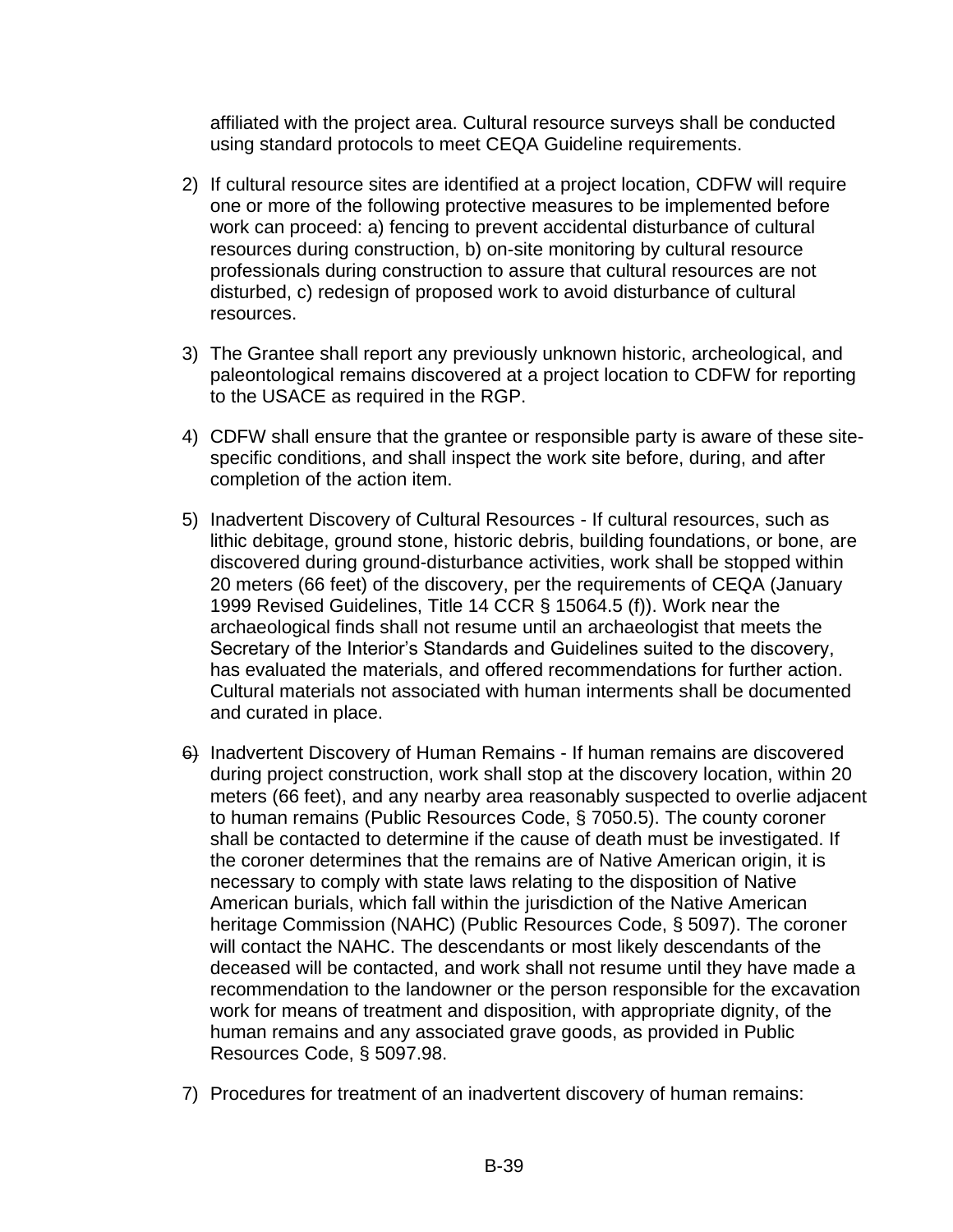- a) Immediately following discovery of known or potential human remains all ground-disturbing activities at the point of discovery shall be halted.
- b) No material remains shall be removed from the discovery site, and a reasonable exclusion zone shall be cordoned off.
- c) The CDFW Grant Manager and property owner shall be notified and the CDFW Grant Manager shall contact the county coroner.
- d) The Grantee shall retain the services of a professional archaeologist to immediately examine the finds and assist the process.
- e) All ground-disturbing construction activities in the discovery site exclusion area shall be suspended.
- f) The discovery site shall be secured to protect the remains from desecration or disturbance, with 24-hour surveillance, if prudent.
- g) Discovery of Native American remains is a very sensitive issue, and all project personnel shall hold any information about such a discovery in confidence and divulge it only on a need-to-know basis, as determined by the CDFW.
- h) The coroner has two working days to examine the remains after being notified. If the remains are Native American, the coroner has 24 hours to notify the NAHC in Sacramento (telephone 916-653-4082).
- i) The NAHC is responsible for identifying and immediately notifying the Most Likely Descendant (MLD) of the deceased Native American.
- j) The MLD may, with the permission of the landowner, or their representative, inspect the site of the discovered Native American remains and may recommend to the landowner and CDFW Grant Manager means for treating or disposing, with appropriate dignity, the human remains and any associated grave goods. The descendants shall complete their inspection and make recommendations or preferences for treatment with 48 hours of being granted access to the site (Public Resource Code, § 5097.98(a)). The recommendation may include the scientific removal and non-destructive or destructive analysis of human remains and items associated with Native American burials.
- k) Whenever the NAHC is unable to identify a MLD, or the MLD identified fails to make a recommendation, or the landowner or his/her authorized representative rejects the recommendation of the MLD and mediation between the parties by the NAHC fails to provide measures acceptable to the landowner, the landowner or his/her authorized representatives shall re-inter the human remains and associated grave offerings with appropriate dignity on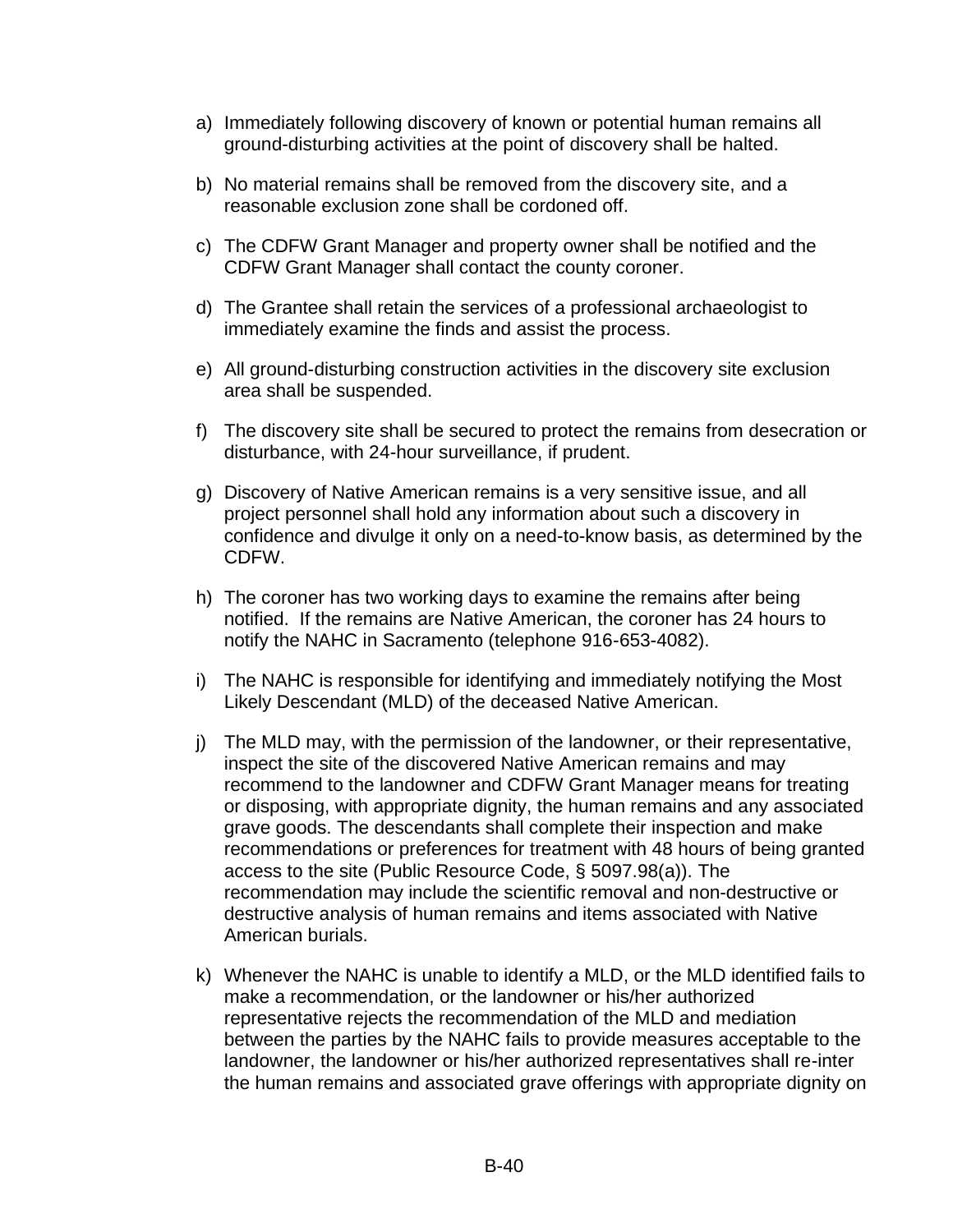the property in a location not subject to further subsurface disturbance in accordance with Public Resource Code, § 5097.98(e).

- l) Following final treatment measures, the CDFW shall ensure that a report is prepared that describes the circumstances, nature and location of the discovery, its treatment, including results of analysis (if permitted), and final disposition, including a confidential map showing the reburial location. Appended to the report shall be a formal record about the discovery site prepared to current California standards on DPR 523 form(s). CDFW shall ensure that report copies are distributed to the appropriate California Historic Information Center, NAHC, and MLD.
- 8) Pursuant to RGP78 and in accordance with 36 C.F.R. § 800.13, in the event of any discovery during construction of human remains, archeological deposits, or any other type of historic property, the CDFW shall notify the appropriate USACE archeological staff within 24 hours. Construction work shall be suspended immediately and shall not resume until USACE re-authorizes project construction.
- 9) If it becomes impossible to implement the project at a work site without disturbing cultural resources, then activity at that work site shall be discontinued.

## **XIX. UTILITIES AND SERVICE SYSTEMS**

No specific mitigation measures are required for utilities and service systems.

#### **XX. WILDFIRE**

No specific mitigation measures are required for wildfire due to majority of project activities being conducted within instream and riparian habitats. However, the project will still implement minimization measures as an added safety precaution to further decrease any wildfire risks.

- 1) Project proponents using mechanized hand tools (e.g. chainsaws) shall have federal- and/or state-approved spark arrestors.
- 2) Project proponents shall require tree cutting crews to carry one fire extinguisher per chainsaw.
- 3) Project proponents shall require each vehicle to be equipped with one longhandled shovel and one axe or Pulaski.
- 4) Parking areas shall be designated and kept free of dry vegetation both before and during construction. Where heavy equipment or generators are used, fire extinguishers shall be made available on, or near such equipment.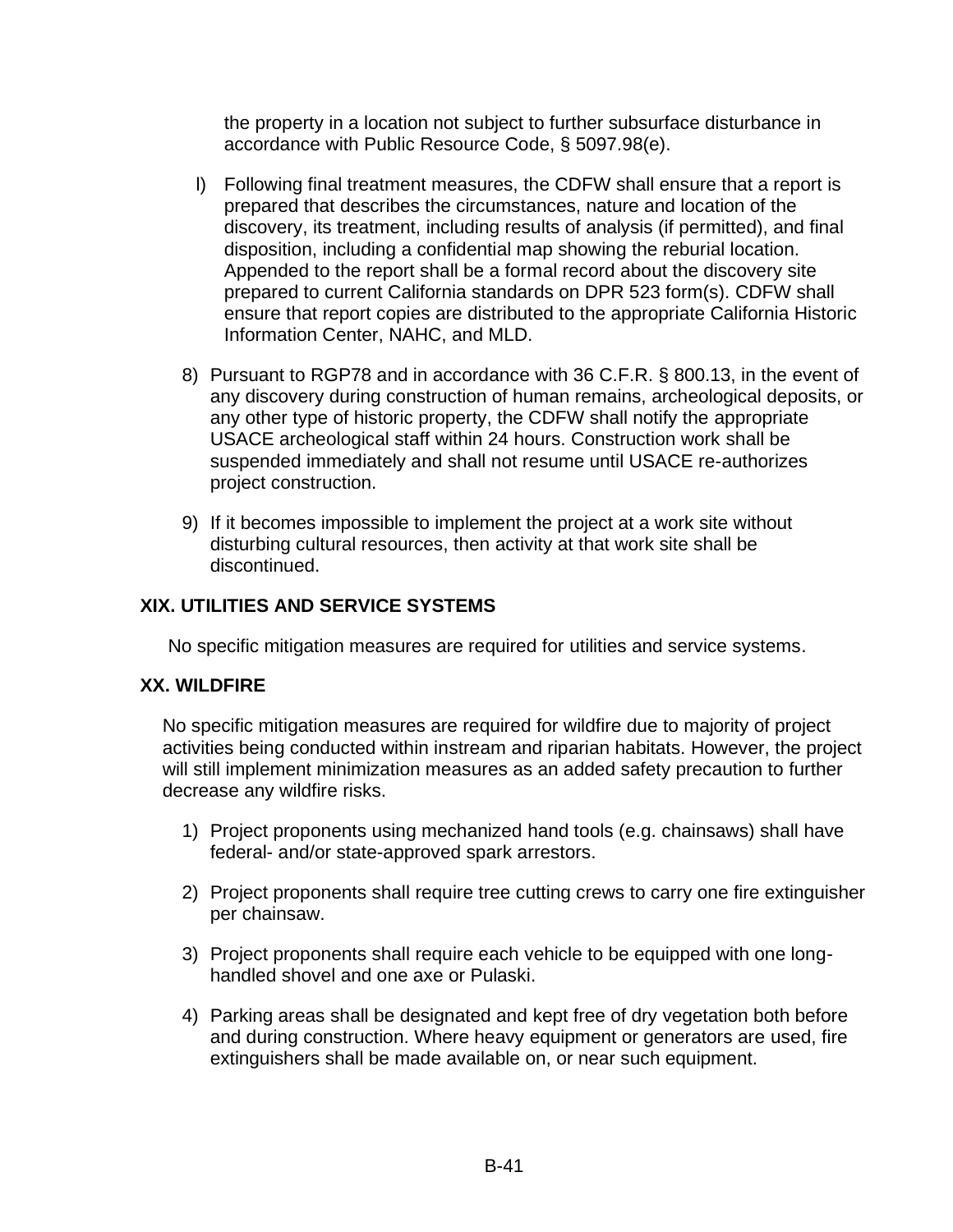5) Smoking shall only be permitted in designated areas that are barren or cleared to mineral soil at least three feet in diameter.

# **SECTION 2: MONITORING AND REPORTING**

CDFW shall implement the following measures to ensure that individual restoration projects authorized annually through the RGP (RGP-12 and RGP-78) will minimize take of listed salmonids, monitor and report take of listed salmonids, and to obtain specific information to account for the effects and benefits of salmonid restoration projects authorized through the RGP.

- 1) CDFW shall provide USACE, NOAA, and USFWS notification of projects that are authorized through the RGP. The notification shall be submitted at least 90 days prior to project implementation and must contain specific project information including name of project, type of project, location of project including hydrologic unit code (HUC), creek, watershed, city or town, and county.
- 2) CDFW Grant Managers shall inspect the work site before, during, and after completion of the action item, to ensure that all necessary mitigation measures to avoid impacts are properly implemented.
- 3) CDFW shall perform implementation monitoring immediately after the restoration activity is completed to ensure that projects are completed as designed.
- 4) CDFW shall perform effectiveness/validation monitoring on at least 10 percent of restoration projects funded annually. A random sample, stratified by project type and region, shall be chosen from the pool of new restoration projects approved for funding each year. Pre-treatment monitoring shall be performed for newly selected projects, and post-treatment monitoring will be performed within three years following project completion.
- 5) Current monitoring forms and instructions used by CDFW for the implementation monitoring and effectiveness monitoring are found in the *California Salmonid Stream Habitat Restoration Manual*. CDFW shall submit a copy of the annual report, no later than March 1 annually to NOAA.
- 6) The CDFW annual report to NOAA shall include a summary of all restoration action items completed during the previous year. The annual report shall include a summary of the specific type and location of each project, stratified by individual project, 5<sup>th</sup> field HUC and affected species and evolutionary significant unit (ESU)/Distinct Population Segment (DPS). The report shall include the following project-specific summaries, stratified at the individual project, 5<sup>th</sup> field HUC, and ESU level:
	- a) A summary detailing fish relocation activities; including the number and species of fish relocated and the number and species injured or killed. Any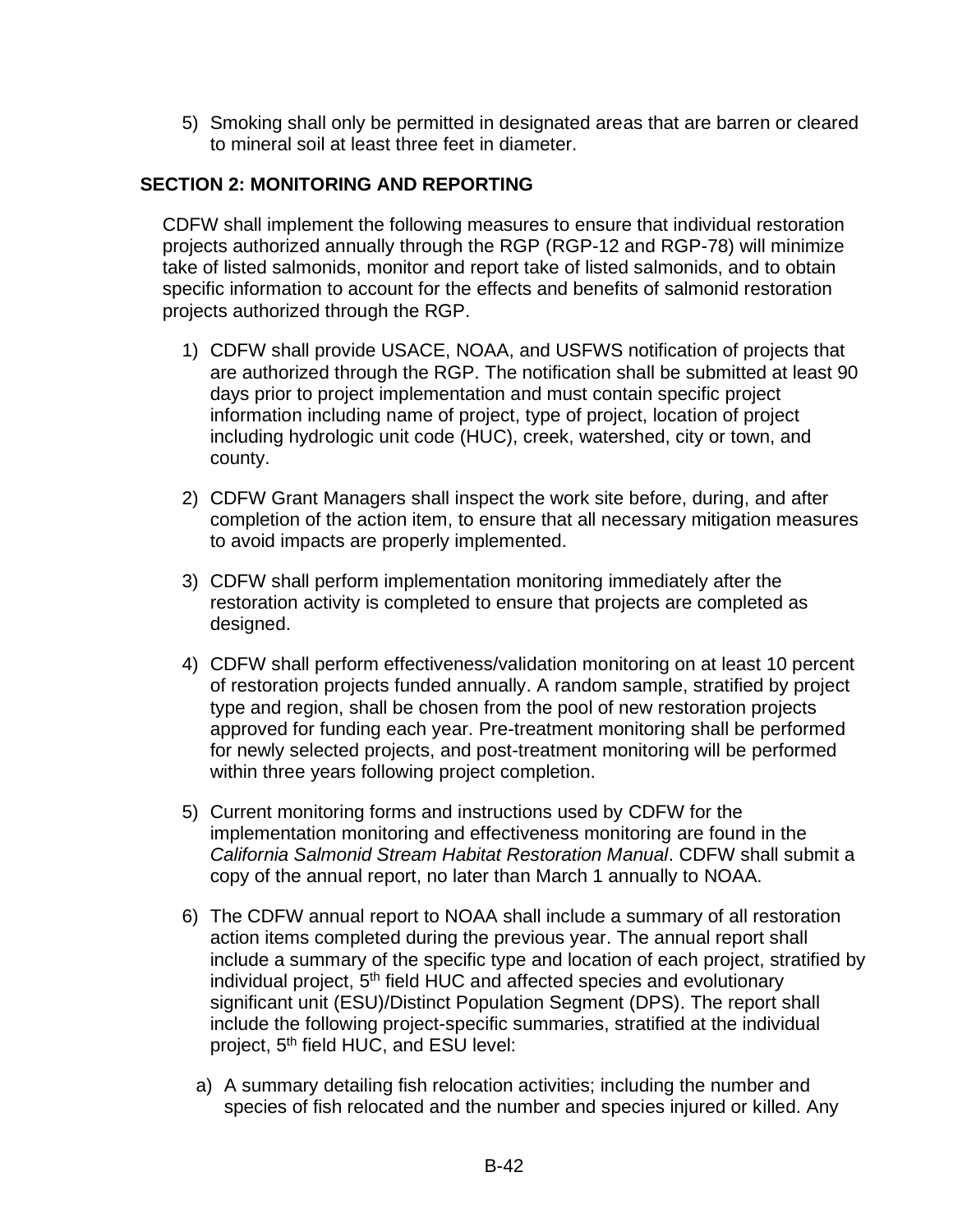capture, injury, or mortality of adult salmonids or half-pounder steelhead shall be noted in the monitoring data and report. Any injuries or mortality from a fish relocation site that exceeds three percent of the affected listed species shall have an explanation describing why.

- b) The number and type of instream structures implemented within the stream channel.
- c) The length of stream bank (feet) stabilized or planted with riparian species.
- d) The number of culverts replaced or repaired, including the number of miles of restored access to unoccupied salmonid habitat.
- e) The distance (miles) of road decommissioned.
- f) The distance (feet) of aquatic habitat disturbed at each project site.
- 7) CDFW shall incorporate project data into a format compatible with the CDFW/NOAA/Pacific Fisheries Management Council Geographic Information System (GIS) database, allowing scanned project-specific reports and documents to be linked graphically within the GIS database.
- 8) For counties within the jurisdiction of RGP-12, CDFW shall submit an annual report due by January 31 of each year of implemented projects to the U.S. Fish and Wildlife Service Office, 2800 Cottage Way, Sacramento, California 95825. The report must include:
	- a) A table documenting the number of California red-legged frogs killed, injured, and handled during each FHR project that utilizes the USACE authorization.
	- b) A summary of how the terms and conditions of the biological opinions (file no. 08ESMF00-2016-F-0874) and the protective measures by the USACE and CDFW worked.
	- c) Any suggestions of how the protective measures could be revised to improve conservation of this species while facilitating compliance with the Endangered Species Act of 1973, as amended (16 U.S.C. 1531 *et seq.*) (Act).
- 9) For Santa Barbara County, CDFW shall submit an annual report due by February 28 (RGP-78) of each year of implemented projects to the U.S. Fish and Wildlife Service Office, 2493 Portola Road, Suite B, Ventura, California 93003. The report must include:
	- a) A table documenting the number of red-legged frogs killed, injured, and handled during each FHR project that utilizes the USACE authorization.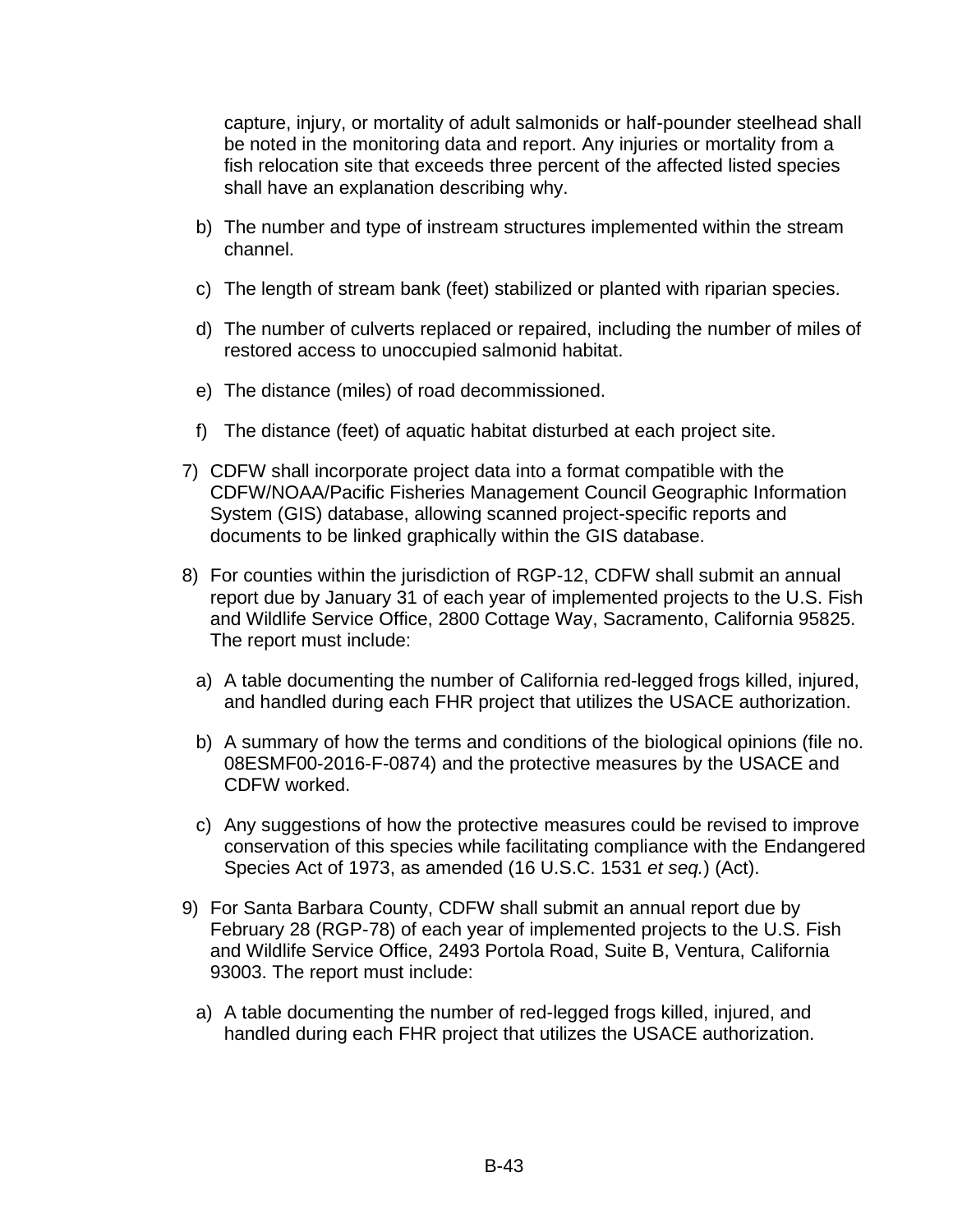- b) A summary of how the terms and conditions of the biological opinions (file no. 08EVEN00-2016-F-0093 and 2008-F-0441) and the protective measures by the USACE and CDFW worked.
- c) Any suggestions of how these protective measures could be revised to improve conservation of this species while facilitating compliance with the Act.
- 10)CDFW shall submit annual reports on July 1 of each year to the 401 Program Managers of the State Water Resources Control Board and the appropriate Regional Water Quality Control Boards documenting work undertaken during the preceding year and identifying for all such work:
	- a) Project name and grant number.
	- b) Project purpose and brief description.
	- c) Name(s) of affected water body(ies).
	- d) Latitude/longitude in decimal degrees to at least four decimals.
	- e) For ongoing projects:
		- i. Project progress and schedule including initial ground disturbance, site clearing and grubbing, road construction, site construction, and the implementation status of construction storm water best management practices (BMPs).
			- a. If construction has not started, provide estimated start date and reasons for delay.
		- ii. Map showing general project progress.
		- iii. Mitigation for temporary impact status
			- a. Planned date of initiation and map showing locations of mitigation for temporary impacts to waters of the state and all upland areas of temporary disturbance which could result in a discharge to waters of the state.
			- b. If mitigation for temporary impacts has already commenced, provide a map and information concerning attainment of performance standards contained in the restoration plan.
		- iv. Restoration and enhancement status
			- a. Planned date of initiation of vegetation installation.
			- b. If installation is in progress, a map of what has been completed to date.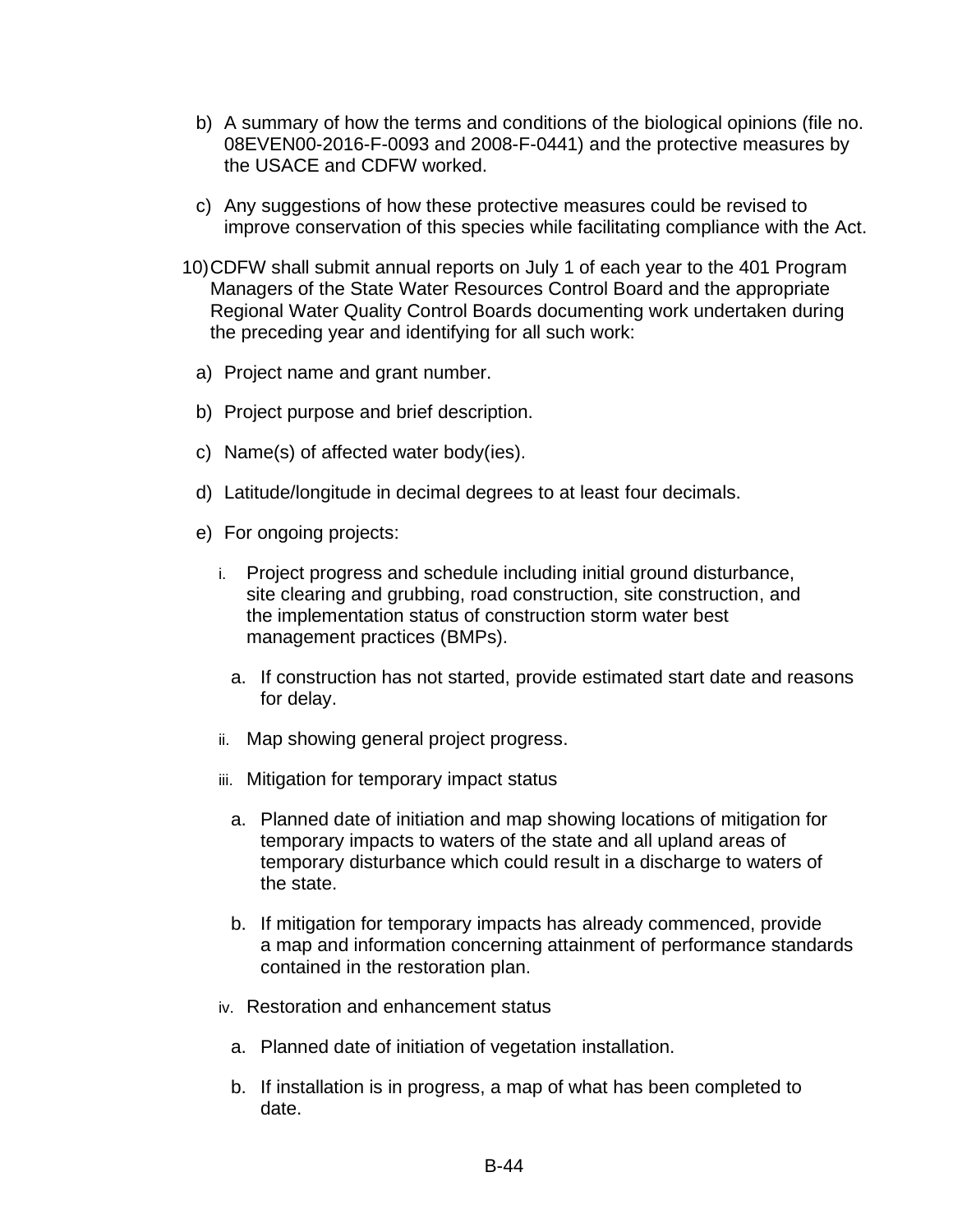- c. If the restoration site has been installed, provide a final map and information concerning attainment of performance standards contained in the individual project specifications.
- f) For projects completed during the year:
	- i. The type(s) of receiving (affected) water body(ies) (e.g. at minimum: river/streambed, lake/reservoir, ocean/estuary/bay, riparian area, or wetland type); and
	- ii. The total quantity in acres of each type of receiving water body temporarily impacted, and permanently impacted.
	- iii. Pre- and post-photo documentation of all restoration sites, including revegetation sites.
	- iv. A report establishing that the performance standards outlined in the individual project specifications have been met.
	- v. Final map of all restoration areas.
	- vi. A report establishing that the performance standards outlined in the restoration plan have been met for each project site upland areas and/or waters of temporary disturbance.
- g) For each water body type affected, the quantity of waters of the U.S. temporarily and permanently impacted. Fill/excavation discharges shall be reported in acres and fill/excavations discharges for channels, shorelines, riparian corridors, and other linear habitat shall also be reported in linear feet.
- h) Actual construction start and end-dates.
- i) Whether the project is on-going or completed.
- j) Copies of reports documenting the following monitoring activities:
	- i. Post-project monitoring immediately after the activity is completed to ensure that projects are completed as designed; and
	- ii. Effectiveness monitoring on a random subset of 10% of the projects, within one to three years after project completion.
- 11)The Grantee shall notify CDFW so it can report any previously unknown historic archeological and paleontological remains discovered at a site to the USACE as required in the RGP. This information will also be provided to the Native American Heritage Commission, 915 Capitol Mall, Sacramento, CA 95814.